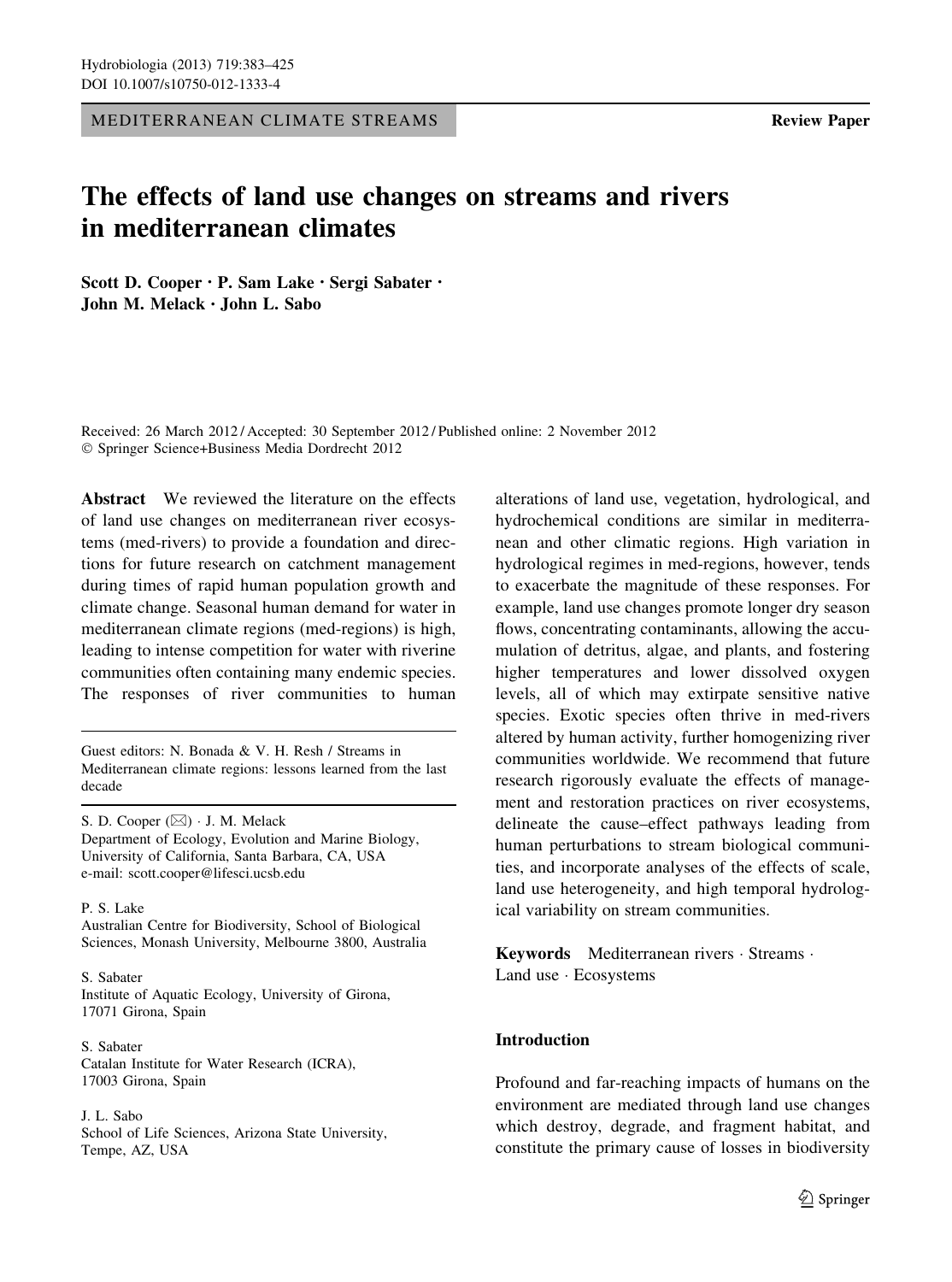worldwide (Sala et al., [2000](#page-39-0); Chapin et al., [2001](#page-31-0)). Human impacts on landscapes often diminish the capabilities for ecosystems to provide essential services for people, including clean air and water and natural products (Foley et al., [2005](#page-33-0)). Land use changes have had a large effect on terrestrial and aquatic environments in mediterranean climate regions (medregions), that is the Mediterranean Basin, California-Baja California, southwestern Australia, southwestern South Africa, and central Chile, because of their long history with human activity, rapid urban and agricultural development, and large climatic and topographic variation (Underwood et al., [2009;](#page-41-0) Sirami et al., [2010](#page-40-0)). Because med-regions contain many endemic species, human impacts on these regions have a disproportionate effect on global biodiversity and make mediterranean ecosystems (med-ecosystems) among the ''most imperiled'' in the world (Myers et al., [2000;](#page-37-0) Horwitz et al., [2008;](#page-34-0) Underwood et al., [2009](#page-41-0)). Although considerable research has been conducted on the effects of land use change on terrestrial environments in med-regions, studies of land use impacts on aquatic habitats are more limited. Because water is seasonally scarce in med-regions, many rivers and streams have been dammed or diverted to provide water supplies for human activities (Gasith & Resh, [1999](#page-33-0)). Given the critical importance of water quality and quantity in med-regions and concerns about the impacts of human environmental alterations on aquatic systems and species, there is a need for more data and knowledge to guide management and policy decisions balancing human and environmental needs for sustainable water resources. Research in other temperate regions of the world has shown that land use changes denude native vegetation, increase runoff and erosion, alter stream geomorphology and substrata characteristics, modify flow regimes, and enhance the transport of nutrients, sediment, and contaminants from catchments to receiving waters, all with numerous implications for the stream and river biota (Paul & Meyer, [2001;](#page-38-0) Allan, [2004;](#page-28-0) Walsh et al., [2005;](#page-41-0) Johnson & Horst, [2010](#page-35-0)). Human land use impacts on med-ecosystems are predicted to be heightened by climate change which will result in warmer, drier, and more variable weather (Klausmeyer & Shaw, [2009](#page-35-0)).

In this article, we review and synthesize the literature on land use impacts on mediterranean rivers (med-rivers) to provide a foundation for evaluating current and predicted human effects on streams and rivers in med-regions. Furthermore, we conduct comparisons to determine if land use effects on stream and river ecosystems are different in med and non-med systems, particularly given the large seasonal and interannual variability in rainfall, runoff, and stream discharge observed in med-basins, and end with research recommendations (Gasith & Resh, [1999](#page-33-0)).

## The history of land use change in mediterranean regions

Humans have a long history with areas now occupied by med-ecosystems. Some of the earliest hominids occurred in South Africa and early African Homo species expanded into the Mediterranean Basin nearly a million years ago, with European populations following the retreat and advance of glaciers. From its African origins, Homo sapiens expanded through Europe and Asia, eventually reaching Australia by 40,000–60,000 years ago and the Americas by about 12,000 BP (Fagan, [2003;](#page-32-0) Hassell & Dodson, [2003](#page-34-0)). Early human populations in med-regions engaged in hunting, fishing, and gathering activities, up to the time of European conquest in the Americas, southern Africa, and Australia. Early hunter-gatherers in medregions affected landscapes primarily by burning vegetation, but also by harvesting wood and maintaining paths and wells, creating a mosaic of patches in different successional stages after disturbance (Simonetti & Cornejo, [1990](#page-40-0); Keeley, [2002](#page-35-0); Abbott, [2003](#page-28-0); Arnesto et al., [2010](#page-29-0); Bowman et al., [2011;](#page-30-0) Faivre et al., [2011](#page-32-0); Gammage, [2011](#page-33-0); Neumann et al., [2011\)](#page-37-0). Furthermore, the Khoisan in southwestern South Africa focused on livestock husbandry beginning about 2,500 years ago, and the Mapuche of central Chile became small-scale farmers  $\sim 1,400-2,000$  years ago, with both using fire to create pasture or farmlands. Although many med-regions originally contained extensive tree stands, frequent fires started by native peoples apparently destroyed and prevented the reestablishment of forests and, in extreme cases, even shrubs, promoting the expansion of grasslands and degraded scrub (e.g., Acacia caven Molina savanna in Chile, garrigue in the Mediterranean Basin) (Keeley, [2002;](#page-35-0) Gammage, [2011\)](#page-33-0). These people created more open terrain which facilitated European settlement in Australia, South Africa, and the Americas (Hallam, [1975;](#page-34-0) Timbrook et al., [1982](#page-41-0); Gammage, [2011](#page-33-0)). It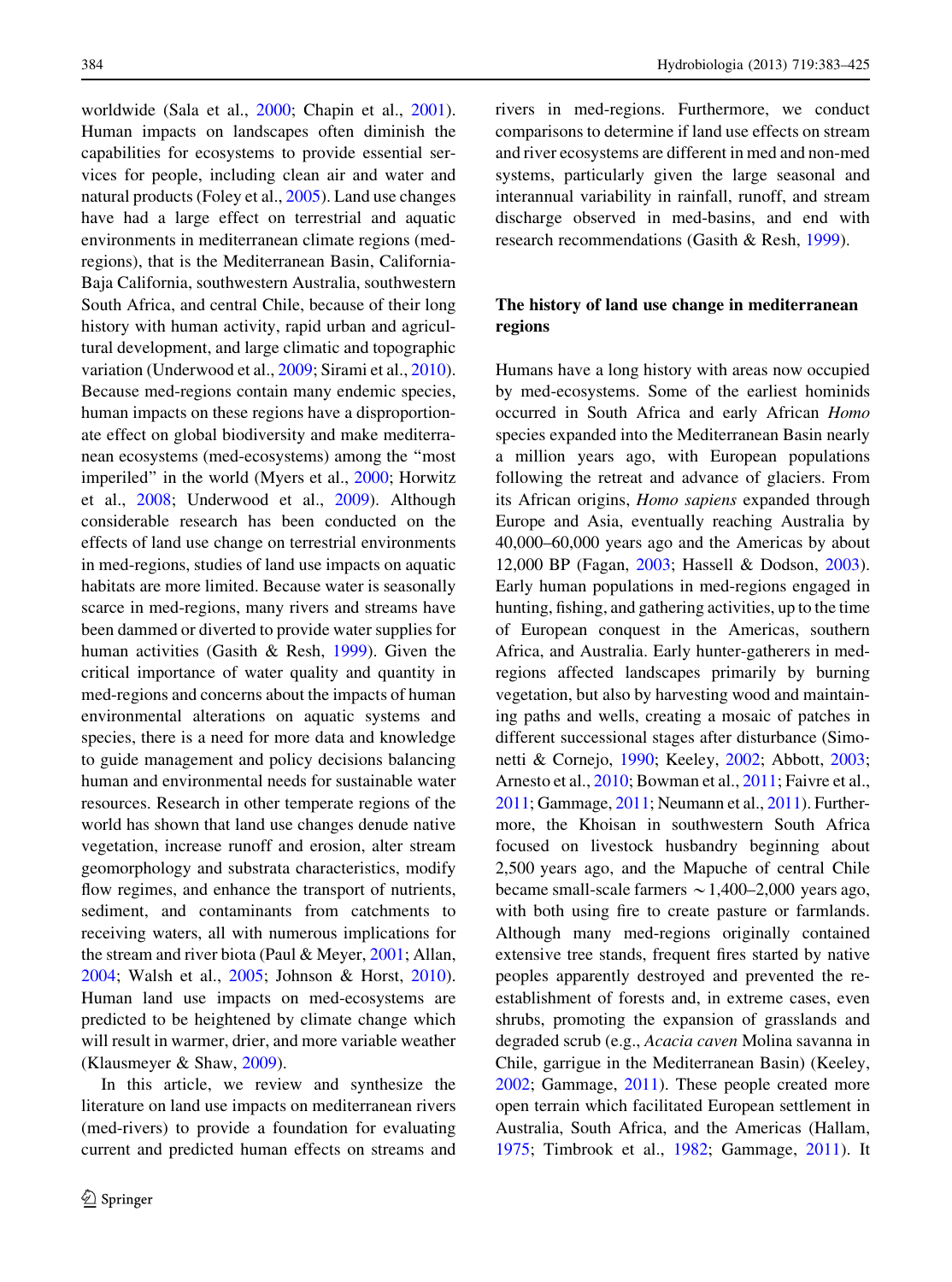appears that ancient land use practices are reflected in today's landscape patterns (Keeley, [2002](#page-35-0)), with many areas continuing to be subjected to intensive livestock grazing or agricultural, mining, urban, and/or industrial development.

The most intensive and complex impacts of ancient humans on landscapes occurred in the Mediterranean Basin. Originally, much of the Mediterranean Basin was covered by pine, oak, and cedar forests; however, the expansion of human settlements and agricultural activity  $\sim 5,000-2,000$  years ago resulted in declines in forests and the expansion of shrublands and grasslands (Hooke, [2006\)](#page-34-0). These changes in native vegetation occurred at different times in different places, with the Minoans deforesting Crete by 1200–1500 BC with later, similar changes in ancient Greece, where sacred groves were protected. Land use changes accelerated during the expansion of the Roman Empire, resulting from the local use of forests for firewood, from their large-scale conversion into farming or grazing lands to produce wine, oil, wheat, wool, and meat, and from mining activities, such as in the pyrite belt of southwestern Iberia, which stripped soils of vegetation (Perlin, [1989;](#page-38-0) Sabater et al., [2003](#page-39-0); Sirami et al., [2010\)](#page-40-0). Associated with these activities were Roman, and later Muslim, alterations to the water cycle, including the construction of dams, weirs, wells, aqueducts, waterwheels, canals, and other features which changed river geomorphology, re-routed and de-watered stream channels, created barriers, and covered springs (Fagan, [2011\)](#page-32-0). These ancient modifications of the landscape continued during Medieval times as trees were felled for firewood, and farming and grazing activities expanded, with erosion being especially exacerbated by terrace farming, resulting in some cases in the choking of stream channels by sediment (Hooke, [2006](#page-34-0)).

With the expansion of agricultural, industrial, mining, and urban activities after European colonization of South Africa, Australia, and the Americas, and particularly after the Industrial Revolution in all medregions, med-landscapes and their drainage rivers became increasingly altered (Arnesto et al., [2010](#page-29-0)). Rivers were tapped to produce energy and water for cities, farmlands, and industrial colonies (Sabater et al., [2009\)](#page-39-0). Historical land use changes denuded landscapes of native vegetation and promoted erosion, flooding, and downstream sedimentation, often producing the altered environments evident today.

# Current land use patterns and changes in mediterranean regions

Human population growth and land use changes have greatly altered landscapes in med-regions. Average human population density ranges from  $5$  people/ $km^2$ in Australia to ca. 50 people/km2 for Chile and South Africa to ca. 120 people/ $km^2$  in the Mediterranean Basin and 250 people/km<sup>2</sup> in California-Baja California (Underwood et al., [2009\)](#page-41-0), with urban density exceeding  $200$  people/km<sup>2</sup> in southern Europe and over  $2,000$  people/km<sup>2</sup> in the Los Angeles River basin, California (Table [1\)](#page-3-0). From 1990 to 2000, human population density and urban area increased by 13% and agricultural area by 1% in med-regions throughout the world, with the greatest proportional changes for population density occurring in Chile (19%) and for urban and agricultural expansion in the Mediterranean Basin  $(+17\%$  change in urban areas,  $+1\%$  in agricultural areas) (Underwood et al., [2009](#page-41-0)). Currently, average per cent coverage of the landscape by urban areas range from 0.3% for Australia to 9.2% for California-Baja California, with the other three regions (Mediterranean Basin, central Chile, southwestern South Africa) having urban coverages of 0.7–1.5% (Underwood et al., [2009](#page-41-0)). Percent coverage by intensive agricultural areas ranges from 6% in California-Baja California through 24 to 29% in Chile, South Africa, and the Mediterranean Basin to 37% in Australia. The present percentages of the sum of urban, farm, and pasture lands covering large mediterranean catchments (med-catchments) range from 15 to 69% in the Mediterranean Basin, from 10 to 62% in southern California, from 8 to 70% in central Chile, from 5 to 66 % in southwestern South Africa, and from 31 to 86% in southwestern Australia (Table [1](#page-3-0)). Land use changes have been greater at lower than higher elevations, with the only substantive development at elevations  $>1,000$  m occurring in the Mediterranean Basin. The direct effects of past and current land use changes include the replacement of native vegetation by human-made structures (buildings, roads, concrete lots, plazas) and exotic plant species (e.g., in monocultures, plantations, orchards, ornamental gardens, lawns, golf courses). Projected land use and climate changes also indicate that med-ecosystems will be among those most negatively affected by changes in future environmental conditions (Sala et al., [2000](#page-39-0)).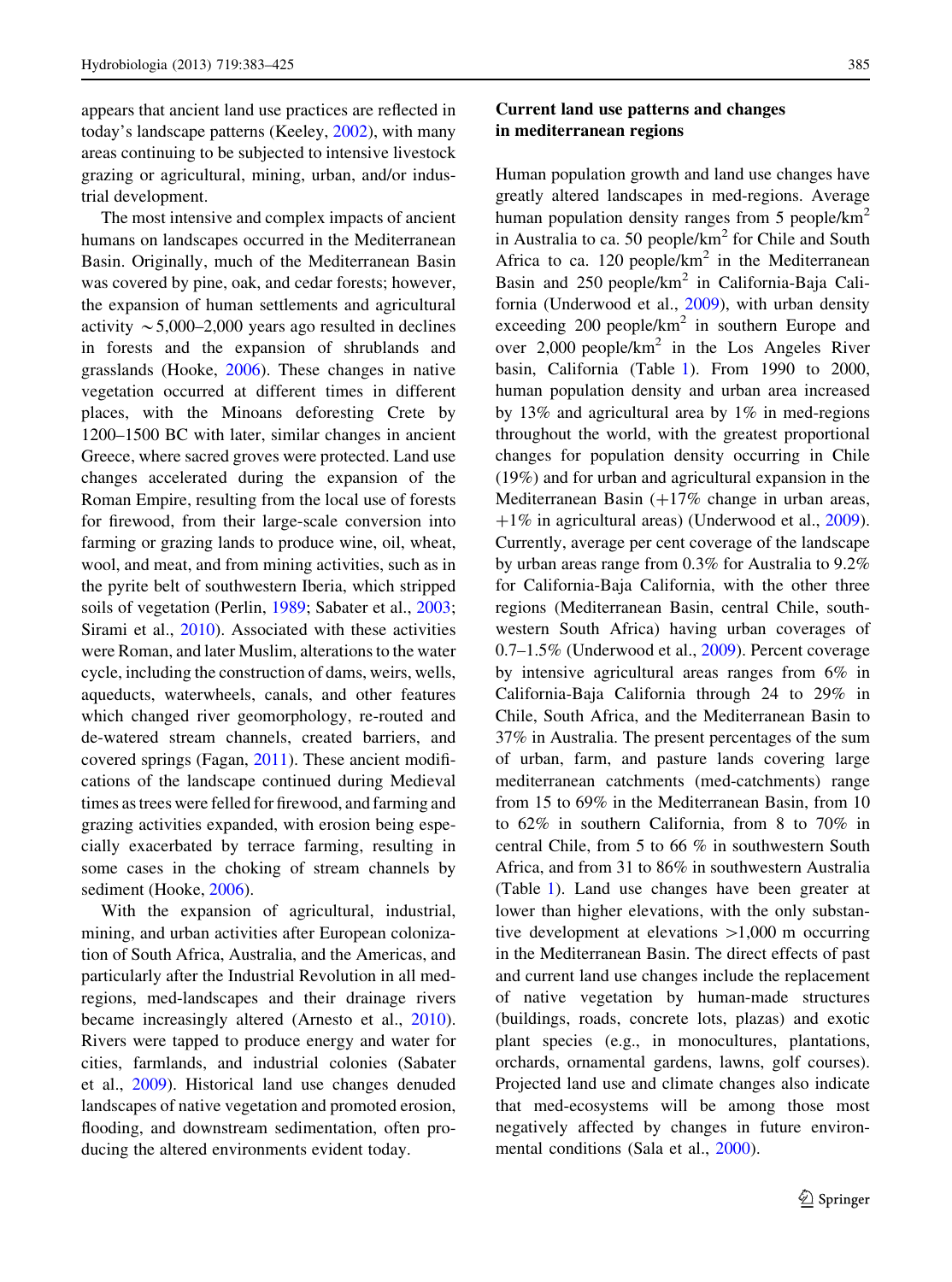| Region and rivers                                | Urban + farm +<br>pasture | Population<br>density<br>$(\frac{\text{H}}{\text{km}^2})$ |
|--------------------------------------------------|---------------------------|-----------------------------------------------------------|
| Mediterranean Basin                              |                           |                                                           |
| Iberian Peninsula (Sabater et al., 2009)         |                           |                                                           |
| Ter                                              | 34                        | 108                                                       |
| Ebro                                             | 50                        | 34                                                        |
| Júcar                                            | 52                        | 207                                                       |
| Segura                                           | 55                        | 78                                                        |
| Guadalquivir                                     | 63                        | 69                                                        |
| Guadiana                                         | 69                        | 24                                                        |
| Tagus                                            | 48                        | 136                                                       |
| Mondego                                          | 37                        | 96                                                        |
| Duero                                            | 57                        | 37                                                        |
| Rhône River Basin (Olivier et al., 2009)         |                           |                                                           |
| Upper Rhône                                      | 19                        | 190                                                       |
| Main Rhône                                       | 45                        | 141                                                       |
| Ain                                              | 40                        | 61                                                        |
| Saône                                            | 63                        | 94                                                        |
| Isère                                            | 23                        | 82                                                        |
| Durance                                          | 24                        | 22                                                        |
| Balkan Rivers (Skoulikidis et al., 2009)         |                           |                                                           |
| Kamchia                                          | 48                        | 48                                                        |
| Evros                                            | 61                        | 69                                                        |
| Axios                                            | 44                        | 87                                                        |
| Evrotas                                          | 35                        | 30                                                        |
| Pinios                                           | 55                        | 54                                                        |
| Italian Peninsula (Gumiero et al., 2009)         |                           |                                                           |
| Tagliamento                                      | 18                        | 50                                                        |
| Po                                               | 49                        | 224                                                       |
| Arno                                             | 57                        | 243                                                       |
| Tiber                                            | 55                        | 238                                                       |
| Turkey (Akbulut et al., 2009)                    |                           |                                                           |
| Seyhan                                           | 32                        | 92                                                        |
| Ceyhan                                           | 38                        | 91                                                        |
| Gediz                                            | 15                        | 113                                                       |
| Southern California (Brinkman, 2007; Hunt, 2008) |                           |                                                           |
| Santa Maria                                      | 13                        | 25                                                        |
| Santa Ynez                                       | 10                        | 32                                                        |
| Ventura                                          | 15                        | 76                                                        |
| Santa Clara                                      | 13                        | 83                                                        |
| Los Angeles                                      | 62                        | 2022                                                      |
| San Gabriel                                      | 55                        | 1291                                                      |

<span id="page-3-0"></span>Table 1 Percent coverage by human land uses (urban, farm, and pasture lands) and average human population density for watersheds largely occurring in mediterranean-type climates

Table 1 continued

| Region and rivers                                                                                                                                                                                                              | Urban + farm +<br>pasture | Population<br>density<br>$(\frac{\text{H}}{\text{km}^2})$ |
|--------------------------------------------------------------------------------------------------------------------------------------------------------------------------------------------------------------------------------|---------------------------|-----------------------------------------------------------|
| Santa Ana                                                                                                                                                                                                                      | 45                        | 673                                                       |
| Small coastal streams in<br>southern Santa Barbara<br>County                                                                                                                                                                   | $0 - 51$                  | $0.1 - 464$                                               |
| Small coastal streams in<br>Santa Monica Mtns CA                                                                                                                                                                               | $1 - 25$                  | $0.4 - 262$                                               |
| Small streams along Santa<br>Catalina Gulf Coast                                                                                                                                                                               | 5–30                      | 12-440                                                    |
| Southwestern West Australia (Stein, 2006; Walsh et al., 2007)                                                                                                                                                                  |                           |                                                           |
| Swan                                                                                                                                                                                                                           | 86                        | 11                                                        |
| Murray                                                                                                                                                                                                                         | 61                        | $\overline{c}$                                            |
| Collie                                                                                                                                                                                                                         | 31                        | 9                                                         |
| <b>Blackwood</b>                                                                                                                                                                                                               | 81                        | 1                                                         |
| Warren                                                                                                                                                                                                                         | 33                        | 1                                                         |
| Western Cape Province, South Africa (C. A. P. E. Estuaries<br>Management Program, 2008; Dept. of Environmental Affairs<br>and Tourism, 2001; Dept. of Water Affairs and Forestry,<br>2004; River Health Programme, 2003, 2007) |                           |                                                           |
| Berg                                                                                                                                                                                                                           | 66                        | 48                                                        |
| Diep                                                                                                                                                                                                                           | 82                        | 71                                                        |
| Hout Bay                                                                                                                                                                                                                       | 36                        | 947                                                       |
| Lourens                                                                                                                                                                                                                        | 72                        | 252                                                       |
| Overberg West WMA<br>(Palmiet, Bot, Klein,<br>Uilkraal)                                                                                                                                                                        | 44-49                     | 36                                                        |
| Overberg East WMA<br>(Heuningnes)                                                                                                                                                                                              | 41                        | 7                                                         |
| Breede (Bree)                                                                                                                                                                                                                  | 34                        | 16                                                        |
| Duiwenhoks                                                                                                                                                                                                                     | 47                        |                                                           |
| Goukou                                                                                                                                                                                                                         | 36                        |                                                           |
| Gourits                                                                                                                                                                                                                        | 5                         | 9                                                         |
| Swart                                                                                                                                                                                                                          | 42                        |                                                           |
| Knysna                                                                                                                                                                                                                         | 31                        |                                                           |
| Central Chile (Little et al., 2009; Stehr et al., 2010)                                                                                                                                                                        |                           |                                                           |
| Purapel in Nirivilo                                                                                                                                                                                                            | $63^{\rm b}$              |                                                           |
| Cauquenes en El Arrayan                                                                                                                                                                                                        | 59 <sup>b</sup>           |                                                           |
| Vergara                                                                                                                                                                                                                        | 70 <sup>b</sup>           |                                                           |
| V de Valpariaiso <sup>a</sup>                                                                                                                                                                                                  | 15                        | 107                                                       |
| Metropolitana de Santiago <sup>a</sup>                                                                                                                                                                                         | 29                        | 429                                                       |
| VI de O'Higgins <sup>a</sup>                                                                                                                                                                                                   | 8                         | 54                                                        |
| VII del Maule <sup>a</sup>                                                                                                                                                                                                     | 29                        | 33                                                        |
| VIII del Bio Bio <sup>a</sup>                                                                                                                                                                                                  | 22                        | 55                                                        |

<sup>a</sup> Regional averages

<sup>b</sup> Primarily pine or *Eucalyptus* plantations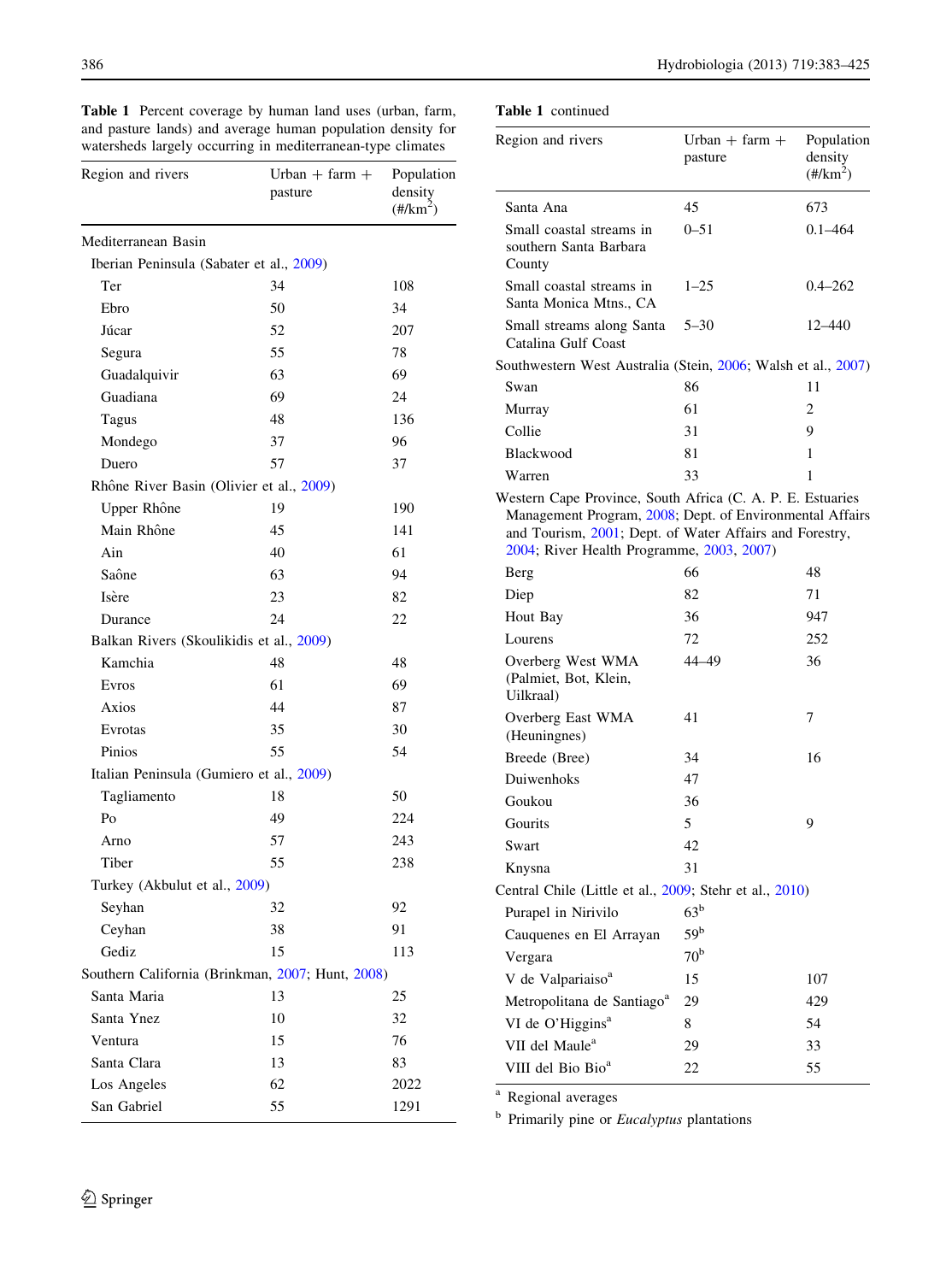Different med-regions also have different land use challenges. In southern Europe, farming, grazing, and silvicultural operations, particularly at higher elevations, have been abandoned with the subsequent return of shrublands or forest (Sirami et al., [2010\)](#page-40-0); however, increased mechanization has allowed the expansion of cereal cultivation in North Africa. In southern California, many agricultural areas have been converted to urban land uses. The area covered by vineyards also has grown rapidly in California, South Africa, Western Australia, and Spain, whereas increasing amounts of natural habitat has been converted to pine plantations and avocado orchards in Chile and olive orchards in Greece (Aronson et al., [1998;](#page-29-0) Little et al., [2009](#page-36-0); Underwood et al., [2009](#page-41-0)). Although Chile and South Africa have rapidly growing cities, including Valparaiso, Santiago, and Cape Town, most water and land in these med-regions is used for agricultural activities. Most med-rivers are heavily managed with flows being regulated through dams and other engineering works to ensure constant water supplies in a climate with highly seasonal rainfall. The construction rate of large dams in Spain peaked during the 1960s and 1970s and in California during the 1950s and 1960s, with currently more than 1,000 dams in Spain and over 1,600 in California (Goslin, [2005](#page-34-0)).

The growth of the wildland–urban interface in many med-regions has increased the intensity and frequency of wildfires and promoted the introduction of exotic species (Verkaik et al., [2012\)](#page-41-0). Land use changes and fires have similar short-term effects on the physical, chemical, and biological characteristics of streams, but with fires constituting a pulsed perturbation, with rapid ecosystem recovery (Verkaik et al., [2012\)](#page-41-0), and land use changes constituting a press perturbation with sustained, long-term impacts on ecosystems. Frequent clearance, burning, or intense grazing of med-vegetation, however, can produce a vegetation type conversion from forest or shrubland to degraded scrub or grassland (Keeley, [2002](#page-35-0); Van de Wouw et al., [2011](#page-41-0)), with persistent effects on both terrestrial and aquatic ecosystems. Other human effects on med-rivers include straightening and building levees along river channels, decoupling rivers from their floodplains and destroying riparian vegetation as floodplains are converted to grazing, farming, industrial, or urban uses. For example, riparian vegetation cover in the middle section of the River Ebro declined from 40% in the 1950s to 4.5% today (Ollero, [2007\)](#page-38-0). Although land use changes have diminished riparian vegetation in many med-ecosystems, canopy cover by riparian vegetation can be as high or higher in human-altered basins as in undeveloped basins because of the protection or restoration of riparian bufferstrips, planting of ornamental trees, and increased return flows of irrigation or sewage water in some catchments. In addition, the construction of dams on rivers reduces floods in downstream areas, which may allow the encroachment of riparian vegetation; however, the net effects of dams on downstream riparian vegetation depend on the effects of dams on seasonal river flows (i.e., increased vs. decreased dry season flows).

# Effects of land use changes on mediterranean streams

## Physical factors

## Hydrology

Mediterranean ecosystems are defined by a common climate, which is reflected in the hydrological characteristics of their basins. Driven by seasonal rainfall patterns, flashy fall or winter floods are followed by a long dry season, leading to low or non-existent stream flows (Kennard et al.'s [\(2010](#page-35-0)) predictable winter intermittent pattern). The rivers and streams of central Chile and parts of the Mediterranean Basin and California also are fed by snow melt from high mountains, exhibiting a bimodal hydrograph reflecting runoff associated with fall or winter rains and spring snow melt (Gasith & Resh, [1999](#page-33-0)). As an example of the high seasonal variability in river discharge patterns, monthly averages for the Llobregat River in northeastern Spain range from  $\langle 2 \text{ to } 130 \text{ m}^3 \text{ s}^{-1} \rangle$ (Sabater & Tockner, [2010\)](#page-39-0). If the fall-winter rains fail, even for just 1 year, supra-seasonal drought and low or non-existent flows can prevail (Lake, [2003,](#page-35-0) [2011\)](#page-35-0).

During human development of mediterranean landscapes (med-landscapes), native vegetation is removed, soils are disturbed, impermeable surfaces are constructed, and open monocultures are cultivated, leading to increased, rapid runoff and flash floods during storms and decreased groundwater recharge, resulting in lower dry season flows or longer no-flow periods (Konrad & Booth, [2005;](#page-35-0) Walsh et al., [2005](#page-41-0);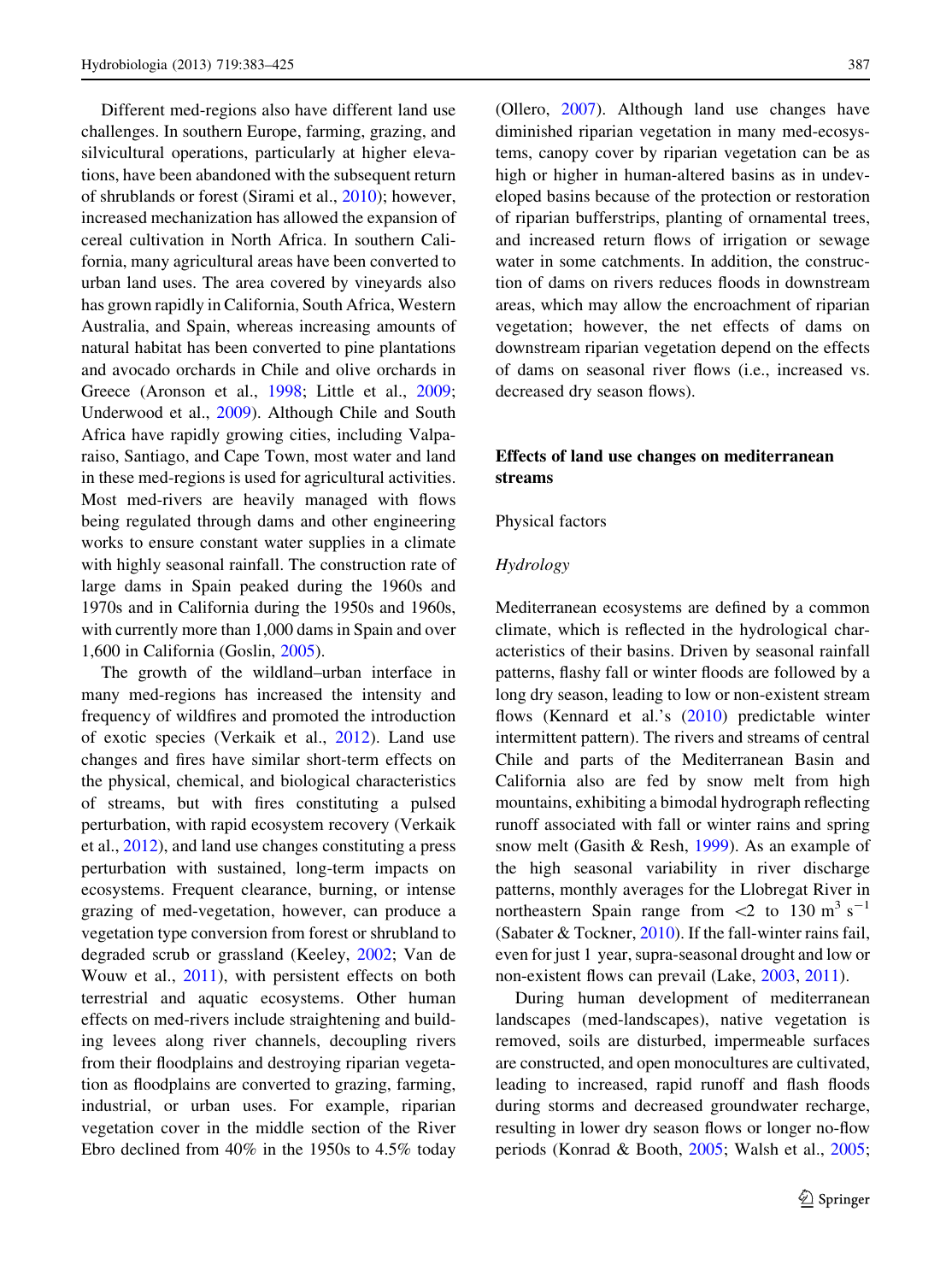Marchi et al., [2010](#page-36-0)). Owing to extensive impervious land surfaces in urban areas, even minor storms may lead to increased runoff and small peak flow events in streams (Walsh et al., [2005\)](#page-41-0). Ackerman & Schiff [\(2003](#page-28-0)) reported that increasing runoff coefficients (ratio of rainfall to runoff, normalized by drainage area) and a shift from broader to narrower discharge peaks reflected increases in impervious surfaces in urbanized sites in southern California.

Changes in runoff and groundwater pumping can diminish aquifers, exacerbating the effects of seasonal or longer term droughts on stream flows, particularly where wells are numerous (e.g., 1 million illegal wells have been reported in Spain) (Glennon, [2002](#page-33-0); Sophocleous, [2002](#page-40-0); Mencio´ & Mas-Pla, [2008,](#page-37-0) [2010](#page-37-0)). Although human modifications of med-catchments generally intensify natural seasonal variation in discharge, these impacts can be modified by other human activities. Irrigation return flows or sewage treatment plant discharges during the dry season can augment river flows, in some cases maintaining flowing rivers which would normally dry (Prat & Munné, [2000;](#page-38-0) Burton et al., [2005](#page-39-0); Riley et al., 2005; Klose et al.,  $2009$ ). Irregular water flows  $(1-100 \text{ m}^3/\text{s})$ in the Llobregat River of northeastern Spain are influenced by the 55 wastewater treatment plants (WWTPs) scattered through its drainage network, with WWTP discharge, at times, constituting most of the river flow.

Human-induced alterations in water yield in medcatchments are often associated with changes in vegetation and evapotranspiration rates. The replacement of native vegetation by exotic tree plantations can increase evapotranspiration rates and decrease runoff (Stipinovich, [2005\)](#page-40-0), but the reverse is often observed when native forests or shrublands are replaced by degraded shrublands, crop lands, or grassland (García-Ruiz et al., [2011](#page-33-0)). The abandonment of upland agricultural lands in southern Europe has allowed natural vegetation to expand, which when combined with increased water consumption for domestic, industrial, and agricultural uses in lowland areas, has resulted in lower flows and longer dry periods for unregulated rivers (Benejam et al., [2008\)](#page-29-0).

As in most arid and semi-arid regions, rivers have been extensively modified to provide supplies of water during times of need. The largest use of water in med and most other climatic regions is for agricultural purposes, particularly for the irrigation of farmlands.

For example, up to 80% of surface and ground water in the North African Maghreb is used for agriculture and irrigated areas are rapidly expanding (e.g., irrigated area increased from 65,000 ha in 1956 to 345,000 ha today in Tunisia; Djellouli-Tabet, [2010](#page-32-0)). Intensive use of water supplies for agricultural, urban, and industrial activities amount to 30–220% of the total resource, stimulating the construction of dams, delivery canals, wells, and facilities for inter-basin transfers (Sabater, [2008;](#page-39-0) Sabo et al., [2010a,](#page-39-0) [b\)](#page-39-0). Annual discharge in Balkan Rivers has declined by 48–79% (Skoulikidis et al., [2009](#page-40-0)) and discharge in the Ebro River of northern Spain has decreased by nearly 40% over the last  $40-50$  years (López-Moreno et al.,  $2011$ ). The largest impacts on river flow are engendered by the operation of dams, which affect the timing and magnitude of flow regimes (López-Moreno et al., [2011\)](#page-36-0). In the Mediterranean Basin, the largest number of dams is found in Spain and Turkey, and they have large effects on river discharge patterns in downstream areas, reducing floods, increasing low-flow periods, and changing flow seasonality (i.e., high flows for irrigation in summer, low flows in winter when runoff is stored, Belmar et al., [2010](#page-29-0); Sabater & Tockner, [2010\)](#page-39-0). Water from two large reservoirs on the headwaters of the Tagus River of Spain is now transported out of the basin, resulting in consistent low river flow below the dams which is further reduced during natural droughts (Lorenzo-Lacruz et al., [2010](#page-36-0)). In these regions of Spain, water demand has been driven by the conversion from dryland to irrigated farming.

To illustrate natural hydrographs for med-rivers and to examine the effects of land use conversions and dam construction on them, we applied spectral methods (Sabo & Post, [2008;](#page-39-0) Sabo et al., [2009](#page-39-0); Grossman & Sabo, [2010;](#page-34-0) Sabo et al., [2010a,](#page-39-0) [b](#page-39-0); Sabo et al., [2012\)](#page-39-0) to daily average discharge data for med-rivers on four continents: the Warren River in Western Australia, the Doring River in southwestern South Africa, the Salinas River on the California (USA) coast, and the Ebro River in eastern Spain. Discharge data were obtained from the Global Runoff Data Centre [\(http://](http://www.bafg.de/GRDC/EN/Home/homepage__node.html) [www.bafg.de/GRDC/EN/Home/homepage\\_\\_node.html\)](http://www.bafg.de/GRDC/EN/Home/homepage__node.html) with the exception of data for the Salinas River, which were derived from the National Water Information Service (maintained by the United States Geological Survey). These rivers, which vary in drainage area by two orders of magnitude (Table [2\)](#page-6-0) have long-term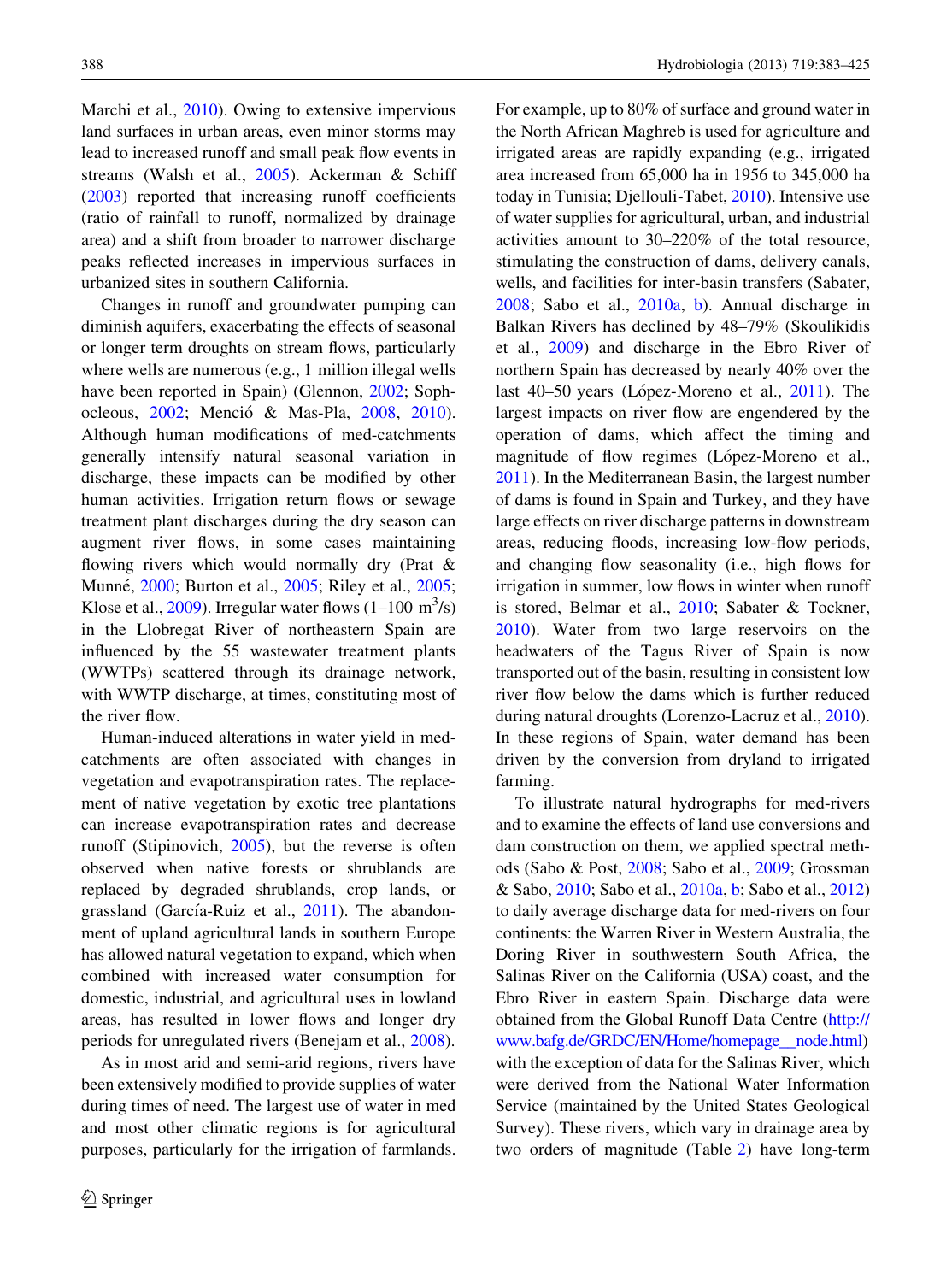<span id="page-6-0"></span>

| Metric                            | Description                                                                                                                                                                                                                                                                                                            | Warren (3,933) |                   | Doring $(6,895)$  |                | Salinas (10,639)  |                   | Ebro (84,230)     |                   |
|-----------------------------------|------------------------------------------------------------------------------------------------------------------------------------------------------------------------------------------------------------------------------------------------------------------------------------------------------------------------|----------------|-------------------|-------------------|----------------|-------------------|-------------------|-------------------|-------------------|
|                                   |                                                                                                                                                                                                                                                                                                                        | 1967-1981      | 1991-2005         | 1924-1932         | 1998-2010      | 1930-1949         | 1991-2010         | 1917-1930         | 1987-2000         |
|                                   | time period indicated above, no referencing to historical record to assess changes in hydrology<br>All values in first section of table are for the                                                                                                                                                                    |                |                   |                   |                |                   |                   |                   |                   |
| $A_{\rm rms}$                     | Root mean squared amplitude                                                                                                                                                                                                                                                                                            | 0.94           | 0.72              | 1.03              | 1.14           | 0.84              | 0.72              | 0.08              | 0.10              |
| $N_{\rm rms}$                     | Root mean squared noise                                                                                                                                                                                                                                                                                                | 0.01           | $0.01\,$          | 0.02              | 0.02           | 0.02              | 0.02              | 0.00              | 0.00              |
| <b>SNR</b>                        | Signal to noise ratio                                                                                                                                                                                                                                                                                                  | 40.84          | 38.20             | 33.34             | 35.86          | 34.53             | 29.35             | 30.85             | 29.72             |
| $\sigma_{\rm hf}$                 | high-flow anomalies<br>Standard deviation of                                                                                                                                                                                                                                                                           | 0.52           | 0.58              | 1.97              | 1.47           | 1.49              | 1.55              | 0.14              | $0.17\,$          |
| $\sigma_{\rm lf}$                 | ow-flow anomalies<br>Standard deviation of                                                                                                                                                                                                                                                                             | $-0.33$        | $-0.39$           | $-0.58$           | $-0.60$        | $-0.99$           | $-1.57$           | $-0.12$           | $-0.35$           |
| $2\sigma_{\rm hf}$                | to 2 SD high-flow<br>Magnitude equivalent<br>anomalies                                                                                                                                                                                                                                                                 | 1.04           | 1.16              | 3.94              | 2.94           | 2.98              | 3.10              | 0.28              | 0.34              |
| $2\sigma_{\mathrm{lf}}$           | SD low-flow<br>$\overline{\mathcal{C}}$<br>$\circ$<br>Magnitude equivalent<br>anomalies                                                                                                                                                                                                                                | $-0.67$        | $-0.79$           | $-1.17$           | $-1.20$        | $-1.98$           | $-3.14$           | $-0.25$           | $-0.70$           |
|                                   | All italicized values in the following section reflect statistical properties of events referenced to historical hydrographs. First column for each river is self-referenced events to<br>for each river is recent events referenced to trend from the historical record<br>trend from the early period. Second column |                |                   |                   |                |                   |                   |                   |                   |
| Frequency of high-<br>flow events | Number of high-flow anomalies exceeding<br>$\sigma_{\rm hf}$                                                                                                                                                                                                                                                           | 26.00          | 37.00             | 21.00             | 7.00           | 14.00             | 13.00             | 53.00             | 27.00             |
| Frequency of low-<br>flow events  | Number of low-flow anomalies less than $\sigma_{\text{If}}$                                                                                                                                                                                                                                                            | $41.00$        | 37.00             | 24.00             | 28.00          | 16.00             | 39.00             | 24.00             | 46.00             |
| Timing of high-flow<br>events     | Modal month of high-flow anomalies<br>exceeding $\sigma_{\rm hf}$                                                                                                                                                                                                                                                      | $3.00^{\rm a}$ | 4.00 <sup>a</sup> | 4.00 <sup>a</sup> | $1.00^{\rm a}$ | 5.00 <sup>b</sup> | 4.00 <sup>b</sup> | 2.00 <sup>b</sup> | 4.00 <sup>b</sup> |
| Timing of low-flow<br>events      | ow anomalies less<br>Modal month of low-fl<br>than $\sigma_{\rm lf}$                                                                                                                                                                                                                                                   | $1.00^{\rm a}$ | 2.00 <sup>a</sup> | 2.00 <sup>a</sup> | $3.00^{\rm a}$ | $5.00^{\circ}$    | $3.00^{\circ}$    | 2.00 <sup>b</sup> | $9.00^{\circ}$    |
| Duration of high-<br>flow events  | Maximum duration (day) of high-flow<br>$\sigma_{\rm hf}$<br>anomalies exceeding                                                                                                                                                                                                                                        | 183.00         | 142.00            | 82.00             | 46.00          | 349.00            | 259.00            | 87.00             | 98.00             |
| Duration of low-flow<br>events    | Maximum duration (day) of low-flow<br>anomalies less than $\sigma_{\rm ff}$                                                                                                                                                                                                                                            | 199.00         | 274.00            | 115.00            | 231.00         | 411.00            | 321.00            | 91.00             | 294.00            |

 $\underline{\textcircled{\tiny 2}}$  Springer

Water year for northern hemisphere rivers starts October 1; October  $= 1$ , September (following calendar year)  $= 1$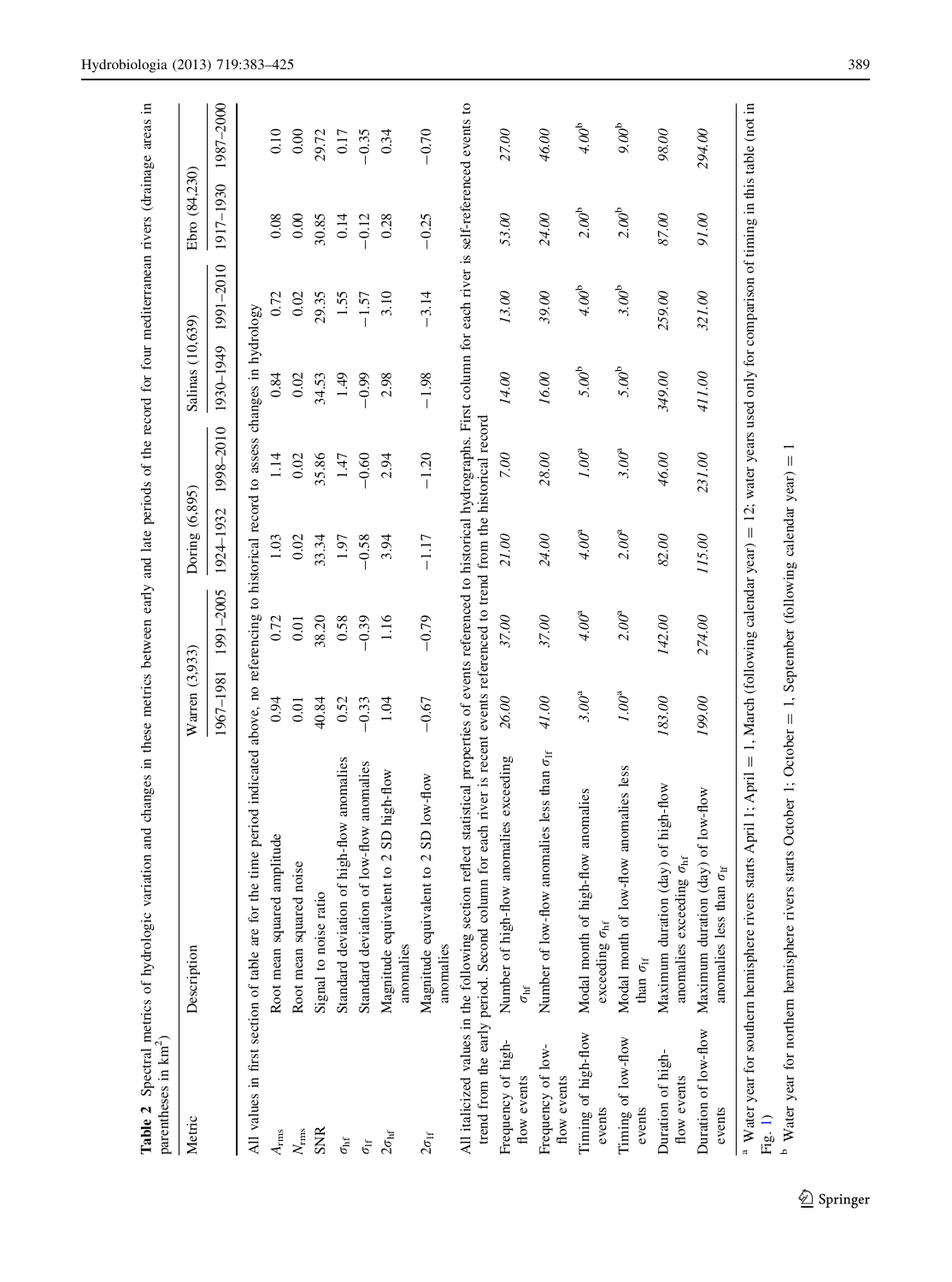<span id="page-7-0"></span>

Fig. 1 Hydrographs for med-rivers on four continents. All panels show daily average discharge (log<sub>10</sub> transformed), normalized by average daily discharge over the same period of record (black circles). Dark gray lines are the reconstructed

discharge datasets, and drain basins with contrasting land uses, with the Warren River being the least affected and the Salinas and Ebro being the most impacted by dams, agriculture, and, in the Ebro basin, major population centers. Although we contrast river hydrographs before and after major dam construction, it should be remembered that the Ebro River basin was

signal extracted from the Fourier power spectrum. The amplitude of this signal is given by  $A<sub>RMS</sub>$ , and the root mean squared noise around this signal is  $N_{\rm RMS}$  (Sabo & Post, [2008\)](#page-39-0)

greatly influenced by human activity before these records began.

In contrasting variation in these four med-river systems between early and recent periods in the discharge record (Fig. 1), we first note the strong seasonality (indexed by the amplitude of seasonal variation,  $A_{RMS}$ ) and even stronger interannual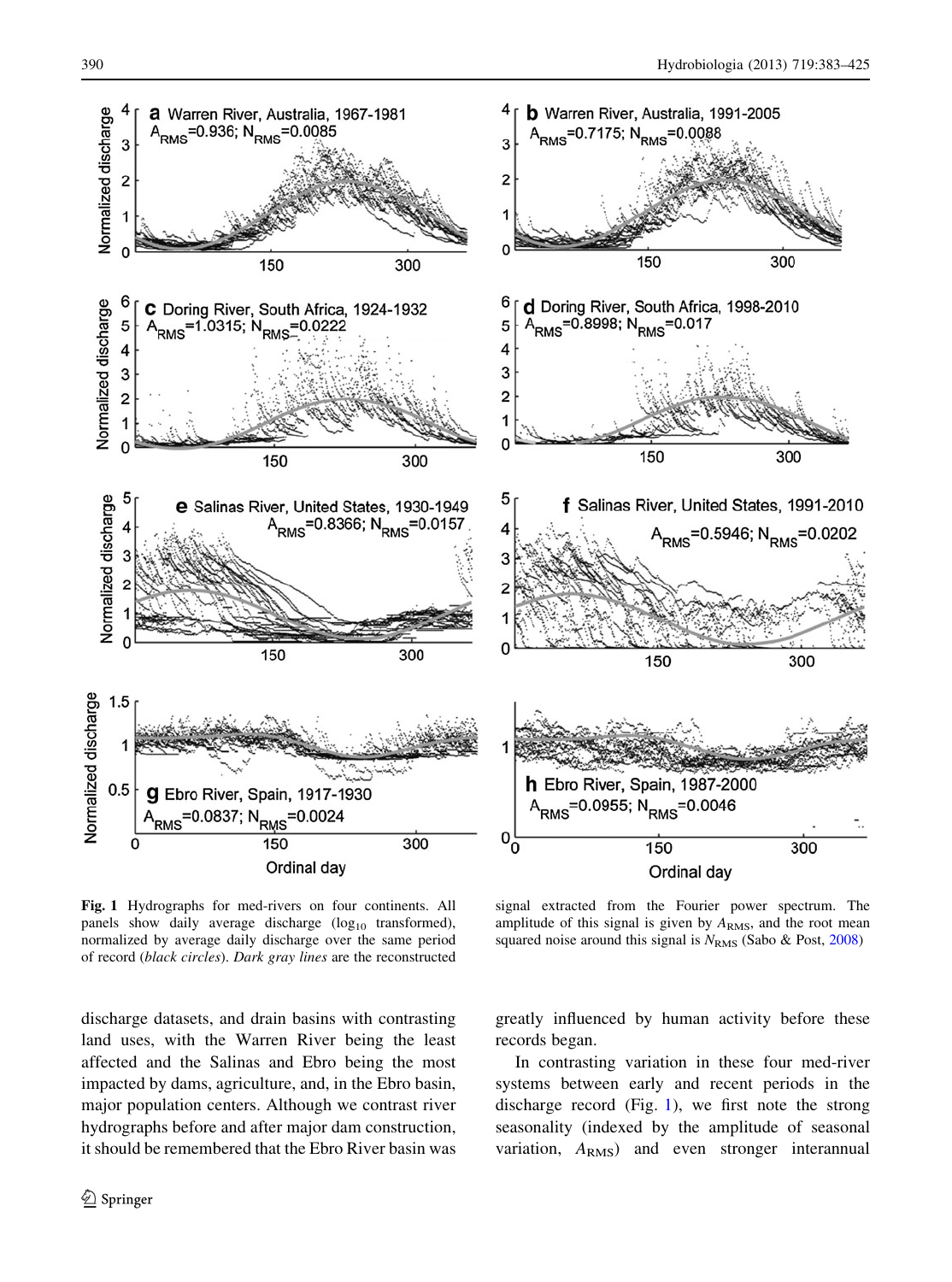variation associated with the winter rains (indexed by  $N_{RMS}$ , Fig. [1,](#page-7-0) and  $\sigma_{hf}$  and  $\sigma_{lf}$ ; Table [2](#page-6-0)). Changes in hydrograph characteristics between early and late record periods are most obvious for the Salinas and Ebro Rivers, where numerous dams and extensive agricultural development have resulted in highly managed systems (Fig. [1](#page-7-0)). Nevertheless, there are detectable changes in early and late record periods for all four rivers, as quantified by changes in the standard deviation of high- and low-flow anomalies ( $\sigma_{\text{hf}}$  and  $\sigma_{\text{lf}}$ ) and the number, timing (mode), and duration of highand low-flow anomalies exceeding a spectral anomaly magnitude (SAM) equivalent to  $\sigma_{\rm hf}$  and  $\sigma_{\rm If}$ . SAMs for high flows  $(\sigma_{\rm hf})$  increased in three of the four rivers whereas the (absolute) magnitude of low-flow anomalies ( $\sigma_{\text{lf}}$ ) increased across all four rivers between early and late periods indicating stronger low-flow variation (Table [2](#page-6-0)). Finally, we quantified the frequency, timing, and duration of low- and high-flow anomalies in the early and late-period records, but referenced to the early record reference SAM ( $\sigma_{\rm hf}$  and  $\sigma_{\rm If}$ ), so that we could determine if aseasonal extremes had changed relative to historical patterns of variation. The number (frequency) and duration of high-flow anomalies  $(>\,\sigma_{\rm hf})$  tended to decline and the timing of these events was shifted by 1–3 months. By contrast, the number (frequency) and duration of low-flow anomalies ( $\langle \sigma_{\text{lf}} \rangle$ ) tended to increase and the timing of these events was shifted by 1–7 months with the greatest shift in timing for the Ebro River in which the historical low flows of November were replaced by low flows in June (a shift of 7 months later in the water year for this river; Table [2\)](#page-6-0). Although we cannot rule out the effects of climate change on hydrographic changes, alterations in land use and in the water cycle are likely to be strong contributors to the observed changes, especially for the Salinas and Ebro rivers. Among the most noteworthy changes are alterations in the timing and increases in the frequency and duration of low-flow anomalies.

#### Geomorphology and sediment

Human impacts on vegetation and soils in medregions can have large effects on the erosion, transport, and deposition of sediment and, hence, stream geomorphology. For mediterranean forests, floods tend to occur late in winter after water tables have risen, are relatively muted, and have low sediment loads (Poesen & Hooke, [1997](#page-38-0); Garcia-Ruíz et al., [2008\)](#page-33-0). In comparison, runoff from cleared land, whether used or abandoned farmland, causes increases in flood frequency and intensity, and in suspended sediment and bed loads (Poesen & Hooke, [1997](#page-38-0); Garcia-Ruíz et al., [2008](#page-33-0)). In extreme cases, excessive sediment inputs to channels can choke streams with sediment, resulting in shallower depths and less differentiation between pools and riffles. The representation of sand and fine substrata on stream bottoms, with consequences for substratum embeddedness, commonly increases with increasing catchment development (Ode et al., [2010](#page-38-0)). Human-created reservoirs often fill with sediment, reducing sediment transport to downstream areas (Kondolf, [1997](#page-35-0); Minear & Kondolf, [2009\)](#page-37-0). Fire in med-regions can also increase catchment runoff, flood frequency and severity, and erosion and sediment deposition with rapid amelioration as terrestrial vegetation recovers (Candela et al., [2005](#page-31-0); Mayor et al., [2007](#page-36-0); Shakesby, [2011](#page-40-0)). The effects of fire management activities, such as fire suppression or fuel removal via mechanical means or controlled burns, can also influence runoff and erosion (Verkaik et al., [2012](#page-41-0)).

Flash floods in urbanized med-catchments can cause major erosion of stream channels, scouring of stream beds, and the transport of high loads of suspended solids (Booth, [1990](#page-30-0); Poesen & Hooke, [1997;](#page-38-0) Cherifi & Loudiki, [1999](#page-31-0); Chu et al., [2011](#page-31-0)). Straightening river channels and lining them with riprap, concrete, or other impervious materials causes the rapid transport of flood flows, inhibits groundwater recharge through the channel bottom, and reduces substrata, bed, and, hence, habitat heterogeneity (Burton et al., [2005](#page-30-0); Brown et al., [2005a](#page-30-0), [b\)](#page-30-0). In cases where channels with natural substrata receive runoff from areas covered by impervious surfaces, sediment inputs may be low and stream beds may be excavated by flood flows, resulting in incision and failed banks (Booth, [1990\)](#page-30-0). Channels are often lined with levees or are designed with excess capacity to prevent flooding of adjacent areas, which allows development in historical floodplain areas, but which disconnects rivers and streams from their riparian corridors and floodplains.

## Temperature and light

Land use changes in med-regions can affect temperature and light levels in streams, owing to modifications of both the hydrological cycle and, particularly,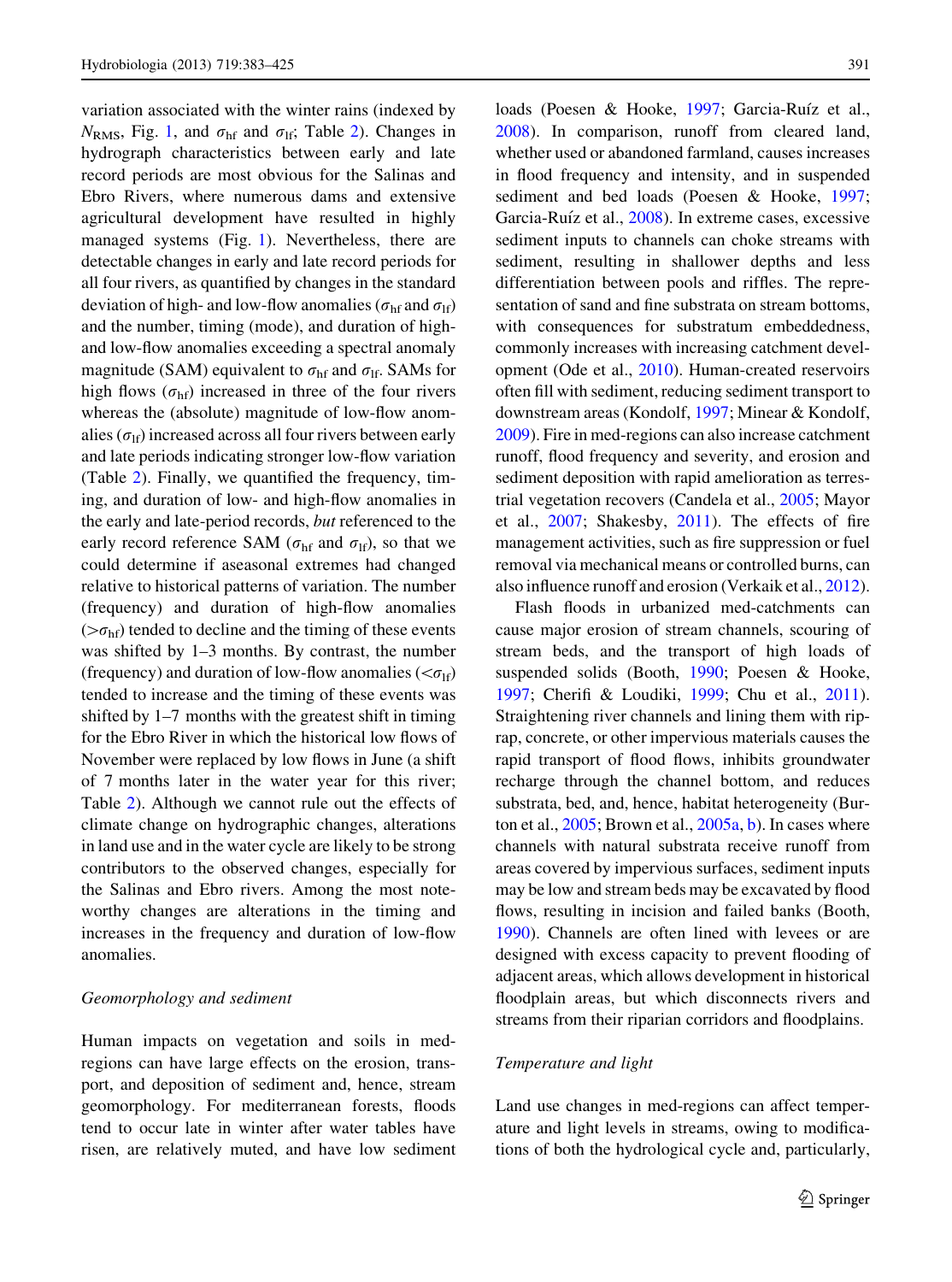the riparian vegetation (Burton et al., [2005\)](#page-30-0). Land use changes tend to increase overland flow during storms and decrease hyporheic exchange and groundwater inputs to streams, resulting in warmer stream temperatures (Dallas & Rivers-Moore, [2011\)](#page-32-0). By reducing dry season flows, land use changes often result in isolated, non-flowing pools, whose temperatures reflect ambient atmospheric temperatures. Dams affect thermal regimes, often creating thermally stratified reservoirs upstream and increasing or decreasing temperatures downstream seasonally, depending on whether reservoir releases come from the epilimnion or hypolimnion.

Increases in temperature and light levels occur in most streams where the riparian canopy has been reduced or eliminated (Naiman & Décamps, [1997](#page-37-0); Rutherford et al., [2004;](#page-39-0) Burton et al., [2005](#page-30-0); Mazor et al., [2011\)](#page-37-0). Although reductions in riparian vegetation have been observed in many med-rivers and streams, such changes have not been observed in others, apparently depending on whether riparian corridors are protected or restored, exotic plants have been planted along streams, or water supplies to relatively intact riparian zones have been augmented by return flows. Working in southern California, Rehn [\(2010](#page-38-0)) recorded similar riparian canopy coverages along natural and degraded streams, but Mazor et al. [\(2011](#page-37-0)) recorded lower average canopy vegetation in urban than open or agricultural streams. Burton et al. [\(2005](#page-30-0)) reported greater bank shading in natural (87%) streams than concrete-lined channels (9%) and lower temperatures in natural streams than in channelized streams receiving urban runoff or wastewater. Although in-stream light levels often increase with reductions in riparian vegetation, this effect can be overridden by the effects of increased suspended sediment transport from landscape or channel erosion.

## Hydrochemistry

## Pollutants

Changes in land use are often associated with inputs of nutrients, metals, pesticides, herbicides, pharmaceuticals, oil products, plastics, and personal care products (PCPs), although loading rates depend on the presence of WWTPs and the specific land uses and lithology of catchments (Turgut, [2003](#page-41-0); Farmaki & Thomaidis, [2008;](#page-32-0) Muñoz et al., [2009;](#page-37-0) Sánchez-Pérez et al., [2009](#page-40-0);

Fernández et al., [2010](#page-33-0); Ginebreda et al., 2010). Pesticides, pharmaceutical and PCPs, surfactants, flame retardants, and other groups of chemicals can attain concentrations from several ng to a few  $\mu$ g/l, particularly just below WWTPs and in downstream river sections (Mazor & Schiff, [2008](#page-36-0); Petrovic et al., [2011\)](#page-38-0). Metals can attain concentrations of several ug/l, with soluble forms most concentrated during low flows (Guasch et al., [2010;](#page-34-0) Mazor et al., [2011\)](#page-37-0). Among 8 metals monitored during the dry season in 11 southern California catchments, Mazor & Schiff [\(2008](#page-36-0)) reported concentrations for most of between a few and 10  $\mu$ g/l, but with higher average concentrations for dissolved manganese  $(41-238 \text{ µg/l})$  and selenium  $(7-78 \mu g/l)$ . Although PCBs were not detected in this study, concentrations of a PAH (benzo(b)fluoranthene) reached nearly 9 ng/l at one site and specific pesticides had concentrations as high as ca. 20 ng/l.

Floods in Mediterranean rivers and streams can erode, transport, and suspend sediments and associated (hydrophobic) pollutants, such as sedimentassociated metals, which reach highest concentrations during floods (Guasch et al., [2010](#page-34-0)). Ackerman & Schiff ([2003\)](#page-28-0) examined stream concentrations and fluxes of nutrients (ammonium, nitrate, phosphate), metals (cadmium, chromium, copper, lead, mercury, nickel, selenium, zinc), suspended solids, and pesticides (chlorpyrifos, DDT, diazinon) across a land use gradient (undeveloped open space, agriculture, residential, mixed urban, commercial, and industrial use) in southern California (Table [3\)](#page-10-0). Agricultural storm water had the highest concentrations for all constituents (by factors of 1.1–81) except for total phosphorus and diazinon, which were slightly higher in streams in residential areas, and mercury, which was not detected in agricultural runoff. The geometric mean concentrations for all constituents, except mercury and nickel, were lower in streams draining undeveloped versus developed catchments. Concentrations of all chemical variables were similar and elevated across residential, commercial, industrial, and mixed urban areas (=urban areas), with streams in highly urbanized areas exporting 45–56% of the nutrients, 60% of the copper and zinc, and 67% of the chlorpyrifosa and diazinon in this region. Such pollutants in rivers with low discharge and dilution rates, owing to abstraction or natural hydrological variation, can interact with other stressors to produce complex and rather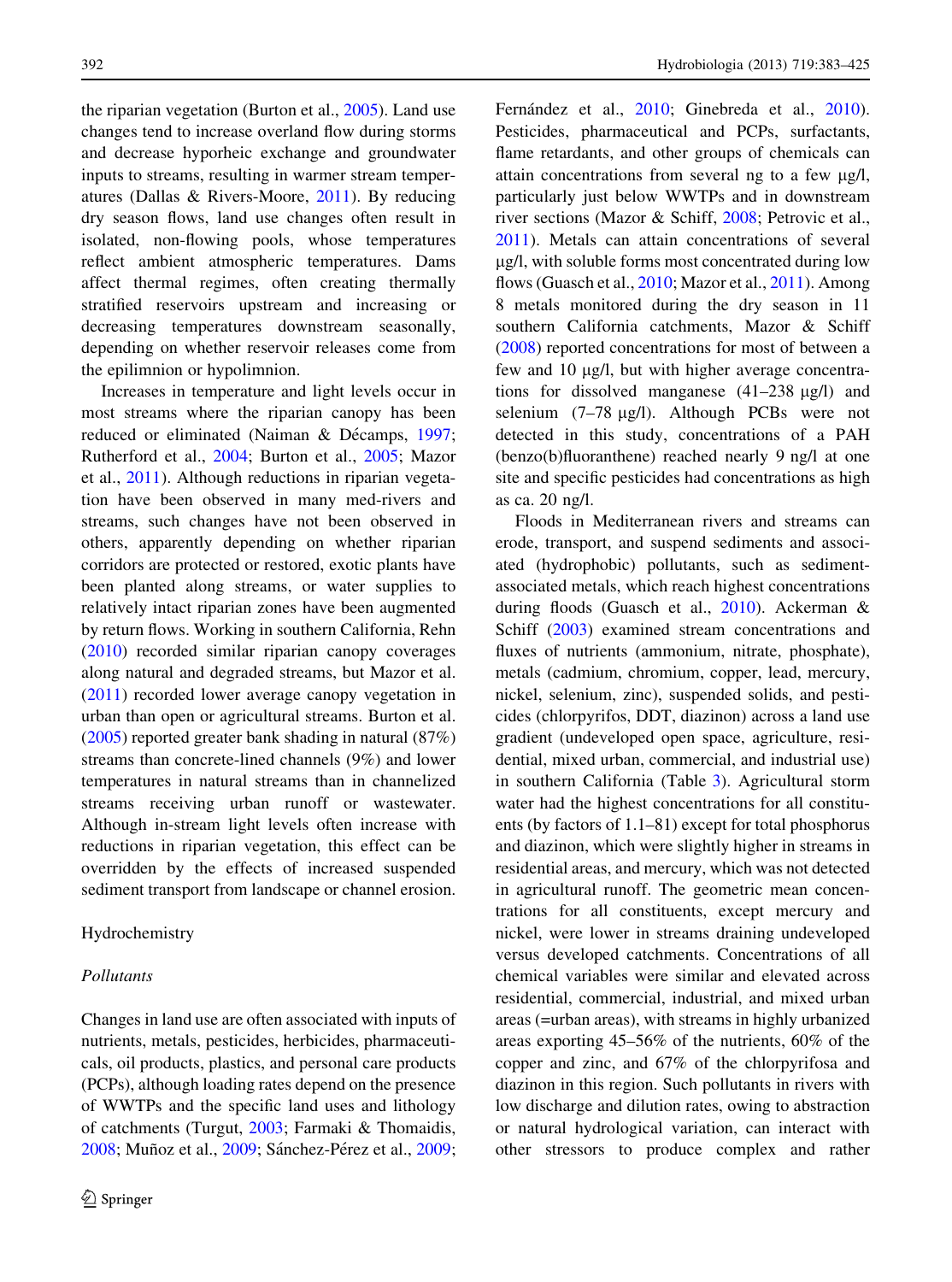<span id="page-10-0"></span>**Table 3** Comparison of fluxes (expressed as  $kg \text{ km}^{-2}$ ) in storm water for water year 1995 of several important constituents across a land use gradient (left to right: least to most developed) (subset of data from Table 7 in Ackerman & Schiff, [2003,](#page-28-0) rounded to whole numbers except metals)

| Constituent        | Open space | Agriculture | Residential | Mixed urban | Commercial | Industrial |
|--------------------|------------|-------------|-------------|-------------|------------|------------|
| Ammonium           |            | 50          | 57          | 66          | 94         | 75         |
| Nitrate            | 51         | 271         | 219         | 234         | 275        | 287        |
| Phosphate          | 14         | 21          | 76          | 77          | 103        | 83         |
| Suspended sediment | 717        | 56,400      | 7,340       | 10,600      | 11,900     | 18,800     |
| Copper             | 0.1        | 5.6         | 2.2         | 3.5         | 4.4        | 6.3        |
| Zinc               | 0.1        | 8.3         | 9.3         | 20.4        | 33.6       | 43.5       |

Open space is undeveloped land

unpredictable effects on river communities (Stevenson & Sabater, [2010\)](#page-40-0).

#### Salinity

A common effect of land use changes on streams is to increase the concentration of major ions, as reflected in conductivity (Burton et al., [2005](#page-30-0); Boyacioglu, [2006](#page-30-0); Brinkman, [2007](#page-30-0); Ode et al., [2010](#page-38-0); Mazor et al., [2011](#page-37-0)). Streams and rivers often exhibit increased salinity levels with increasing catchment development, particularly in areas with salty soils and groundwater (McFarlane & George, [1992;](#page-37-0) Halse et al., [2003](#page-34-0)). Massive land clearing in southwestern Western Australia has led to the replacement of deep-rooted native vegetation by shallow-rooted crops, mainly wheat, with saline groundwater tables becoming shallower (Halse et al., [2003](#page-34-0); Morgan et al., [2003;](#page-37-0) Caccetta et al., [2010;](#page-31-0) Furby et al., [2010](#page-33-0)). In this area, damaging salt levels have sometimes reached the soil surface and the area of dryland salinity has increased annually by 14,000 ha. Rivers and lakes in drier parts of this region have become more saline because of increased saline groundwater inputs or storm flows over and through saline soils (Schofield & Ruprecht, [1989](#page-40-0); Ghassemi et al., [1995;](#page-33-0) Halse et al., [2003\)](#page-34-0). Salinity levels in affected streams increase during the first flushing flows of the winter rainy season reach lowest levels in late winter with high flows, and increase again as flows diminish in the dry season, often reaching high levels in persistent pools in heavily cleared catchments (Williams et al., [1991;](#page-41-0) Kay et al., [2001;](#page-35-0) Halse et al., [2003,](#page-34-0) Davis et al., [2010\)](#page-32-0). Increased salinization of rivers and streams has been observed in other medregions, including southeastern Spain and southwest-ern South Africa (Millán et al., [2011\)](#page-37-0).

## Nutrients

Stream and river concentrations of nitrogen and phosphorous often increase with increasing human development in med-catchments (Burton et al., [2005](#page-30-0); Busse et al., [2006](#page-31-0); Brinkman, [2007;](#page-30-0) Klose et al., [2009](#page-35-0); Song et al., [2009;](#page-40-0) Ode et al., [2010;](#page-38-0) Mazor et al., [2011;](#page-37-0) Fig. [2\)](#page-11-0). These nutrients originate from increased erosion of denuded landscapes; fertilizer and manure runoff from agricultural lands, gardens, and golf courses; and sewage effluent. Nutrient peaks often coincide with or follow storm discharge peaks (e.g., Klose et al., [2009](#page-35-0); David et al., [2011\)](#page-32-0).

Robinson et al. ([2005\)](#page-39-0), working in the Santa Barbara area of southern California, found marked differences in nutrient export during storms across different land uses, approximating 1, 10, and 100 g nitrate-N ha<sup>-1</sup> mm<sup>-1</sup> and 0.8, 2-9, and 20-70 g phosphate-P ha<sup>-1</sup> mm<sup>-1</sup> for undeveloped uplands, residential/commercial areas, and greenhouse agricultural lands, respectively. Storm to storm variability was low. In a year with about 70 cm of rain, Robinson [\(2006](#page-39-0)) reported fluxes of nitrate (mol  $ha^{-1}y^{-1}$ ) of 21 from upland chaparral, 49 from residential areas, and 5,684 from greenhouse agriculture. In chaparral catchments in the San Bernardino Mountains of southern California, Riggan et al. [\(1985](#page-39-0)) reported nitrate export ranging from 3 to 714 mol  $ha^{-1}y^{-1}$ over 4 years and Fenn and Poth [\(1999](#page-33-0)) measured nitrate export of 257–829 mol ha<sup>-1</sup> y<sup>-1</sup> from 1995 to 1998. In three studies in rural areas with extensive tree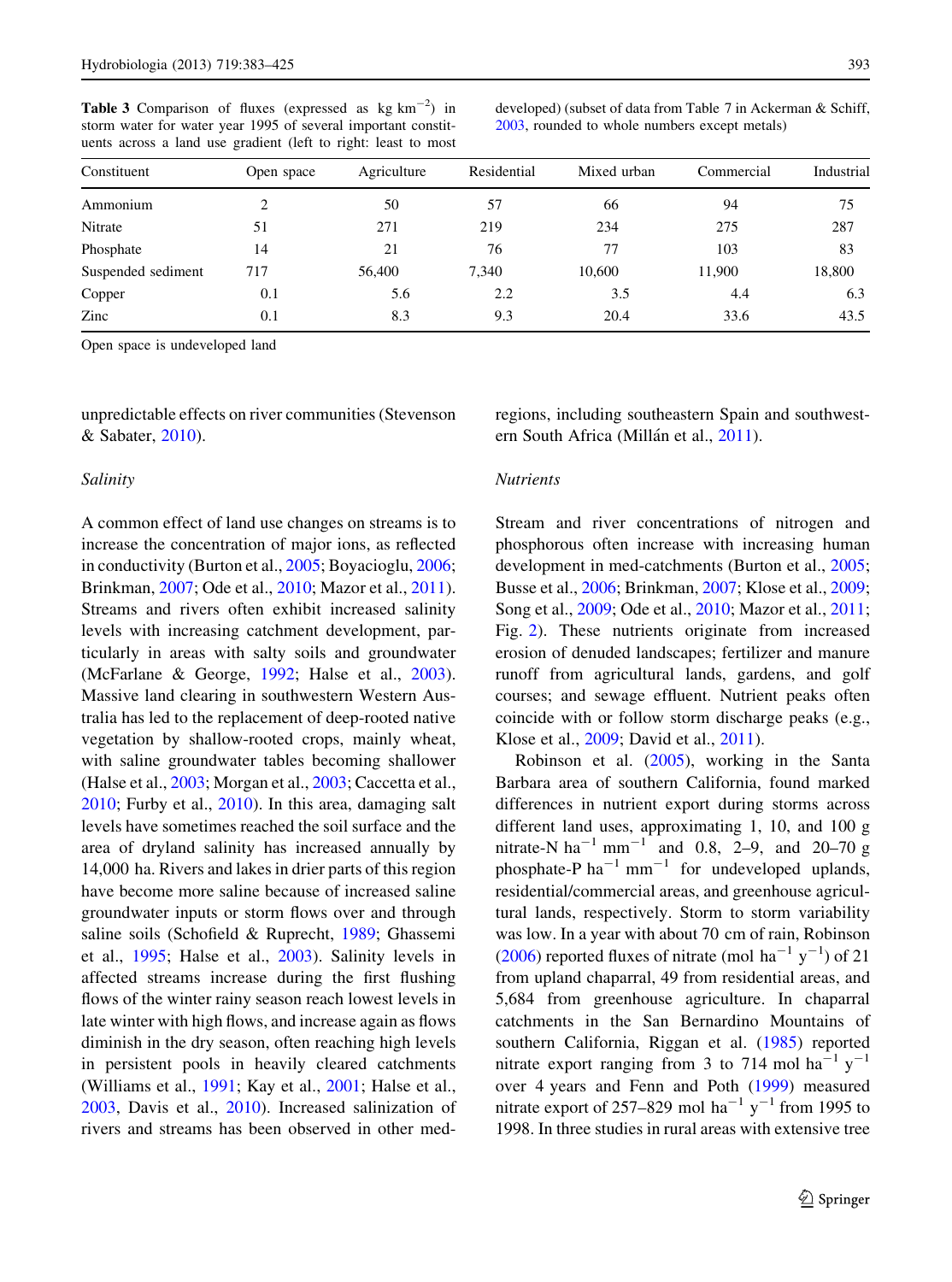<span id="page-11-0"></span>

Fig. 2 Illustration of relationships among land use, nutrient concentrations, and benthic algal biomass (as chlorophyll a concentration) for a med-river system. The data are from 14 sites in the Ventura River catchment, southern California, USA, sampled in June 2008. Nutrient and chlorophyll data were log<sub>e</sub>transformed and proportion land use cover was arcsine square root transformed before analyses. Equations, best-fit lines, and overall  $r^2$  and P values from least-squares linear regression analyses are shown on each panel. (Plotted from data in Klose et al., [2009](#page-35-0), [2012](#page-35-0))

cover and limited urban development in Catalonia, Spain, nitrate export was calculated to be 3.6 mol  $ha^{-1}y^{-1}$  (Avila et al., [2002\)](#page-29-0), 47.1 mol  $ha^{-1}y^{-1}$ (Butturini & Sabater, [2002](#page-31-0)), and 15.7 mol ha<sup>-1</sup> y<sup>-1</sup>, with 52–86% of the annual nitrate export occurring during storms in the latter case (Bernal et al., [2002](#page-29-0)).

Goodridge & Melack ([2012](#page-33-0)), working in the Santa Barbara (California) area, found that nitrate concentrations changed with increasing discharge, decreasing in three agricultural catchments, increasing in the undeveloped catchment and an urban catchment, and remaining constant in another urban catchment. In contrast to the nitrate-runoff relationships, electrical conductance, a measure of total dissolved solids, decreased with increasing discharge in all catchments. Based on the hydrological modeling results of Beighley et al. ([2008\)](#page-29-0) and their own analyses, Goodridge & Melack ([2012\)](#page-33-0) argued that upland catchment areas with no development played an important role in regulating stream nitrate concentrations, resulting in little variation in peak storm nitrate concentrations across catchments and with nitrate concentrations in lower river reaches integrating upland catchment hydrology and nitrogen processing and nitrogen subsidies from lowland areas (also see Melack & Leydecker, [2005](#page-37-0)). Upland– lowland linkages became weaker in dry years and stronger in wet years. These patterns are likely to be common where headwater streams drain steep, undisturbed montane catchments, flowing into lowland areas with extensive agricultural and urban development. In some cases, such as in the Ventura River of southern California, storm hydrographs near the mouth are often bimodal, with an early peak associated with runoff from lowland developed areas and a later, higher, and broader peak associated with runoff from extensive, undisturbed, upland areas, with associated changes in material concentrations and fluxes (Klose et al., [2009](#page-35-0)).

Besides nutrients in runoff from developed landscapes, wastewaters are a major source of nitrogen and phosphorus in streams and rivers, particularly in urbanized catchments (Ortiz et al., [2008](#page-38-0); Martí et al., [2010\)](#page-36-0). During seasonal or longer term droughts WWTP discharge can be the major or only contributor to flow and nutrient flux in urbanized med-rivers, accounting for more than 50% of nitrogen and phosphorus loads (Carey & Migliaccio, [2009;](#page-31-0) Klose et al., [2009\)](#page-35-0).

Nutrients may be transported to downstream floodplains or into estuaries and, thence, into the ocean (McComb & Davis, [1993;](#page-37-0) Obermann et al., [2009;](#page-37-0) Chu et al., [2011](#page-31-0)). Many estuaries in med-regions are poorly flushed during the dry season, becoming isolated from tidal fluxes and accumulating nutrients from the catchment, fueling eutrophication (Hodgkin & Hamilton, [1993;](#page-34-0) McComb & Davis, [1993](#page-37-0)).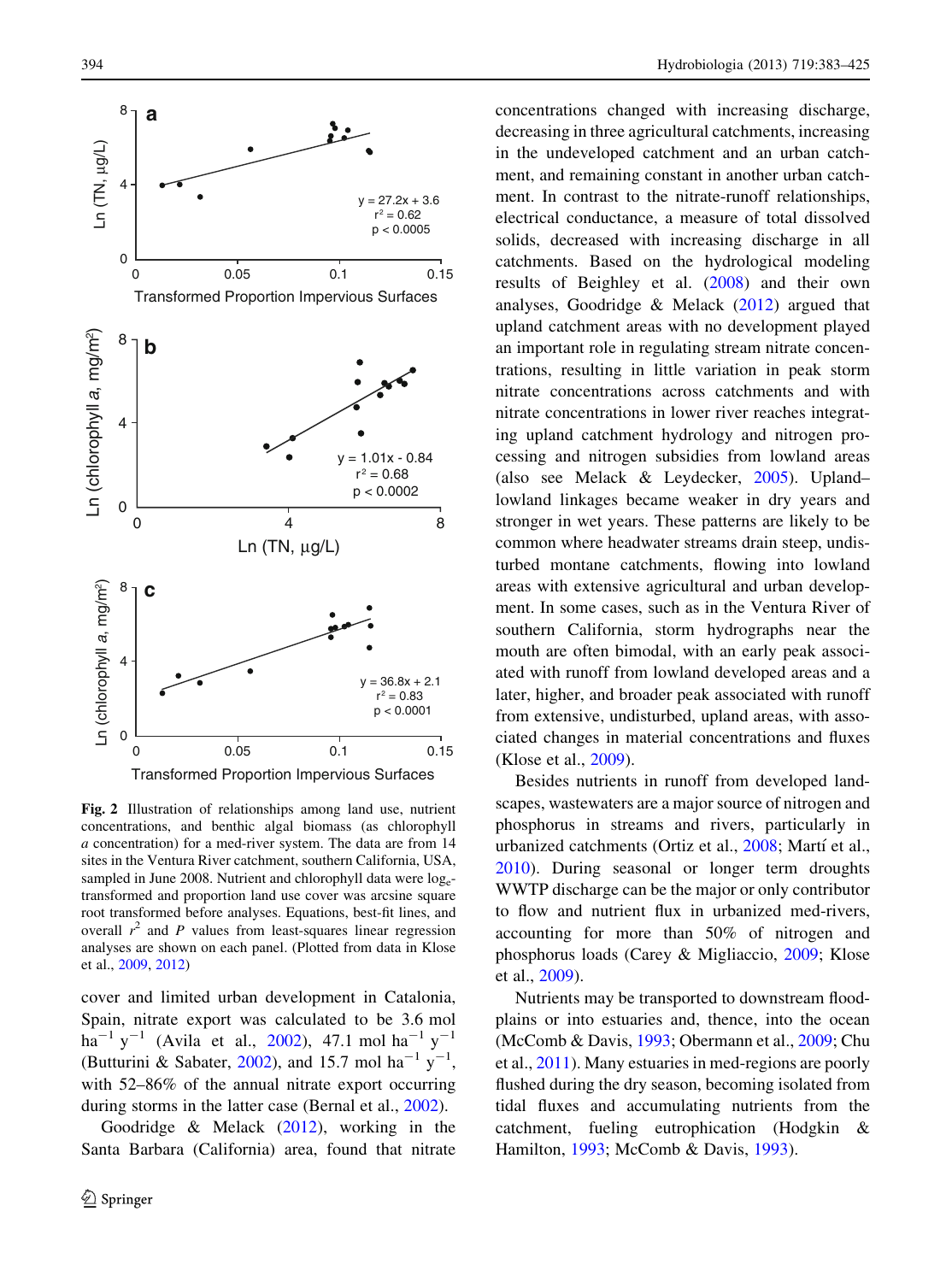## Organic matter

Dissolved and particulate organic matter enters streams from upland and riparian zones, providing a carbon source for stream food webs. Land use changes affect organic matter inputs to streams by altering the sources, routing, and processing of terrestrial and aquatic carbon. For example, land use changes often change the abundance and composition of riparian vegetation (Fig. [3](#page-13-0)a), leading to alterations in the composition and levels of organic carbon in streams with effects on microbial and invertebrate communities (see below).

An extensive literature documents the impacts of organic carbon inputs in sewage on stream organisms (Cairns & Pratt, [1993](#page-31-0); Ortiz et al., [2008](#page-38-0)). Depending on the comprehensiveness and sophistication of sewage and storm water treatment facilities and the volume of river flows, sewage and storm runoff inputs can produce high organic carbon inputs, ammonia levels, and microbial activity and low dissolved oxygen concentrations, sometimes eliminating most macroinvertebrate and fish species (Prat & Munné, [2000;](#page-38-0) Karaer & Kucukballi, [2006](#page-35-0); Ortiz et al., [2008](#page-38-0)). Furthermore, inputs of nutrients (N, P) to mediterranean streams (med-streams) can increase the decomposition rates of particulate organic carbon and produce algal blooms which, in turn, can stimulate bacterial growth on algal exudates and detritus (Prat & Munné, [2000\)](#page-38-0). In some cases, organic and nutrient inputs stimulate microbial and algal growth in open med-rivers reducing oxygen to low levels, particularly at night, sometimes causing fish kills (Klose et al., [2009,](#page-35-0) [2012\)](#page-35-0). Similar considerations apply when medstreams have very low flows or become a series of isolated, stagnant pools during the summer dry season, when decomposition of allochthonous leaf litter produces high dissolved organic carbon (primarily polyphenol) levels, stained water, and low or no dissolved oxygen (Towns, [1985,](#page-41-0) [1991](#page-41-0); Boulton & Suter, [1986](#page-30-0); Bunn et al., [1986](#page-30-0)).

## Biological communities

As is apparent from the above discussion, land use changes have numerous effects on physical–chemical conditions in streams and rivers, with many ramifications for biological communities. Many studies, including those from med-ecosystems, have shown that land use changes affect the growth, development, reproduction, and behavior of individual organisms and the diversity, composition, abundance, and biomass of biological assemblages.

# Riparian zones, allochthonous inputs, microbial communities, and decomposition

Land use changes have had large effects on the structure, cover, patchiness, and composition of upland and riparian vegetation in med-regions with subsequent effects on the wildlife it supports (Fig. [3](#page-13-0)a, b; Warner & Hendrix,  $1984$ ; Décamps et al.,  $1987$ , [1988;](#page-32-0) Le Maitre et al., [1996](#page-36-0); Corbacho et al., [2003](#page-31-0); Brown, [2004;](#page-30-0) Aguiar & Ferreira, [2005](#page-28-0); Ferreira et al., [2005;](#page-33-0) Salinas & Casas, [2007](#page-39-0); Hughes et al., [2010](#page-34-0); Larsen et al., [2010;](#page-35-0) Fernandes et al., [2011](#page-33-0)). One general pattern is that the total number and relative proportion of exotic plant species increase with catchment development (Aguiar & Ferreira, [2005](#page-28-0); Aguiar et al., [2006](#page-28-0); Walker et al., [2009;](#page-41-0) Fig. [3](#page-13-0)a). In some cases, exotic plant genera, such as Acacia Mill. in South Africa and Chile, Eucalyptus L'Hér. in California and Europe, and Arundo L. in the riparian zones of South Africa and California, come to dominate plant communities (Le Maitre et al., [2011](#page-36-0)). Where land use development has reduced riparian vegetation cover, streams have higher temperatures and light levels, lower inputs of allochthonous carbon, and greater bank erosion; however, the effects of land use changes on riparian canopy cover and leaf litter inputs also will depend on riparian bufferstrip protections and possible compensation through planting efforts (Naiman & Décamps, [1997\)](#page-37-0). In some cases, such as where there are dense growths of Acacia along streams in the Cape of South Africa, exotic riparian species may reduce light and temperature levels and confine or impede flows with repercussions for stream communities (D. W. A. F., [2004;](#page-32-0) C. A. P. E., [2008;](#page-31-0) Le Maitre et al., [2011](#page-36-0); Samways et al., [2011](#page-40-0)).

Land use changes also can affect riparian vegetation by increasing nutrient and sediment inputs, and altering flow regimes, soil moisture levels, groundwater tables, and disturbance patterns (floods, drought) (Warner & Hendrix, [1984](#page-41-0); Aguiar & Ferreira, [2005](#page-28-0); Salinas & Casas, [2007\)](#page-39-0). In some med-regions, increases in soil and stream salinity associated with land use changes may affect riparian vegetation. In southwestern Western Australia, the species richness,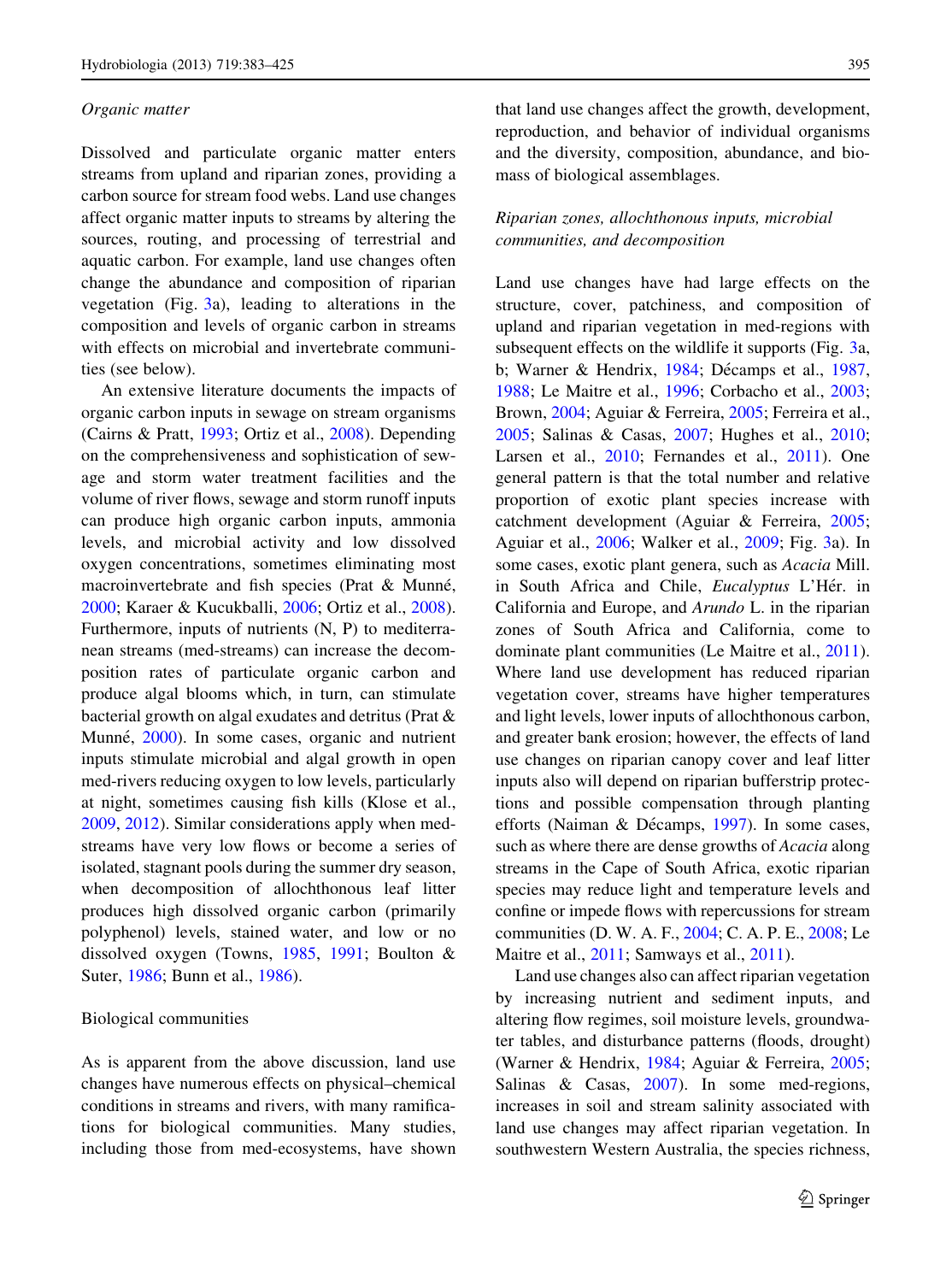<span id="page-13-0"></span>



Fig. 3 Illustration of relationships between the proportions of (a) riparian and aquatic plant species, (b) aquatic vertebrate (fish, amphibian, aquatic reptile) species, and (c) riparian vertebrate (bird, mammal) species which were exotic and the proportion of catchments covered by developed lands (agriculture  $+$  urban  $+$  pasture) for a med-region. Plates **d** and **e** show the relationships between the proportions of all invertebrate individuals (d) and invertebrate taxa (e) which belonged to noninsect groups and the Chironomidae versus the proportion of catchments in developed land uses. Proportionate data were arcsine square root-transformed and equations, best-fit lines, and overall  $r^2$  and P values from least-squares linear regression

but not functional diversity, of riparian plants, particularly perennial herbs, declined and species composition was altered by increasing soil salinity (Lymbery et al., [2003;](#page-36-0) Doupé et al., [2006\)](#page-32-0). Studying riparian corridors in two rivers in southern Spain, Salinas & Casas ([2007\)](#page-39-0) found that the species richness of herbaceous and woody plants, and cover by woody species, declined downstream with increasing salinity.

The inputs and decomposition rates of litter, and composition and biomass of associated microbial

analyses are shown on each panel. Re-analysis of data from Brinkman ([2007\)](#page-30-0) (38–41 stream sites sampled over 1–3 springs (2000–2002) in the Santa Barbara, California, area). Variation in the relationships between proportions of exotic vertebrate species and land use patterns was high because of low numbers of exotic species in these groups (riparian vertebrates  $= 4$ exotic and 81 native species, aquatic vertebrates = 2 exotic and 8 native species); however, exotic species were observed only at stream sites in developed catchments. Arrows The demarcation between undeveloped  $(>95\%$  wildlands,  $11-12$  sites) and developed catchments (\95% wildlands, 27–29 sites)

communities, are affected by land use changes (Gon-zález et al., [2010](#page-33-0)). Working in agricultural catchments with coastal urban areas in central Portugal, Feio et al. [\(2010](#page-32-0)) reported that the decomposition rates of oak (Quercus robur L.) and alder (Alnus glutinosa Gaertn.) leaves in coarse (1 cm) mesh bags, but not in fine (0.5 mm) mesh bags, were lower in streams affected by human activity than in relatively undisturbed, reference streams, apparently because of reduced densities of macroinvertebrate shredders in the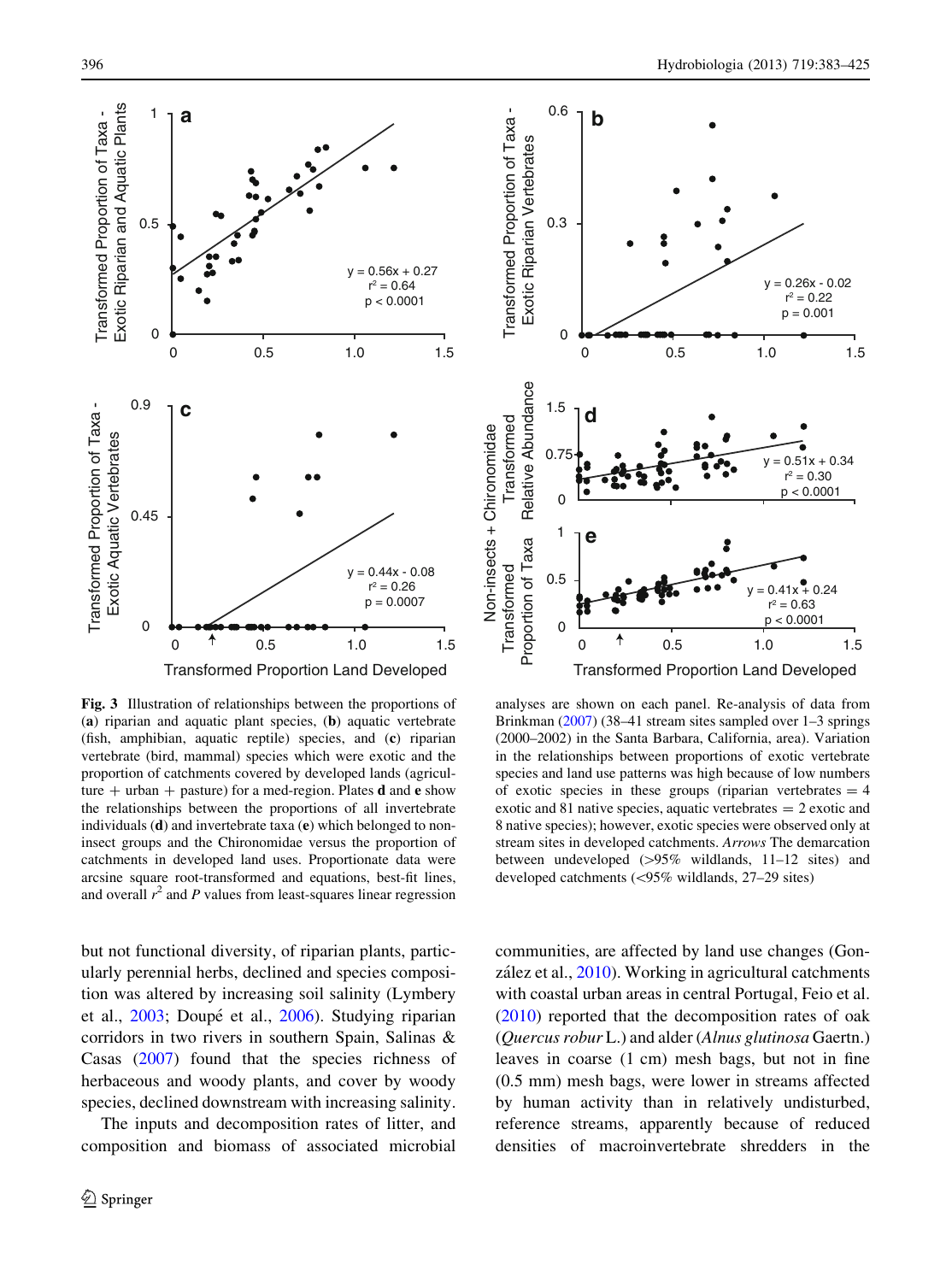disturbed streams. Leaf decomposition rates were negatively related to ammonium and nitrite levels and alterations of the hydrological regime, and positively correlated with nitrate and dissolved oxygen concentrations. Menéndez et al.  $(2011)$  $(2011)$  found that alder leaf breakdown rates increased with increasing nutrient inputs and shredder densities across five low-order Spanish streams, and also reported that fungal sporulation rates were positively related to nitrate but negatively related to ammonia concentrations. Field studies and laboratory experiments indicate that leaf decomposition and fungal biomass, community composition, and/or sporulation rates are affected by temperature and inorganic nutrient concentrations, i.e., factors which are often increased by human development (Gulis et al., [2006](#page-34-0); Artigas et al., [2008](#page-29-0); Ferreira & Chauvet, [2011a](#page-33-0), [b](#page-33-0)). In addition, land use changes often are associated with decreased or disrupted flows which can affect fungal biomass and sporulation rates and leaf decomposition rates (Bruder et al., [2011\)](#page-30-0), but flow resumption stimulates bacterial and fungal growth (Artigas et al., [2009,](#page-29-0) [2011](#page-29-0)). By changing bottom sediment size distributions, human land use also affects the decomposition rates of buried leaf litter by affecting the access of invertebrate shredders to interstitial space (Navel et al., [2010](#page-37-0)).

Land use changes can alter leaf decomposition rates and the growth, species composition, and biomass of microbial communities by altering the composition of riparian vegetation. Although leaves from exotic plant species sometimes have slower decomposition rates than leaves from native species (e.g., Hart, [1975](#page-34-0)), differences in breakdown rates among leaf species appear to be affected more by leaf properties, such as structural or secondary compounds or nitrogen content, than by their geographic origin (Canhoto & Graça, [1996;](#page-31-0) Akanil & Middleton, [1997](#page-28-0); Graça et al., [2001;](#page-34-0) Sampaio et al., [2001;](#page-39-0) Moline & Poff, [2008](#page-37-0)). Nevertheless, stream microbial and invertebrate communities can be altered by changes in riparian plant composition in developed catchments (Samways et al.,  $2011$ ). Bärlocher & Graça ( $2002$ ), for example, found that the richness and composition of fungal communities differed between streams bordered by native riparian forests and those bordered by pure Eucalyptus stands, but that decomposition rates of both Eucalyptus and native chestnut (Castanea sativa Mill.) leaves did not differ between the two stream types.

Feio et al. ([2010\)](#page-32-0) reported that sediment respiration rates were lower in undisturbed streams than in disturbed streams with higher organic matter, nutrient, and daytime dissolved oxygen levels, but they found no differences in fungal biomass on leaves or biofilm biomass (measured as ash free dry mass) on natural substrata in disturbed and undisturbed streams. Streams and rivers receiving high organic matter and/or nutrient loads have high bacterial biomass, sometimes becoming dominated by specific bacterial species (e.g., Sphaerotilus natans Kutzing below sewage outflows) (Karrasch et al., [2006](#page-35-0); Ortiz et al., [2008;](#page-38-0) Klose et al., [2012\)](#page-35-0).

Much research on bacterial communities in med-regions has focused on indicators of fecal contamination (Cao et al., [2011a,](#page-31-0) [2011b\)](#page-31-0). Fecal indicator bacterial concentrations increase with increasing urban development and usually peak during and after storms, leading to health advisories. Using rapidly developing molecular methods (Hagedorn et al., [2011\)](#page-34-0), Sercu et al. [\(2011](#page-40-0)) observed that bacterial community composition in a southern California stream shifted from the wet to the dry season, with fecal indicator bacteria apparently derived from catchment runoff during rains but from point sources of human waste in the dry season.

#### Algal and aquatic plant biomass and communities

By affecting levels of primary resources, such as nutrients and light, land use changes have large effects on algal biomass and species composition (Burton et al., [2005;](#page-30-0) Busse et al., [2006](#page-31-0); Simpson, [2006;](#page-40-0) Tornés et al., [2007](#page-41-0); Delgado et al., [2012\)](#page-32-0). Chlorophyll a values from med-rivers and streams range from 0.2 to  $1,400 \text{ mg/m}^2$  and increase with catchment development (Table [4;](#page-15-0) Fig. [2](#page-11-0); Busse et al., [2006;](#page-31-0) Klose et al., [2009](#page-35-0), [2012](#page-35-0); Ode et al., [2010;](#page-38-0) Delgado et al., [2012\)](#page-32-0). Nutrient concentrations often determine algal biomass in med-rivers, although light can play a major role in small, headwater, or turbid streams (Busse et al., [2006;](#page-31-0) von Schiller et al., [2007](#page-41-0); Klose et al., [2012\)](#page-35-0). The addition of nutrients, however, can trigger increases in algal biomass even in shaded streams. For example, Sabater et al. ([2011\)](#page-39-0) reported that small windows of higher light availability were sufficient to produce a threefold increase in algal biomass in a forested stream following slight increases in nutrient concentration. Although small forested med-streams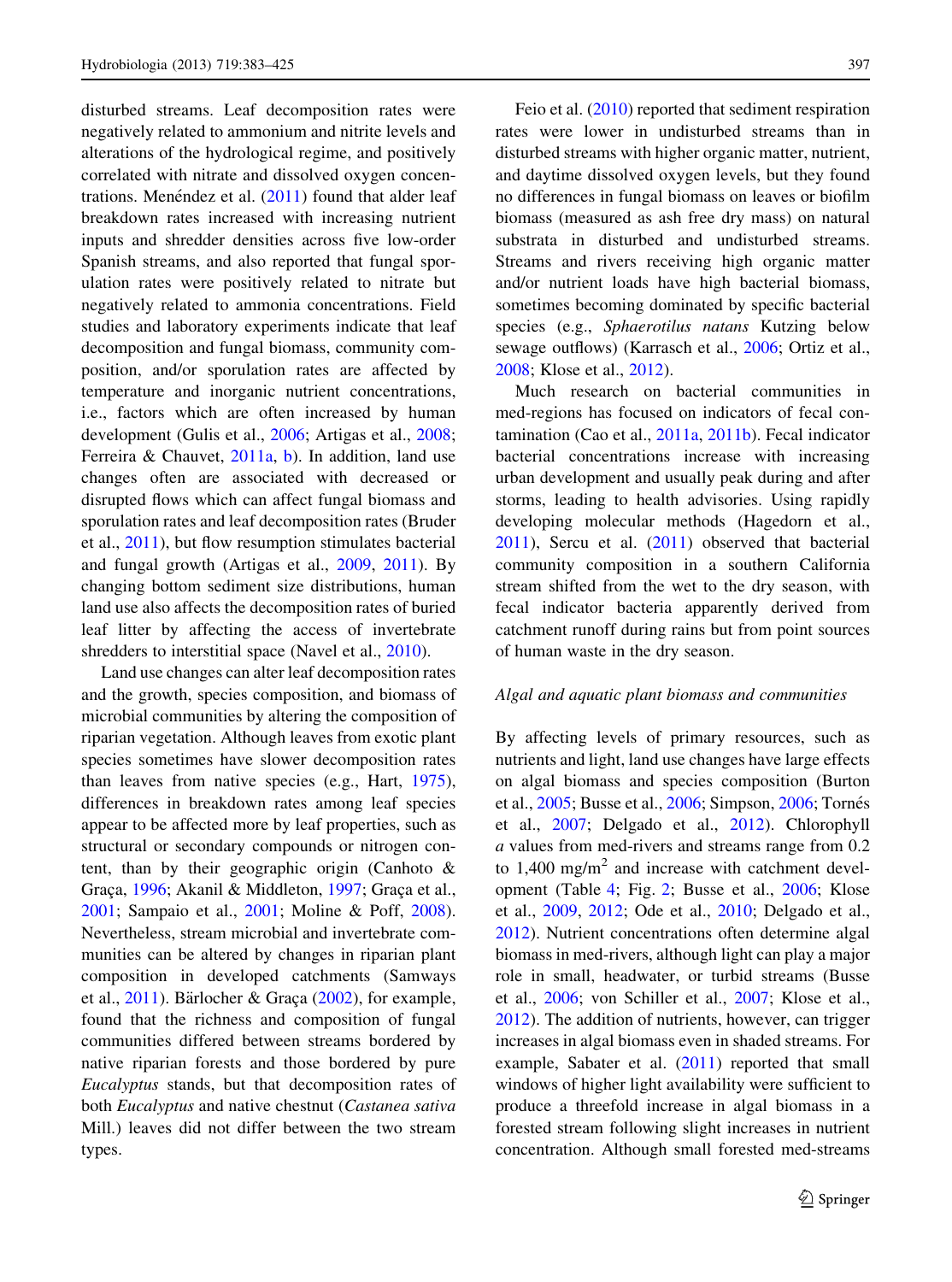<span id="page-15-0"></span>Table 4 Chlorophyll a values in mediterranean streams and rivers

| System                                                       | Chlorophyll conc.<br>$(mg \; m^{-2})$ | Source                       |
|--------------------------------------------------------------|---------------------------------------|------------------------------|
| Mountain stream                                              | $6 - 11$                              | Rolland et al. (1997)        |
| Travertine streams                                           | 50-300                                | Rundio (2009)                |
| Calcareous, non-travertine streams                           | $100 - 500$                           | Rundio (2009)                |
| Middle mountain stream, low nutrient, shaded                 | 5                                     | Tornés & Sabater (2010)      |
| Middle mountain stream, low nutrient,<br>unshaded            | $4 - 7$                               | Tornés & Sabater (2010)      |
| Middle mountain stream, unfertilized, shaded                 | $8 - 90$                              | Sabater et al. $(2011)$      |
| Middle mountain stream, fertilized, shaded                   | $10 - 120$                            | Sabater et al. $(2011)$      |
| Undeveloped and rural streams                                | $2 - 30$                              | Busse et al. $(2006)$        |
| Suburban streams                                             | 50-320                                | Busse et al. $(2006)$        |
| Large river, agricultural                                    | $0.2 - 1,425$                         | Urrea-Clos $(2010)$          |
| Large river, agricultural                                    | 14-780                                | Sabater et al. $(2009)$      |
| Agricultural streams                                         | 60-500                                | Hornberger et al. (1977)     |
| Undeveloped, low-order streams                               | $4 - 58$                              | Klose et al. (2012)          |
| River, residential and agricultural                          | 90-417                                | Klose et al. $(2012)$        |
| River, mixed use, below WWTP                                 | $226 - 1,037$                         | Klose et al. $(2012)$        |
| Temporary streams                                            | $4 - 112$                             | Alvarez & Pardo $(2007a, b)$ |
| Streams draining forested, agricultural,<br>and urban basins | $2 - 79$                              | Von Schiller et al. (2008)   |

Data are the range observed in each system

have been postulated to be heterotrophic (Acuña et al., [2004\)](#page-28-0), shifts toward increased autotrophy may occur when nutrients exceed threshold concentrations (Sabater et al., [2011\)](#page-39-0). Additions of nutrients to open med-streams often promote the growth of filamentous macroalgae, such as Cladophora Kützing, Rhizoclonium Kützing, and Entermorpha Link, sometimes resulting in dense floating mats. Diatoms also proliferate with increased nutrient loading in more shaded streams (Busse et al., [2006](#page-31-0); Klose et al., [2012](#page-35-0)). Because different diatom species show different tolerances to inputs of organic matter, nutrients, metals, and biocides, diatom community composition is a sensitive indicator of water quality in med-streams and rivers (Tornés et al., [2007;](#page-41-0) Blanco et al., [2008](#page-30-0); Blanco & Becarés, [2010;](#page-30-0) Martín et al., [2010](#page-36-0); Ricart et al., [2010](#page-39-0); Solak & Acs, [2011;](#page-40-0) Delgado et al., [2012](#page-32-0); Kargioglu et al., [2012\)](#page-35-0). In the Santa Ana River system in southern California, Burton et al. [\(2005](#page-30-0)) found that the relative representation of cyanobacteria and sensitive diatoms decreased, and that of nitrogen-heterotrophic, eutrophic, and motile diatoms increased, with increasing urban runoff and, especially, wastewater inputs with high ion and nutrient loads (similar to California results in Porter et al., [2008\)](#page-38-0). The

biovolume of green algae was higher and the relative abundances and richness of diatoms were lower in concrete-lined channels with higher light and temperature levels than in natural streams or channels with natural bottoms. Working in 104 streams in southern California, Stancheva et al. ([2012\)](#page-40-0) found that the biovolume and richness of non-diatom benthic algae were positively correlated with temperature and light levels, and that heterocystous cyanobacteria and Zygnemataceae were negatively related to nitrogen concentrations and red algae were negatively related to TP concentrations.

WWTP discharge in some med-rivers during the dry season can be the major or only source of water and nutrients to downstream reaches, promoting the luxuriant growth of vascular plants or macroalgae (e.g., Cladophora), which can sequester large amounts of nutrients (Simpson, [2006;](#page-40-0) Martí et al., [2010;](#page-36-0) Klose et al., [2012](#page-35-0)). Nutrient uptake and transformation rates are often high, but nutrient uptake efficiencies are often low, in streams receiving substantial WWTP inputs, and nitrogen incorporated into plant and algae tissue is usually scoured from stream bottoms and transported downstream during storms (Klose et al., [2009;](#page-35-0) Martí et al., [2010](#page-36-0); Merseburger et al., [2011](#page-37-0)).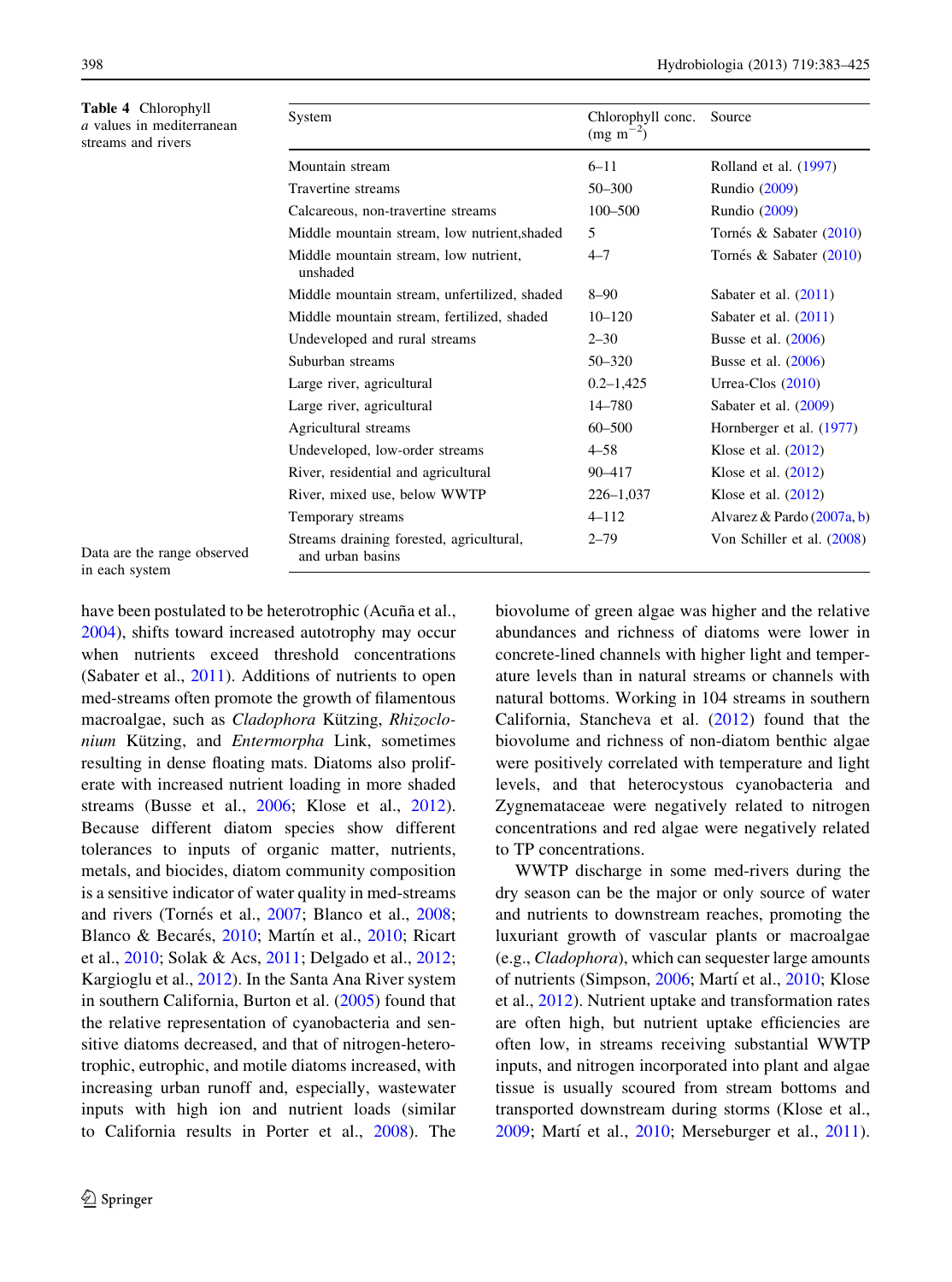Because aquatic macrophytes are sensitive to disturbance regimes, substrata characteristics, and light, nutrient, and contaminant levels (Simpson, [2006](#page-40-0); Going et al., [2008\)](#page-33-0), they are affected by human alterations to landscapes and the water cycle, often showing clear differences in species composition, diversity, and cover between disturbed and undisturbed sites (Abou-Hamdan et al., [2005](#page-28-0); Bernez & Ferreira, [2007;](#page-29-0) Ceschin et al., [2010](#page-31-0); Kargioglu et al., [2012\)](#page-35-0).

Estuaries receive and accumulate nutrients from their drainage basins often resulting in eutrophication characterized by blooms of cyanobacteria (Nodularia spumigena Mertens) or green macroalgae (e.g., Cladophora, Enteromorpha) in spring and summer. For example, the large, shallow Peel-Harvey estuary of southwestern Australia receives inputs of phosphorus from several rivers, which fuel algal blooms causing anoxic conditions and fish kills (McComb & Davis, [1993;](#page-37-0) Ritchie & Weaver, [1993;](#page-39-0) Keipert et al., [2008\)](#page-35-0). Total nitrogen concentrations in the Berg Estuary in the South African Cape have increased from  $\langle 300 \rangle$  µg/l prior to 1980 to nearly 2,000 µg/l in 2005 and chlorophyll a concentrations have increased from 1.8 to 8.2  $\mu$ g/l in winter and from 0.2 to 1.2  $\mu$ g/l in summer over a similar time period, all concordant with increases in catchment agricultural development (C. A. P. E., [2008](#page-31-0)).

## Invertebrates

Stream and river invertebrate assemblages show numerous responses to land use changes (Fig. [3d](#page-13-0), e; Solimini et al., [2000](#page-40-0); Alvarez & Pardo, [2007a](#page-28-0), [b](#page-29-0); Mancilla et al., [2009b;](#page-36-0) Ode et al., [2010](#page-38-0); Sánchez-Montoya et al., [2010](#page-40-0); Waite et al., [2010;](#page-41-0) Cheimonopoulou et al., [2011;](#page-31-0) Mazor et al., [2011\)](#page-37-0). The relative and absolute richness, density, and biomass of many stream insect orders, particularly the Ephemeroptera, Plecoptera, and Trichoptera (EPT), decline, whereas those of some dipterans (e.g., Chironomidae, Muscidae) and non-insects (nematodes, oligochaetes, leeches, microcrustaceans, snails) increase, with increasing catchment development (Fig. [3](#page-13-0)d, e; Fend et al., [2005](#page-33-0); Alvarez & Pardo, [2007b](#page-29-0); Brinkman, [2007](#page-30-0); Dallas & Day, [2007;](#page-32-0) Mazor & Schiff, [2008;](#page-36-0) Song et al., [2009](#page-40-0); Correa-Araneda et al., [2010;](#page-32-0) Theodoropoulos & Iliopoulou-Georgudaki, [2010](#page-41-0); Waite et al., [2010](#page-41-0)). Most studies in med-regions have observed much larger

effects of urbanization than agricultural development on stream communities, but even moderate human influences, such as light livestock grazing or legacies in abandoned farmlands, can result in the loss of sensitive groups (e.g., Plecoptera) (Brinkman, [2007;](#page-30-0) Mazor et al., [2011](#page-37-0)). Because the invertebrate faunas of streams in most med-regions contain many endemic species which are vulnerable to environmental changes, land use alterations can have large effects on local and global biodiversity (Bonada et al., [2004](#page-30-0); Samways et al., [2011\)](#page-40-0). For example, in southwestern Western Australia the insect and crustacean faunas have high levels of endemicity with many taxa which are sensitive to increases in stream salinity largely created by land clearing for the cultivation of crops (Bunn & Davies, [1990;](#page-30-0) Horwitz, [1997](#page-34-0); Halse et al., [2003\)](#page-34-0).

Among functional feeding groups, the richness and diversity of shredders, scrapers, and predators have been observed to be lower in urbanized than in undisturbed streams (Brinkman, [2007;](#page-30-0) Mazor & Schiff, [2008\)](#page-36-0). On the other hand, agricultural and urban environments provide habitats, such as ornamental, farm, recreational, or sewage treatment ponds or lakes, storage reservoirs, water mains, tyre pools, and drainage channels which support specific insect taxa, particularly Diptera (Culicidae, Chironomidae, Chaoboridae), which can attain nuisance levels and transmit disease (Resh & Grodhaus, [1983\)](#page-38-0).

Although numerous studies have shown clear invertebrate responses to land use changes, it is often difficult to pinpoint why land use changes have these effects, given the numerous ways that land use influences physical–chemical factors. In southern California, Brinkman [\(2007](#page-30-0)) found that many invertebrate metrics, such as EPT richness, were strongly related to a habitat index which incorporated information on bank and bottom stability, substrata size, and disturbance to channels and riparian vegetation. Ode et al. ([2010\)](#page-38-0) and Mazor et al. [\(2011](#page-37-0)) reported that invertebrate biomonitoring metrics were related to many abiotic variables, but particularly substratum size (%sand  $+$  fines), nutrient concentrations (TN, TP), and in-stream habitat (channel alteration). Working in central Chile, Mancilla et al. [\(2009b](#page-36-0)) reported that macroinvertebrate distributions were related to conductivity, bank integrity, and benthic habitat and Burton et al. [\(2005](#page-30-0)) reported that bottom habitat conditions, rather than stream chemistry, appeared to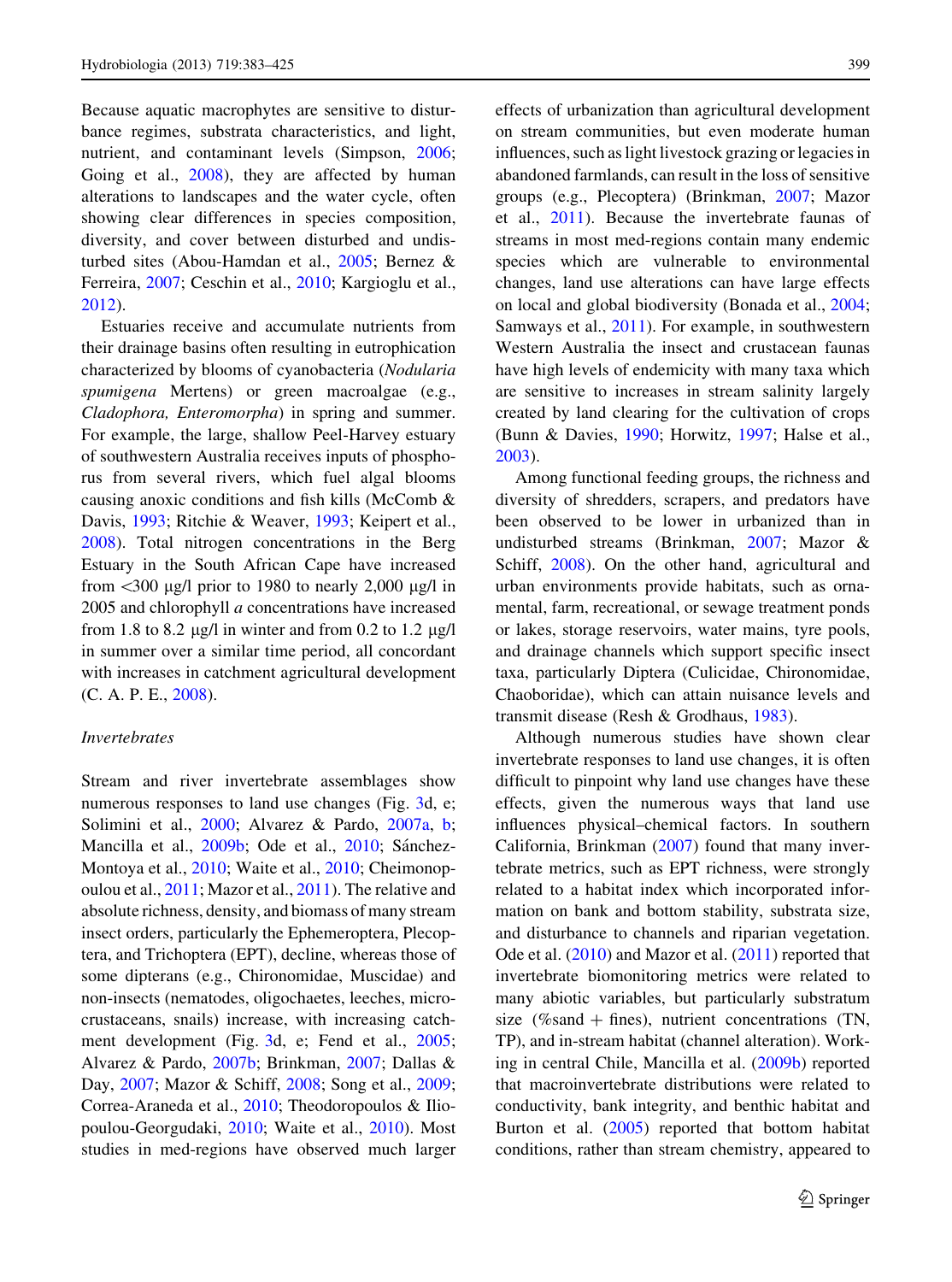have the greatest impacts on invertebrate community structure in the Santa Ana River system of southern California.

Changes to river hydrological regimes and sediment dynamics owing to land use changes also alter invertebrate communities. Land use changes often increase scouring flood flows, removing and transporting invertebrates downstream and fostering the dominance of quick-colonizing, r-selected species, with immediate or short-term effects on invertebrate densities, species composition, and richness (Gasith & Resh, [1999\)](#page-33-0). At the other extreme, land use changes can decrease stream flows and increase the duration of dry periods during the dry season, selecting for species that can withstand or recover quickly from droughts (Lake, [2011\)](#page-35-0). If dry periods become too prolonged, however, it is unlikely that most invertebrate species can survive. Finally, in some cases, return flows from agricultural and urban areas can increase dry season flows, both disrupting the life cycles of species adapted to seasonal drought and increasing the survival and densities of exotic species which require perennial flow, sometimes resulting in the demise of native species through their interactions with exotic species (Brown et al., [2005a](#page-30-0); Riley et al., [2005](#page-39-0)). The construction of dams, in particular, has numerous effects on aquatic invertebrates by converting upstream lotic to lentic habitats and altering downstream hydrology, hydrochemistry, and geomorphology (Kondolf, [1998](#page-35-0); Bredenhand & Samways, [2009](#page-30-0); Sabo et al., [2012](#page-39-0)). For example, sediments are often intercepted and stored by reservoirs, with increased scouring of downstream reaches during high-flow releases, resulting in increased incision, decreases in turbidity, increases in  $N_2$  and  $O_2$  levels, and the armoring of downstream areas (Kondolf, [1997](#page-35-0); Sabo et al., [2012](#page-39-0)). Bredenhand and Samways ([2009\)](#page-30-0) reported that EPT taxa were diverse and abundant in flowing sections above a dam in the Cape of South Africa, but were almost absent in the river below the impoundment, with chironomids reaching high abundances below the dam.

Because riparian vegetation provides shading, bank stability, and allochthonous inputs to streams and filters sediment and contaminants from upland areas, human-induced changes to riparian zones can have far-ranging effects on invertebrate communities by altering environmental conditions, food sources, and adult habitat (Aguiar et al., [2002](#page-28-0); Samways & Sharratt, [2009;](#page-40-0) Magoba & Samways, [2010](#page-36-0); Theodoropoulos & Iliopoulou-Georgudaki, [2010](#page-41-0); Samways et al., [2011\)](#page-40-0). By increasing flood flows, land use changes result in the increased dislodgement, transport, and loss of leaf litter and associated invertebrates. Stream channelization eliminates depositional habitat, decreasing the retention of leaf litter and reducing shredder densities (Gasith & Resh, [1999](#page-33-0)). In addition, human-induced changes in the composition of riparian vegetation can affect the quantity and quality of inputs of woody and leaf debris, with repercussions for invertebrate habitat structure and food supplies (Mancilla et al., [2009a](#page-36-0)). Valdovinos [\(2001](#page-41-0)) reported that decomposition rates and shredder (particularly Plecoptera: Gripopterygidae) densities were much higher for native Nothofagus pumilio Krasser leaves than for the leaves of introduced Monterrey pine (Pinus radiata D. Don) in woodland streams in central Chile. In Central Portugal, Abelho and Graça ([1996\)](#page-28-0) found that leaf decomposition rates, and the richness and densities of aquatic invertebrates, in stream reaches with riparian zones dominated by deciduous trees were higher than those in reaches surrounded by Eucalyptus monocultures. Magoba and Samways [\(2010](#page-36-0)) found that stream reaches bordered by native vegetation or cleared of invasive alien trees (primarily Acacia) had a higher richness of EPT and Odonata (EPTO) taxa and density of adult odonates than reaches lined by invasive alien trees in the Cape of South Africa. The ingestion, growth, and survival rates of shredders appear to be determined by the structural and chemical characteristics of litter from different plant species rather than by whether or not plants are native or exotic (e.g., Going & Dudley, [2008\)](#page-33-0).

Some studies have reported that scraper densities decline with increasing human disturbance, presumably because the effects of sediment deposition override the effects of increased algal biomass or because scrapers, which consume microalgae, cannot handle or ingest the filamentous macroalgae often promoted by high nutrient and light levels (Dudley et al., [1986;](#page-32-0) Dudley, [1992;](#page-32-0) Burton et al., [2005](#page-30-0)). Although microalgae (primarily diatoms) can grow as epiphytes on macroalgae, many scrapers remove diatoms from hard substrata and are ill-equipped to deal with epiphytes. On the other hand, some collector-gatherer taxa, such as chironomids or baetid mayflies, can remove epiphytes from macroalgae and are abundant where filamentous algae proliferate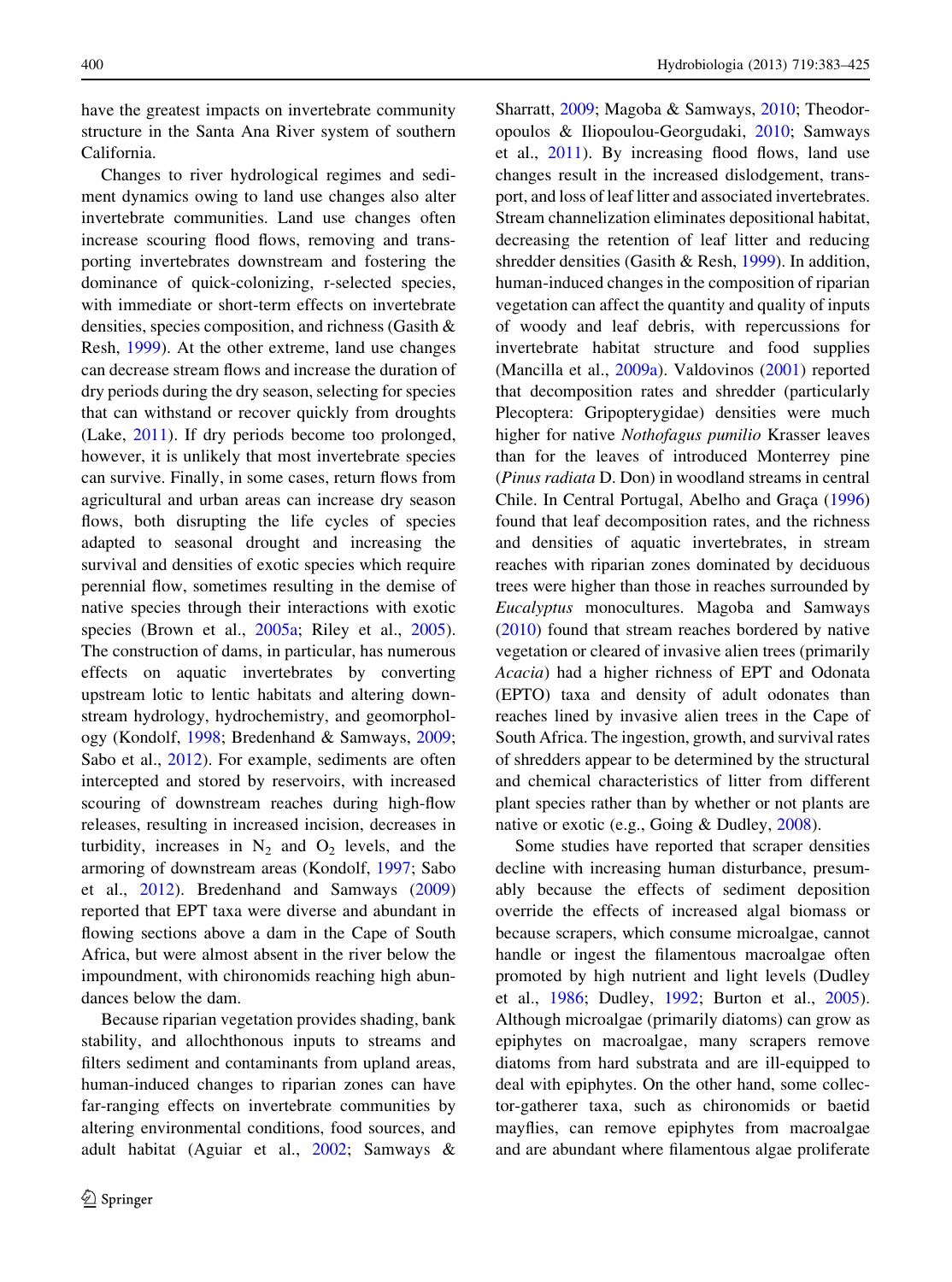(Dudley et al., [1986;](#page-32-0) Dudley, [1992\)](#page-32-0). Collector-gatherer taxa are often abundant at moderately enriched sites with abundant food sources (Ortiz & Puig, [2007](#page-38-0)), but then decline at high levels of enrichment owing to reductions in nighttime dissolved oxygen levels or to the excessive loading of toxins (Resh and Grodhaus, [1983;](#page-38-0) Sánchez-Pérez et al., [2009](#page-40-0)). Most invertebrate species are absent below WWTPs releasing large quantities of organic matter because of low dissolved oxygen concentrations, but invertebrate communities recover downstream, showing a longitudinal succession of invertebrate species of increasing sensitivity to low oxygen levels (Johnson et al., [1993](#page-35-0); Prenda & Gallardo-Mayenco, [1996](#page-38-0); Ortiz et al., [2005,](#page-38-0) [2008](#page-38-0)). Finally, collectors often reach highest abundances below dams, where filter-feeders intercept plankton flowing out of reservoirs and deposit feeders benefit from high fine particulate organic matter  $\ll 1$  mm, FPOM) quality; however, shredders are almost absent because of low coarse particulate organic matter (CPOM) levels (Casas et al., [2000](#page-31-0)).

Stream macroinvertebrates also respond directly to increases in temperature and to inputs of contaminants, such as metals, pharmaceutical products, biocides, and other organic pollutants (Paul & Meyer, [2001;](#page-38-0) Muñoz et al., [2009](#page-37-0); Ginebreda et al., [2010](#page-33-0); Dallas & Ketley, [2011](#page-32-0); Hamon, [2011](#page-34-0); Dallas & Rivers-Moore, [2012\)](#page-32-0). The effects of temperature increases and pollutant inputs on the biota can be multiple, from an additional physiological stress to the biota to extirpation of sensitive species to selection for tolerant species (Ricart et al., [2010](#page-39-0)), with a variety of food web implications (Muñoz et al., [2009](#page-37-0)). An extensive literature documents the effects of toxin and nutrient inputs in wastewater effluent on invertebrate populations and communities, with effluent concentrations as low as 5% altering macroinvertebrate assemblages (Johnson et al., [1993;](#page-35-0) Prat & Munné, [2000;](#page-38-0) Ortiz & Puig, [2007](#page-38-0); Grantham et al., [2012](#page-34-0)). Muñoz et al.  $(2009)$  $(2009)$  reported that concentrations of some pharmaceuticals (anti-inflammatories, betablockers) were positively related to the densities and biomass of Chironomus L. spp. and oligochaetes, but negatively related to other taxa, in the Llobregat River of northeastern Spain. Burton et al. ([2005\)](#page-30-0) found that EPT and non-chironomid Diptera richness was higher and the relative abundances of oligochaetes and Orthocladiinae (especially Cricotopus Wulp) lower in natural streams than in channels receiving wastewater effluent. Bollmohr & Schulz ([2009\)](#page-30-0) reported that sensitive insect species, mainly mayflies and caddisflies, were less abundant at a site containing high concentrations of organophosphorus pesticides associated with suspended sediment than at less contaminated sites, particularly in the dry season, in a South African med-river.

High salinity also can have a large effect on invertebrate communities in some med-streams. For example, taxon richness was low and densities of chironomid larvae and ostracods were high in the Hotham River (salinity 4.4–6 ppt) of southwestern Australia (Bunn & Davies, [1992\)](#page-30-0). In contrast, the invertebrate community of the saline Blackwood River was not influenced by salinity levels, suggesting that its fauna was adapted to high salinities (Williams et al, [1991;](#page-41-0) Kay et al., [2001](#page-35-0)). Hyporheic invertebrate richness across 13 streams in southwestern Western Australia was not correlated with salinity levels, but there were significant changes in assemblage structure with increasing salinity, with dominant taxa appearing to be halotolerant (Boulton et al., [2007](#page-30-0)). In contrast, some species, such as the endemic freshwater mussel Westralunio carteri Iredale, have undergone considerable range retractions associated with rising salinity (Beatty et al., [2010](#page-29-0)).

Finally, exotic aquatic invertebrates, such as the New Zealand mud snail [Potamopyrgus antipodarum (J. E. Gray)], the Asiatic clam [Corbicula fluminea (O. F. Müller)], the Louisiana red swamp crayfish (*Proc*amburus clarkia Girard), and others, as well as many exotic fish, have been introduced into or invaded medrivers and are often associated with rivers altered by human activity (Gil-Sánchez & Alba-Tercedor, [2002](#page-33-0); Riley et al., [2005](#page-39-0); Brown et al., [2005a](#page-30-0), [b](#page-30-0)). Investigations of the effects of exotic species on the native biota have produced results ranging from trivial to profound, indicating that much more research is needed to determine the characteristics of exotic species and recipient communities which determine the impacts of exotic species on recipient communities (Múrria et al., [2008;](#page-37-0) Lowe et al., [2010](#page-36-0); Klose & Cooper, [2012a,](#page-35-0) [b\)](#page-35-0).

## Fish and amphibians

Owing to past isolation, high variation in flow regimes, and frequent droughts, freshwater fish communities in mediterranean climates are usually depauperate, but often with a high proportion of endemic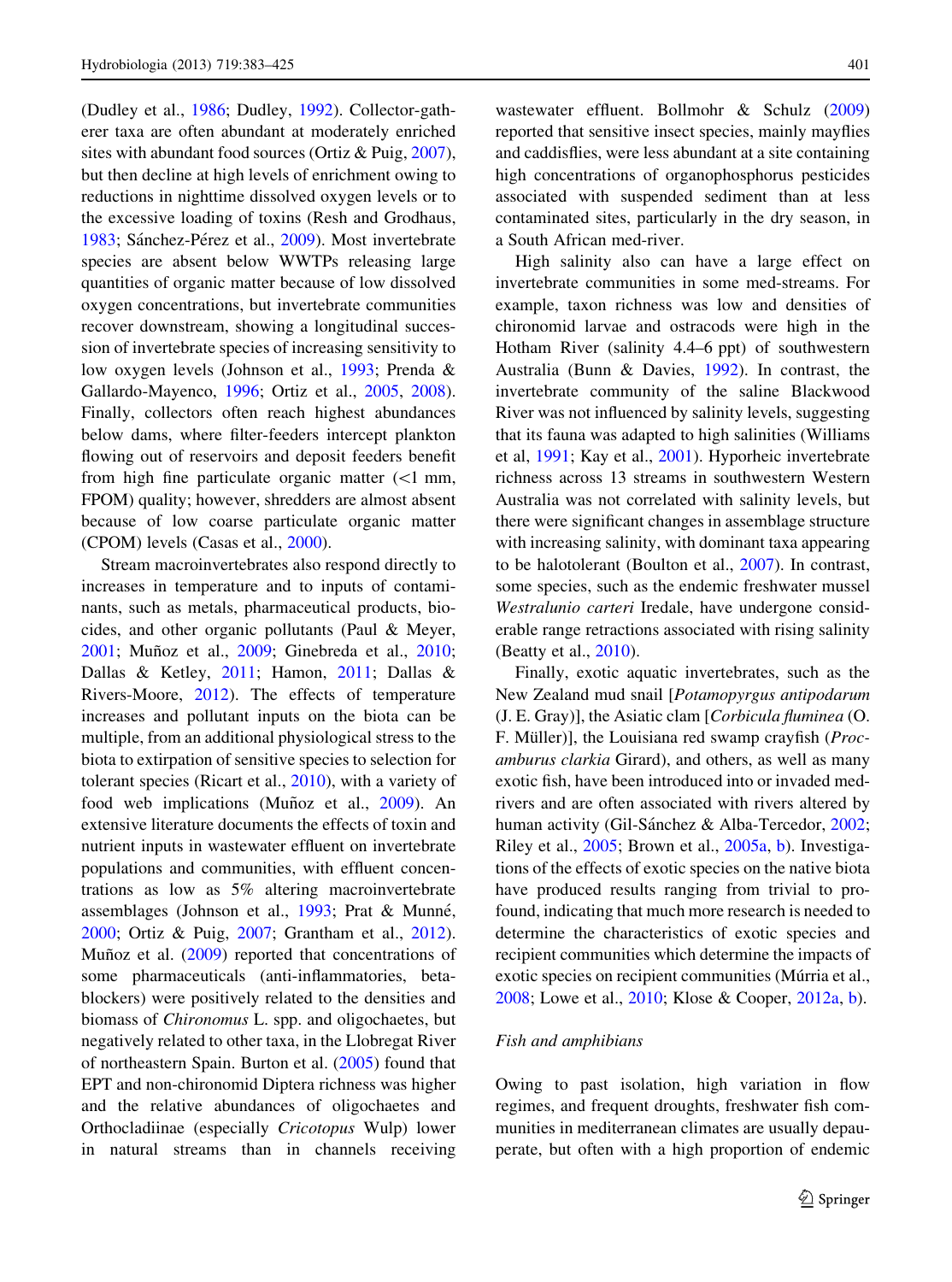species (Swift et al., [1993;](#page-40-0) Bianco, [1995;](#page-29-0) Economidis, [1995;](#page-32-0) Vila-Gispert et al., [2002](#page-41-0); Lin & Ambrose, [2005](#page-36-0); Marchetti et al., [2006;](#page-36-0) Ferreira et al., [2007](#page-33-0); Impson, [2007;](#page-35-0) Zogaris et al., [2009](#page-42-0); Clavero et al., [2010;](#page-31-0) Marr et al., [2010\)](#page-36-0). Fish species richness in these regions has been considerably augmented by the introduction or invasion of exotic species, often associated with reservoirs and altered flow regimes (Bianco, [1995,](#page-29-0) [1998;](#page-29-0) Economidis et al., [2000](#page-32-0); Corbacho & Sánchez, [2001;](#page-32-0) Elvira & Almodóvar, 2001; Marchetti et al., [2004;](#page-36-0) Innal & Erk'akan, [2006](#page-35-0); Kara, [2011;](#page-35-0) Hermoso et al., [2012\)](#page-34-0). Most, but not all, studies in southern California have reported a positive relationship between the number of exotic fish species and urbanization (Fig. [3](#page-13-0)c; Brown et al., [2005b;](#page-30-0) Lin & Ambrose, [2005](#page-36-0); Riley et al., [2005](#page-39-0)). Across California, Marchetti et al. [\(2004](#page-36-0)) found that exotic fish species distributions were related strongly to human-induced changes to the landscape (agricultural and urban development) and river systems (dams, diversions, aqueducts). Currently, fish community composition in urbanized areas of California varies greatly from siteto-site, primarily attributable to sites of exotic species introductions and limited fish dispersal powers (Marchetti et al., [2006\)](#page-36-0). In the Guadiana River system in Spain, Corbacho and Sánchez  $(2001)$  $(2001)$  reported that the richness of native fish species declined and of exotic fish species increased with increasing channelization and river regulation. Similarly, the ten native freshwater fish species in southwestern Australia, including eight endemics, were found primarily at wildland sites, but exotic fish species were mainly observed at sites affected by human activity (Morgan et al., [2003\)](#page-37-0). In addition, endemic Mediterranean Basin fish species have been introduced outside their natural ranges with individual cases of hybridization and genetic dilution (Bianco, [1998\)](#page-29-0).

Clavero et al. ([2010\)](#page-31-0) reported that exotic species and waterscape alterations (primarily water extraction) were the dominant threats to endemic species in the Iberian Peninsula, central Italy, and parts of northwestern Turkey, but that agricultural activity and pollution were the major threats to endemic species in the southern Balkan Peninsula and along the Mediterranean eastern rim. Analyses at regional or basin scales suggest that exotic species have had negative effects on native species (Light & Marchetti, [2007;](#page-36-0) Hermoso et al., [2011](#page-34-0), [2012\)](#page-34-0). Other researchers have argued that evidence for the magnitudes and

mechanisms of exotic fish species impacts on native species is largely circumstantial and inconclusive (Ribeiro & Leunda, [2012](#page-38-0)). In the Western Cape Province of South Africa, the introduction of exotic fish species, particularly piscivorous species like the smallmouth bass (Micropterus dolomieu Lacepede), has resulted in the decline and sometimes local extirpation of native fish species (Clark et al., [2009](#page-31-0); Lowe et al., [2010;](#page-36-0) Woodford et al., [2010](#page-42-0)). Although fish faunas in the med-regions of the world were originally distinctive, there is increasing homogenization as native species dwindle and introduced species become widespread and dominant (Clavero & García-Berthou, [2006;](#page-31-0) Marr et al., [2010](#page-36-0); Clavero & Hermoso, [2011;](#page-31-0) Hermoso et al., [2012\)](#page-34-0).

The life cycles and behavior of native aquatic vertebrates are well adapted to the habitats and seasonal flow patterns found in med-streams, whereas many introduced species are not, perhaps accounting for their absence in wildland streams and their dominance in streams altered by human activity (similar to Meffe, [1984](#page-37-0)). The distribution of aquatic vertebrate species also may be affected by the construction of in-stream barriers such as dams, road crossings, bridges, and culverts, which inhibit the movement of native fish species. Such barriers prevent the dispersal of fish to areas where their local populations have been extirpated by disturbances (e.g., fire, toxin or oil spills) (Verkaik et al., [2012\)](#page-41-0) and block the migrations of migratory species (e.g., the anadromous salmonids of California, the catadromous eels of Spain, Portugal, and North Africa) (Kettle et al., [2011](#page-35-0); Moyle et al., [2011;](#page-37-0) National Marine Fisheries Service, [2012\)](#page-37-0). The construction of dams appears to be the major cause of severe declines or local extinctions in migratory fish populations in med-regions (Innal & Erk'akan, [2006;](#page-35-0) Moyle et al., [2008\)](#page-37-0). In a review on the rapid loss of most freshwater fish species from California, Moyle et al. ([2011\)](#page-37-0) concluded that the greatest threats were exotic species, agricultural development, and dams.

Stream fish often show sensitive physiological, demographic, and community responses to inputs of contaminants, including metals, biocides, PCBs, PAHs, pharmaceuticals, and many others, with fish often being used as sentinel species for monitoring pollutant loads (Hamon, [2011](#page-34-0); Petrovic et al., [2011](#page-38-0)). Balik ([1995\)](#page-29-0), Bacha & Amara ([2007\)](#page-29-0), and Vila-Gispert et al. ([2002\)](#page-41-0) identified pollution as a major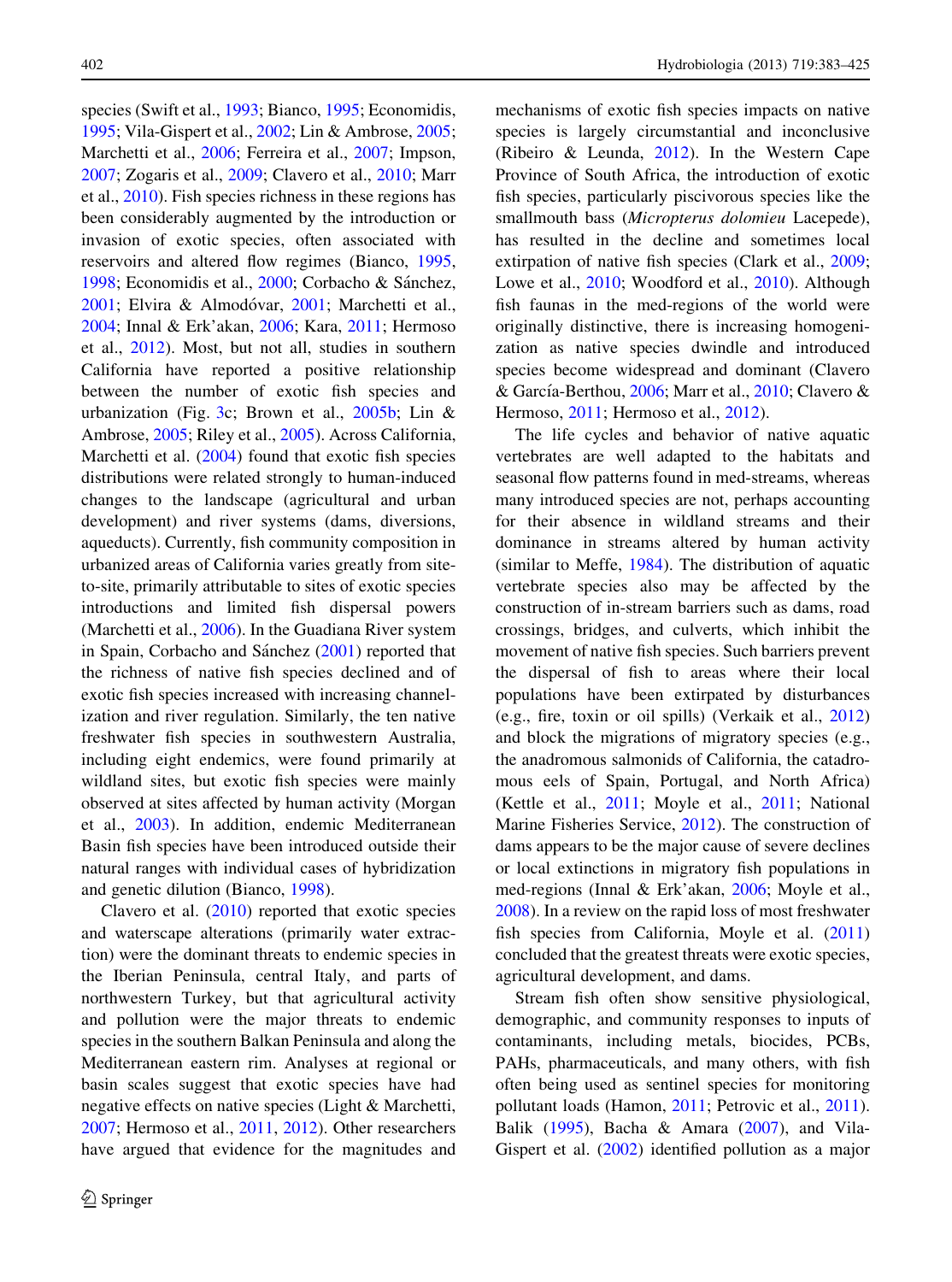influence on freshwater fish communities in Turkey, Algeria, and Spain, respectively, whereas fish assemblage structure in an Israeli stream was related to organic loads (Gafny et al., [2000\)](#page-33-0). Fish also respond to changes in the concentrations of major ions engendered by land use alterations. The forested tributaries of the lower Blackwood River in southwestern Western Australia are fed by freshwater springs and harbor populations of four of the six freshwater species endemic to this system, whereas the saline upper tributaries and main channel are dominated by invasive mosquitofish (Gambusia holbrooki Girard), followed by several estuarine species and two native species (the cobbler Tandanus bostocki Whitley and the western minnow Galaxias occidentalis Ogilby) (Morgan et al., [2003;](#page-37-0) Beatty et al., [2006\)](#page-29-0). Salinity tolerances for one exotic and three endemic fish species closely mapped the distributions of these fish species within this catchment and suggested that its endemic fish fauna is threatened by projected increases in salinity associated with land use changes, increased groundwater pumping, reduced groundwater inputs, and climate change (Beatty et al., [2010,](#page-29-0) [2011\)](#page-29-0).

Amphibian communities also show substantial levels of endemicity in many med-regions (Turner & de Villiers, [2007;](#page-41-0) Vidal et al., [2009](#page-41-0); Pascual et al., [2011\)](#page-38-0) and have been affected by habitat destruction and degradation, alterations to the hydrological cycle, pollution, frequent fires, and the introduction of exotic plant and animal species (Turner & de Villiers, [2007](#page-41-0); Lillo et al., [2011;](#page-36-0) Mokhatla et al., [2012\)](#page-37-0). Although many amphibian species are tied to temporary and permanent ponds and other wetlands, some are found in or along streams and rivers (such as the ghost and stream frogs of South Africa (Heleophryne Sclater, Strongylopus Tschudi), with stream breeding species being among the most threatened (Turner & de Villiers, [2007;](#page-41-0) Mokhatla et al., [2012](#page-37-0)). Riley et al. [\(2005](#page-39-0)) reported that native amphibian species were common in wildland streams but that most were greatly reduced in streams draining urban areas in southern California. Amphibian assemblages may be particularly sensitive to land use changes because they are directly affected by perturbations in both terrestrial and aquatic environments (Ficetola et al., [2011\)](#page-33-0). Some exotic amphibian species, such as the American bullfrog (Lithobates catesbeianus Shaw) and the African clawed frog (Xenopus laevis Daudin), have invaded several med-regions with potentially important effects on native amphibian species (Lobos & Measey, [2002](#page-36-0); Lillo et al., [2011](#page-36-0)).

## Land use and climate change

Climate change models indicate that many medregions will become warmer and drier, with an increase in the frequency, intensity, and duration of droughts (Burke et al., [2006](#page-30-0)). More specifically, Mediterranean Europe (e.g., Lehner et al., [2006](#page-36-0)), southwestern North America (Seager et al., [2007\)](#page-40-0), the eastern Mediterranean rim (Chenoweth et al., [2011](#page-31-0)), central Chile (Urrutia et al., [2011](#page-41-0)), and southwestern West Australia (e.g., Mpelasoka et al., [2008;](#page-37-0) Van Ommen & Morgan, [2010](#page-41-0)) are projected to receive less rainfall and undergo an increase in drought severity. Although invertebrates in med-streams may extend their ranges to higher latitudes with warming (Bonada et al., [2007a,](#page-30-0) [b\)](#page-30-0), invertebrates in streams in southwestern Australia and southwestern Africa may be particularly vulnerable because there are no adjacent lands at higher latitudes (Davies, [2010](#page-32-0); Dallas & Rivers-Moore, [2012](#page-32-0)). Furthermore, med-stream invertebrates which are cold or cool stenotherms, occupying streams at high elevations or fed by springs, may become locally extirpated as temperatures increase and groundwater inputs decrease (Dallas & Ketley, [2011;](#page-32-0) Dallas & Rivers-Moore, [2012](#page-32-0)). The largest effects of climate change on biological communities in med-streams and rivers likely will be mediated through effects on hydrological regimes which have already been altered by dams, water extraction, and land use changes. Increases in the frequency and duration of droughts will alter habitat and the densities of many stream species unless flows are artificially maintained (Bêche et al.,  $2009$ ; Hermoso & Clavero, [2011;](#page-34-0) Lake, [2011;](#page-35-0) Moyle et al., [2011](#page-37-0)). Because of a drying climate and growing human populations in med-regions, competition between humans and instream resources for water are destined to increase (Gasith & Resh, [1999\)](#page-33-0). Finally, land use changes may affect climatic trends directly. For example, the loss of native vegetation will reduce surface roughness in southwestern Western Australia, decreasing the interception of clouds and reducing regional precipitation (Pitman et al., [2004](#page-38-0); Kala et al., [2011\)](#page-35-0).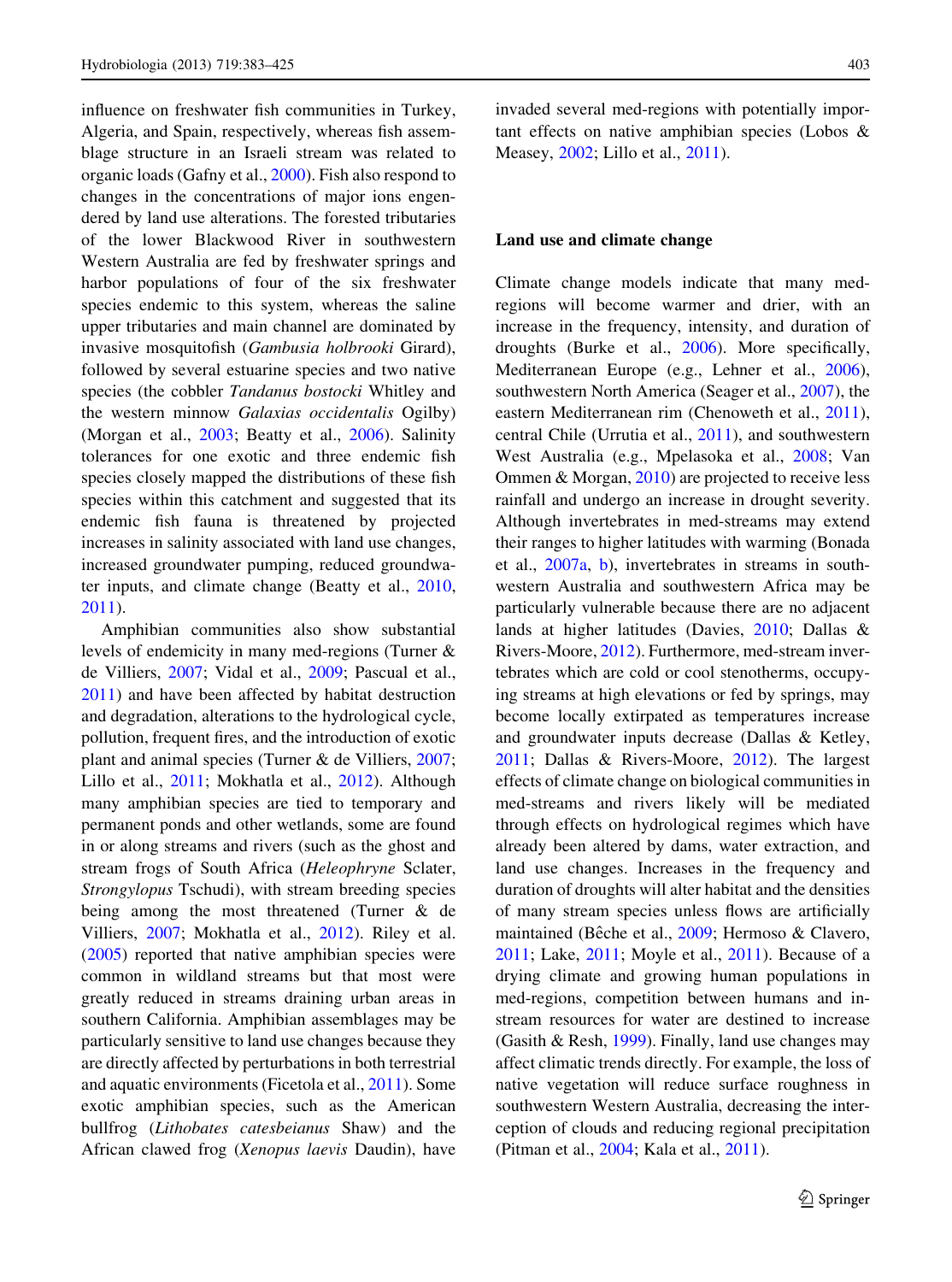# Similarity of the effects of land use changes on rivers and streams in mediterranean and other systems

Many of the effects of land use change on streams and rivers in med-regions, as reviewed above, are similar to those observed in other climatic regions of the world (Paul & Meyer, [2001;](#page-38-0) Allan, [2004;](#page-28-0) Walsh et al., [2005](#page-41-0); Johnson & Horst, [2010](#page-35-0); Feld et al., [2011](#page-32-0); Clapcott et al., [2012\)](#page-31-0). The effects of land use change on ecological communities, then, are likely to differ more in magnitude than kind in mediterranean compared to other climates. Because climate, by definition, distinguishes mediterranean from other regions, any differences between mediterranean and non-mediterranean systems will have their roots in climatic conditions. In general, differences in the impacts of land use changes on mediterranean versus other streams ultimately stem from the benign thermal environment and high seasonal and interannual variation in runoff and flow (Gasith & Resh, [1999\)](#page-33-0). The benign med-climate has fostered a long history of human–environment interactions, continued human population growth, and large-scale changes in land use and cover (Hooke, [2006;](#page-34-0) Underwood et al., [2009](#page-41-0); Sirami et al., [2010\)](#page-40-0). In fact, some med-shrublands and grasslands may be a product of past human alterations to landscapes and the high diversity and endemicity of some groups may have been generated and maintained by a mosaic of human-induced disturbances (Sirami et al., [2010](#page-40-0); Gammage, [2011](#page-33-0)). Because most med-regions have had long periods of aridity and isolation from other regions, they contain many endemic species adapted to seasonal wet and dry periods and to supra-seasonal perturbations (fires, extreme floods, sustained droughts). Human activity has extensively modified most lowland med-areas and has encroached into some foothill and montane areas, producing intense and frequent fires and high erosion rates.

Based on our review, land use changes have exaggerated hydrological variation in med-rivers. Land use changes increase peak flood flows, decrease lag times between precipitation events and runoff, enhance the sharpness of hydrograph peaks, and decrease dry season flows (Konrad & Booth, [2005](#page-35-0)). Although organisms in med-streams are resilient to natural flow variation (e.g., Gasith & Resh, [1999,](#page-33-0) Acuña et al., [2005](#page-28-0); Magalhães et al., [2007;](#page-36-0) Artigas et al., [2009](#page-29-0); Boix et al., [2010;](#page-30-0) Gaudes et al., [2010](#page-33-0)), land use changes create more intense hydrological disturbance, perhaps exceeding the capabilities of stream organisms for recovering from intense floods or, especially, from prolonged periods of drying (Magalhães et al., [2007;](#page-36-0) Bêche et al., [2009](#page-29-0); Lake, [2011\)](#page-35-0). As for streams in other climates, however, flows can be augmented by aseasonal dam releases, return flows from irrigation, or sewage treatment plants, which may allow exotic species to become established and expand (Riley et al., [2005](#page-39-0)).

The semi-arid climate and large human populations of med-regions have created intense competition between humans and natural environments for clean water (Gasith & Resh, [1999\)](#page-33-0). Numerous dams have been built on rivers to store water during wet seasons for use in dry seasons and dry years, resulting in a scarcity of natural, free-flowing rivers in many med-regions. Furthermore, because of high human demand for water, the hydrological cycle has been extensively modified by surface and groundwater abstractions, water diversions, inter-basin transfers, and water conveyance facilities. In general, the amount of reservoir habitat has increased, the timing, magnitude, and frequency of downstream flows have been changed, and species have been transported to non-native habitats, often reducing native species and facilitating the establishment and expansion of exotic species (Marchetti et al., [2004,](#page-36-0) [2006](#page-36-0); Clavero & Hermoso, [2011;](#page-31-0) Fig. [1](#page-7-0)). For example, low flows in winter can create frequent and severe unnatural winter droughts in stream channels below dams which ''may be the principal threat for the conservation of freshwater biodiversity'' in some streams (Belmar et al., [2010\)](#page-29-0), and aquatic habitat is destroyed by dams which cause prolonged periods of low flow or drying in the dry season. The extraction of water from med-streams which produces unnaturally low flows can simplify the structure of invertebrate (e.g., Boix et al., [2010\)](#page-30-0) and fish assemblages (e.g., Benejam et al., [2010;](#page-29-0) Clavero et al., [2010](#page-31-0)). Alterations to riverscapes and landscapes often proceed hand-in-hand, such as where dams protect downstream areas from flooding thereby, often in tandem with the construction of levees or other structures, allowing human development on downstream floodplains. The construction and operation of dams have particularly severe effects on migratory species by blocking migrations and changing flow patterns (Moyle et al., [2008](#page-37-0)).

With the exception of Australia, most med-rivers and streams have their headwaters in mountainous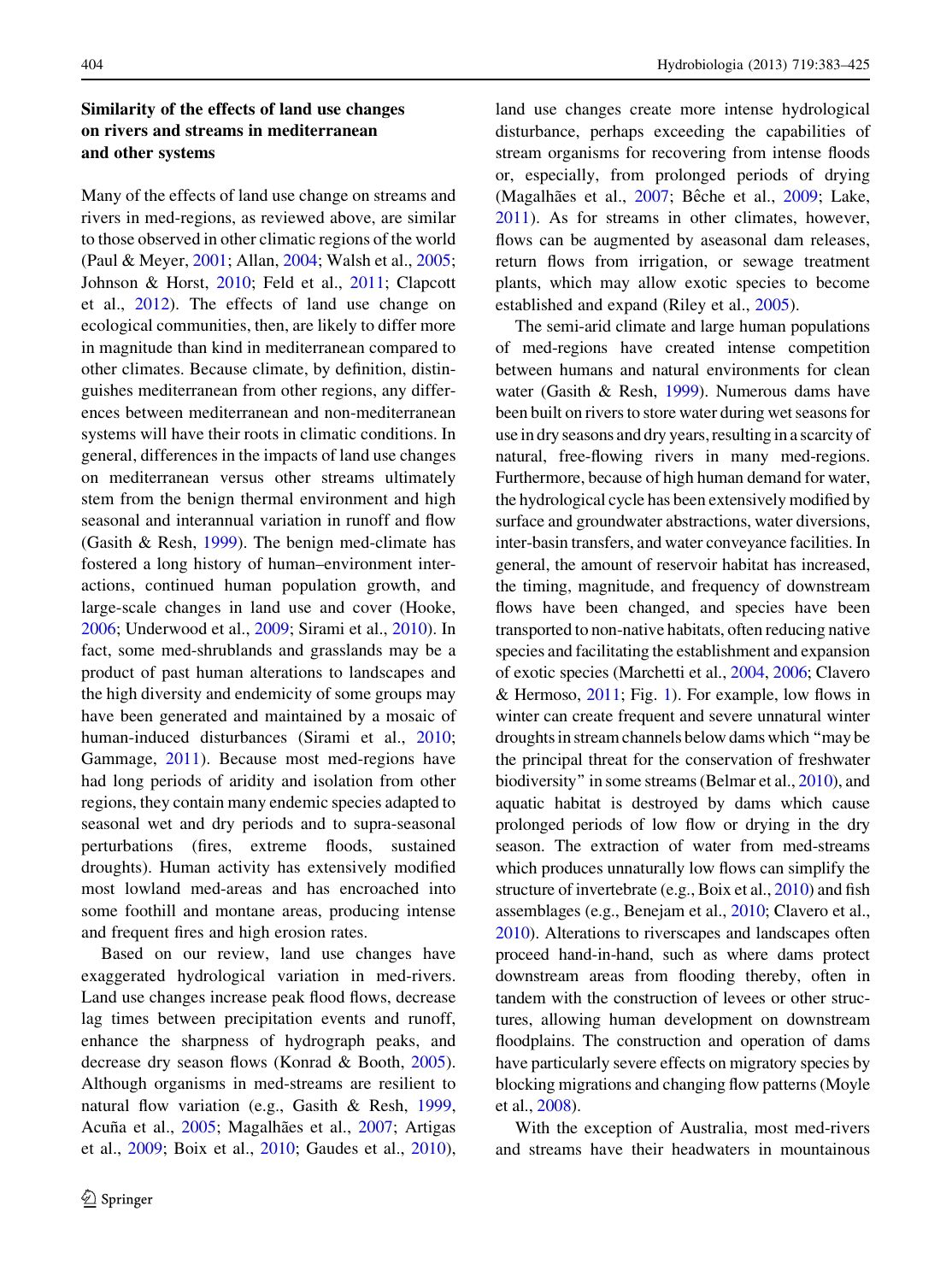areas. The steep slopes and highly erodible soils of many med-regions, combined with intense fall or winter rainfall, often produce high erosion rates and increased sediment inputs to streams. Milliman and Farnsworth [\(2011](#page-37-0)), using a worldwide database of 1,534 rivers, reported that the highest concentrations of suspended sediments tended to be located in subtropical arid to semi-arid regions, including those in med-regions. For example, suspended sediment concentrations averaged 45,000 mg  $1^{-1}$  in the Miliane River (Tunisia) and 15,000 mg  $1^{-1}$  in the Santa Clara River (California, USA), compared to a global average of 500 mg  $1^{-1}$ . Small rivers draining into the Mediterranean Sea had high sediment concentrations before dams were built, and the construction of dams on many med-rivers has reduced sediment fluxes in downstream reaches (Milliman & Farnsworth, [2011\)](#page-37-0).

Land use changes exacerbate erosion and sedimentation processes, sometimes clogging and widening stream channels (Booth, [1990\)](#page-30-0). High flows and sediment transport during floods scour substrata and abrade organisms, reducing algal, invertebrate, and fish populations, whereas increased sediment deposition during falling hydrograph limbs can smother coarse substrata, reducing oxygen penetration, covering and burying organisms, and decreasing habitat heterogeneity. Conversely, by covering landscapes with impervious surfaces, flood peaks are heightened while sediment inputs are reduced, resulting in downcutting and bank erosion in soil-lined channels (Booth, [1990;](#page-30-0) Konrad & Booth, [2005](#page-35-0)). In many developed areas, rivers and streams are channelized and lined with concrete which eliminates most natural habitat, severely reducing species richness (Burton et al., [2005\)](#page-30-0).

High human population densities and/or alterations of landscapes and rivers in mediterranean and other climatic regions have increased contaminant loading to rivers and streams, with effects on organisms ranging from enrichment to lethality. Evidence from other climatic regions indicates that nutrient-enriched organic matter derived from sewage may increase primary consumer productivity and shift communities to shorter food chains dominated by fast-growing species (Singer & Battin, [2007\)](#page-40-0). On the other hand, excessive organic matter inputs can deplete oxygen and inputs of metals, biocides, pharmaceuticals, PCPs, and a variety of additional organic compounds can have a variety of sublethal and lethal effects on stream organisms (Johnson et al., [1993](#page-35-0); Muñoz et al., [2009](#page-37-0); Ginebreda et al., [2010](#page-33-0); Hamon, [2011;](#page-34-0) Petrovic et al., [2011\)](#page-38-0). Although such effects should be similar in mediterranean and non-mediterranean regions, the effects of these contaminants on organisms may be exacerbated by mediterranean flow regimes. Contaminant loading is usually associated with winter floods with diluted contaminant concentrations, but contaminants may become concentrated during low or intermittent flow periods (Gasith & Resh, [1999](#page-33-0); Guasch et al., [2010\)](#page-34-0). Because contaminant-laden return flows or sewage effluent may account for most, if not all, of the discharge in some med-rivers during the dry season, pollutant concentrations may become high at these times, with sublethal or lethal effects on stream organisms (Prat & Munné,  $2000$ ; Burton et al., [2005;](#page-30-0) Ortiz et al., [2005](#page-38-0), [2008;](#page-38-0) Ortiz & Puig, [2007](#page-38-0); Klose et al., [2009](#page-35-0); Petrovic et al., [2011\)](#page-38-0).

Recent analyses allow comparisons of nutrient export from mediterranean and non-mediterranean catchments. As reported above, nitrate yields from med-catchments ranged from 3 to 829 mol  $ha^{-1}y^{-1}$ (excluding subcatchments with greenhouse agriculture). Lewis ([2002\)](#page-36-0) reported that nitrogen export from 19 US catchments with natural land cover and low to moderate atmospheric nitrate deposition averaged 39 mol ha<sup>-1</sup>  $y^{-1}$ ; Campbell et al. [\(2000](#page-31-0)) found that nitrate export from 15 upland, forested catchments in New England ranged from 7 to 171 mol  $ha^{-1}y^{-1}$ ; and Sickman et al. [\(2003\)](#page-40-0) reported average nitrate yields of 49 mol ha<sup>-1</sup> y<sup>-1</sup> for 15 Sierra Nevada sites and 79 mol ha<sup>-1</sup> y<sup>-1</sup> for 13 Rocky Mountain sites. In a review of nitrogen export from 946 river basins throughout the world, Alvarez-Cobelas et al. ([2008\)](#page-29-0) found that annual nitrate export ranged from 0.01 to 7,558 mol ha<sup>-1</sup> y<sup>-1</sup>, with croplands exporting more nitrogen than pastures or forests and xeric watersheds exporting less nitrogen than mesic watersheds. Based on a review of 685 river catchments throughout the world, Alvarez-Cobelas et al. ([2009](#page-29-0)) reported that human population density and runoff were the major predictors of phosphorus export. They reported that P export was most variable in mediterranean and temperate shrublands and grasslands, and speculated that the wide variety of habitats and long history of land use change may be sources of this variability.

Most nutrient loading is associated with high runoff from drainage basins during floods. After wet seasons with high flows, California streams often have spring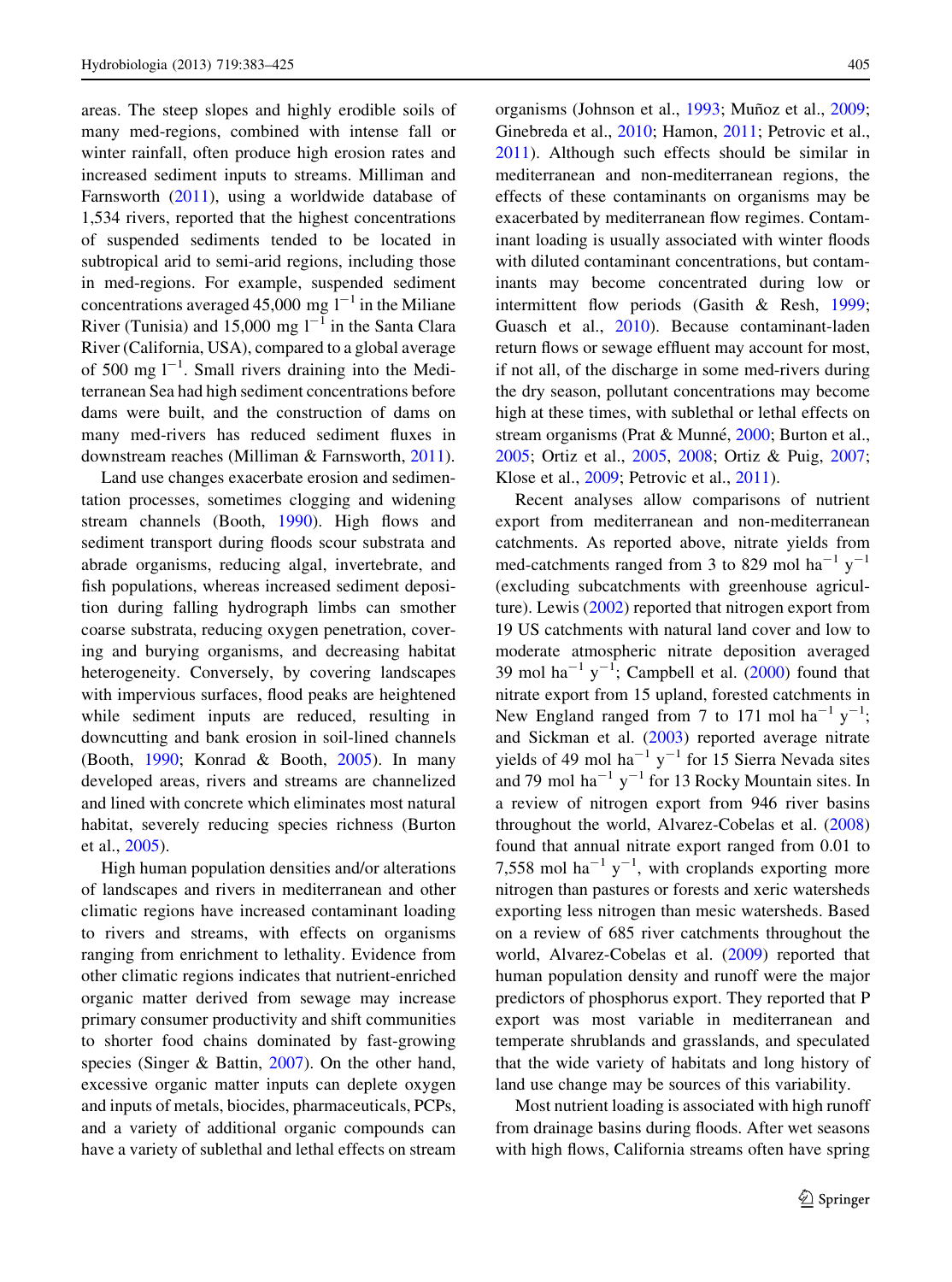blooms of green filamentous algae (e.g., Cladophora), presumably because of increased nutrient loading and decreased grazing and in-stream shading, and are dominated by vagile, opportunistic invertebrate taxa which quickly colonize denuded substrata, such as baetid mayflies, blackflies, and chironomids (Cooper et al., [1986](#page-31-0); Feminella & Resh, [1991\)](#page-33-0). During the dry season, med-streams are characterized by long periods of low or intermittent flow when temperatures, photosynthetic and respiration rates, biological oxygen demand, plant and microbial biomass and production, and silt deposition are all high, nutrient dilution is reduced, and detritus and algae can accumulate to high levels, provided allochthonous inputs or nutrient and light levels are sufficient (Gasith & Resh, [1999](#page-33-0)). Algal biomass can be particularly high in open rivers receiving augmented nutrient inputs from return flows or sewage treatment plants (Prat & Munné, [2000](#page-38-0); Klose et al., [2009](#page-35-0)). Low or intermittent flows in open rivers combined with high nutrient inputs can fuel algal blooms which result in supersaturated oxygen levels in the daytime, owing to high algal photosynthetic rates, and depleted dissolved oxygen levels at night, owing to algal and microbial respiration, sometimes to levels which are deleterious to fish and invertebrates (Klose et al., [2012\)](#page-35-0). Many dry season conditions stemming from low flows will persist through the winter into the following spring in perennial streams during droughts, so human impacts on sedimentation, nutrient loading, and riparian vegetation will continue to accumulate in those years. Open, polluted, downstream reaches of med-rivers often accumulate high growths of algae or aquatic plants across drought years or below dams (Klose et al., [2009\)](#page-35-0). Except where dams reduce flood flows, this accumulated primary producer biomass is exported downstream during subsequent floods in high rainfall years.

As in many arid and semi-arid regions, riparian vegetation and canopy cover play an especially important role in ameliorating temperature extremes, providing carbon sources and cover, stabilizing banks, and filtering sediment and contaminants out of upland runoff in med-streams (Naiman & Décamps, [1997](#page-37-0); Sabater et al., [2000,](#page-39-0) [2006](#page-39-0); Sponseller et al., [2001;](#page-40-0) Roy et al., [2007](#page-39-0)). Because humans have destroyed, degraded, fragmented, and altered the composition of riparian habitat in many med-regions (Corbacho et al., [2003\)](#page-31-0), they have changed the cycling of nutrients and processing of organic matter, as well as modified the composition, biomass, and productivity of communities in med-streams. Where humans reduce riparian cover and promote exotic plant species, they affect the quantity, quality, and timing of allochthonous inputs to streams, making microbial composition, biomass, and production and the densities of invertebrate shredders sensitive indicators of riparian perturbations (Moline & Poff, [2008\)](#page-37-0).

Because med-ecosystems exhibit high levels of endemicity, human impacts on these systems have the potential to extirpate native species and reduce local, regional, and global native biodiversity (Clavero et al., [2010\)](#page-31-0). Due to the ubiquity and intensity of human impacts on med-streams and rivers, many endemic species in med-ecosystems are threatened (Moyle et al., [2011\)](#page-37-0). On the other hand, overall diversity in med-regions may remain high because of the introduction or invasion of exotic species, which benefit from the construction of reservoirs, changes to hydrological regimes, enrichment, and other human-induced changes to riparian and aquatic environments (Marchetti et al., [2004,](#page-36-0) [2006;](#page-36-0) Hermoso et al., [2011,](#page-34-0) [2012\)](#page-34-0).

In summary, although human-induced changes to hydrological, geomorphological, and hydrochemical conditions have had similar effects on mediterranean and non-mediterranean stream and river ecosystems, human impacts on med-ecosystems may be more extensive and intensive because of a long history of human settlement and high levels of landscape and river alteration. Land use impacts on med-rivers and streams are exacerbated by high variation in flow regimes, leading to greater flood and drought disturbances, increased erosion and sedimentation, increased contaminant loading, higher pollutant concentrations during low-flow periods, and enhanced impacts on riparian vegetation. The extensive destruction and alteration of med-environments may reduce native species, which were adapted to natural environmental conditions, but favor exotic species, which thrive under altered conditions (Hermoso et al., [2012](#page-34-0)). Because aquatic faunas have high levels of endemicity in med-regions, these multifarious, intensive, and ubiquitous impacts of humans on mediterranean aquatic environments have repercussions for the survival of species and global biodiversity. Land use and climate changes are proceeding in tandem, so future research needs to address how predicted climate change will interact with land use changes to affect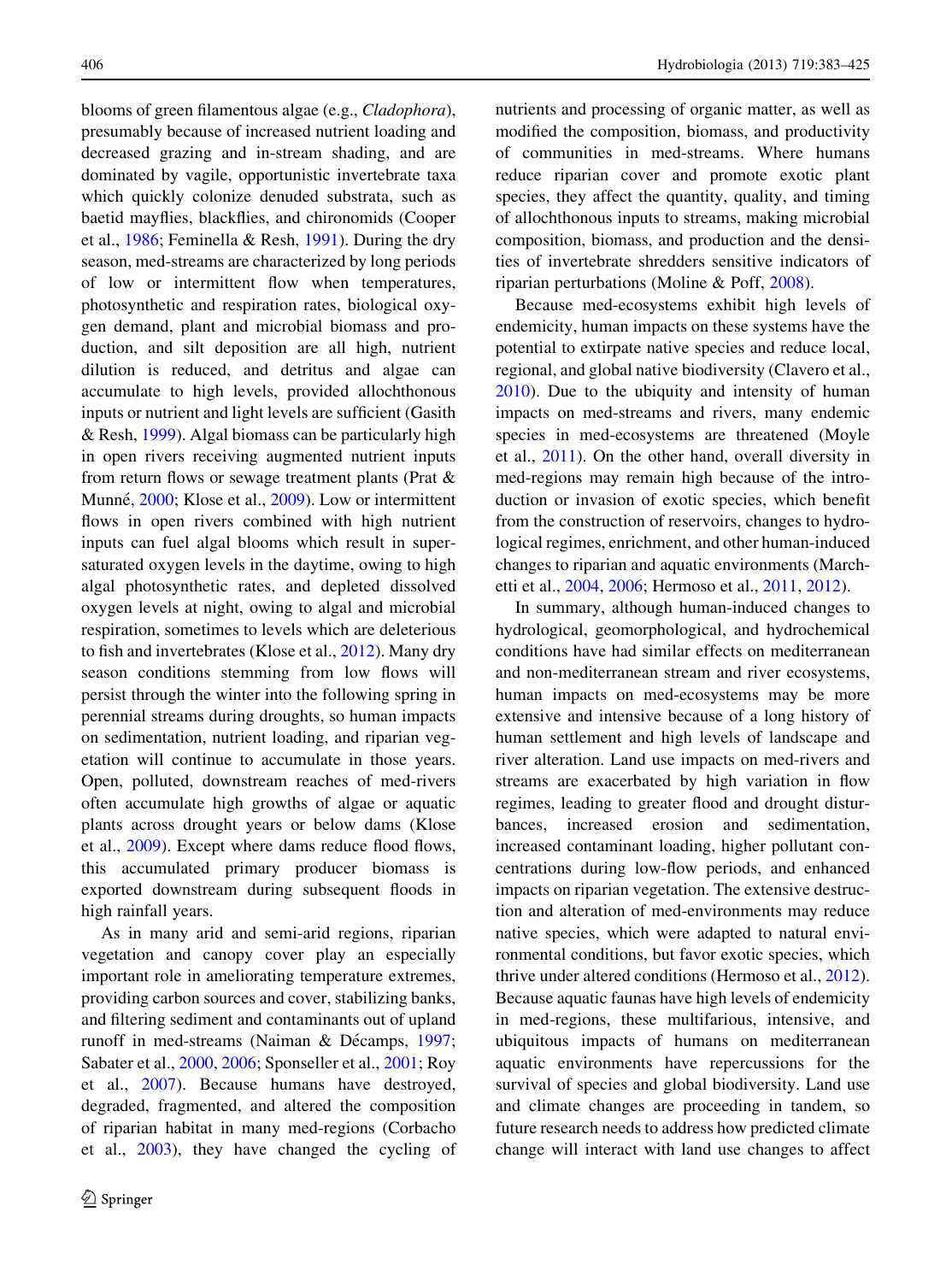natural ecosystems and their ability to deliver ecosystem services (Underwood et al., [2009\)](#page-41-0). Because a number of native riverine species, such as the southern California steelhead, are near their thermal range limits, increasing temperatures and decreasing flows may extirpate such species from some med-regions (Dallas & Rivers-Moore, [2012](#page-32-0); National Marine Fisheries Service, [2012](#page-37-0)). The combination of climate and land use changes, then, are likely to have farreaching effects on ecological communities in regions with med-climates (Bêche et al.,  $2009$ ; Klausmeyer & Shaw, [2009](#page-35-0)).

#### Management and future directions

From this review, it becomes apparent that land use changes, and associated alterations of hydrological regimes, hydrochemistry, aquatic habitat, and sediment mobilization, transport, and deposition, have profound, extensive impacts on aquatic-ecosystems which will accelerate in the future. Because the impacts of land use changes on aquatic ecosystems primarily address issues of environmental assessment, management, and policy, we believe that future research should focus on providing information needed to make effective management and policy decisions.

## Biomonitoring

Owing to a variety of directives, such as the Clean Water Act in the US, the Water Framework Directive in Europe, and the National Water Act in South Africa, there has been an explosion of interest and efforts in stream biomonitoring in med-regions (Iliopoulou-Georgudaki et al., [2003](#page-34-0); River Health Programme, [2003;](#page-39-0) Dallas & Day, [2007;](#page-32-0) Magalhães et al., [2008](#page-36-0); Mazor & Schiff, [2008](#page-36-0); Hermoso et al., [2009](#page-34-0), [2010](#page-34-0); Poquet et al., [2009;](#page-38-0) Ode et al., [2010](#page-38-0); Aparicio et al., [2011;](#page-29-0) Friberg et al., [2011](#page-37-0); Mazor et al., 2011; Munné & Prat, [2011](#page-37-0)). Because of the distinctive characteristics of med-streams and rivers, however, standard biomonitoring practices will need to be modified for application to med-ecosystems (Gasith & Resh, [1999](#page-33-0); Alvarez-Cobelas et al., [2005\)](#page-29-0). Of particular importance for biomonitoring and management efforts in med-regions is a consideration of the high temporal and spatial variation in the physical, chemical, and biological characteristics of streams and rivers.

The studies reviewed above show that many species of microbes, algae, plants, and animals in medecosystems show sensitive responses to land use changes, so the choice of biological metrics for assessing human impacts on these systems often depends on logistical considerations, such as the ease and cost of sampling, identification, and analysis (Bonada et al., [2006](#page-30-0); Resh, [2008](#page-38-0)). Beyond measurements of hydrological and hydrochemical parameters, most monitoring efforts have concentrated on macroinvertebrate assemblages, with some attention to algae and fish (Rosenberg & Resh, [1993;](#page-39-0) Fitzpatrick et al., [2001;](#page-33-0) Brown et al., [2005a](#page-30-0), [b;](#page-30-0) Bonada et al., [2006;](#page-30-0) Hermoso et al., [2010](#page-34-0); Yates and Bailey, [2010,](#page-42-0) [2011\)](#page-42-0). There have been many calls, however, to expand the repertoire of groups and variables monitored, including more emphasis on process variables, such as primary production, benthic respiration, leaf decomposition, fungal sporulation, and nutrient uptake rates. By increasing the repertoire of stream characteristics examined, managers will have increased confidence in the robustness of conclusions about human impacts across a range of land use and natural gradients (Bunn et al., [1999;](#page-30-0) Hughes et al., [2009;](#page-34-0) Walters et al., [2009;](#page-41-0) Larsen et al., [2010;](#page-35-0) Peru & Dolédec, [2010](#page-38-0); Clapcott et al., [2012](#page-31-0)). Regardless of the biological group examined, however, most biomonitoring approaches rely on the characterization of assemblages in reference water bodies, which are minimally affected by human impacts (reviewed in Carter & Fend, [2005](#page-31-0)). Because many med-ecosystems have been extensively modified by humans, the search for reference systems can become problematic, often leading to the use of systems that have had some level of human impact. In addition, many med-ecosystems are extensively modified at lower, flatter elevations, but remain relatively undisturbed at higher, steeper elevations (Underwood et al., [2009\)](#page-41-0). Because most river systems show natural changes in physical, chemical, and biological characteristics from their montane headwaters to their lowland mouths, it may not be appropriate to use communities at high elevations as references sites for perturbed lowland sites (Fend et al., [2005](#page-33-0)). The major approaches for dealing with these problems are to show that elevation, and associated changes in stream physical factors, do not influence the variables of interest, to target reference sites whose natural features are matched to those in disturbed sites, or to account for abiotic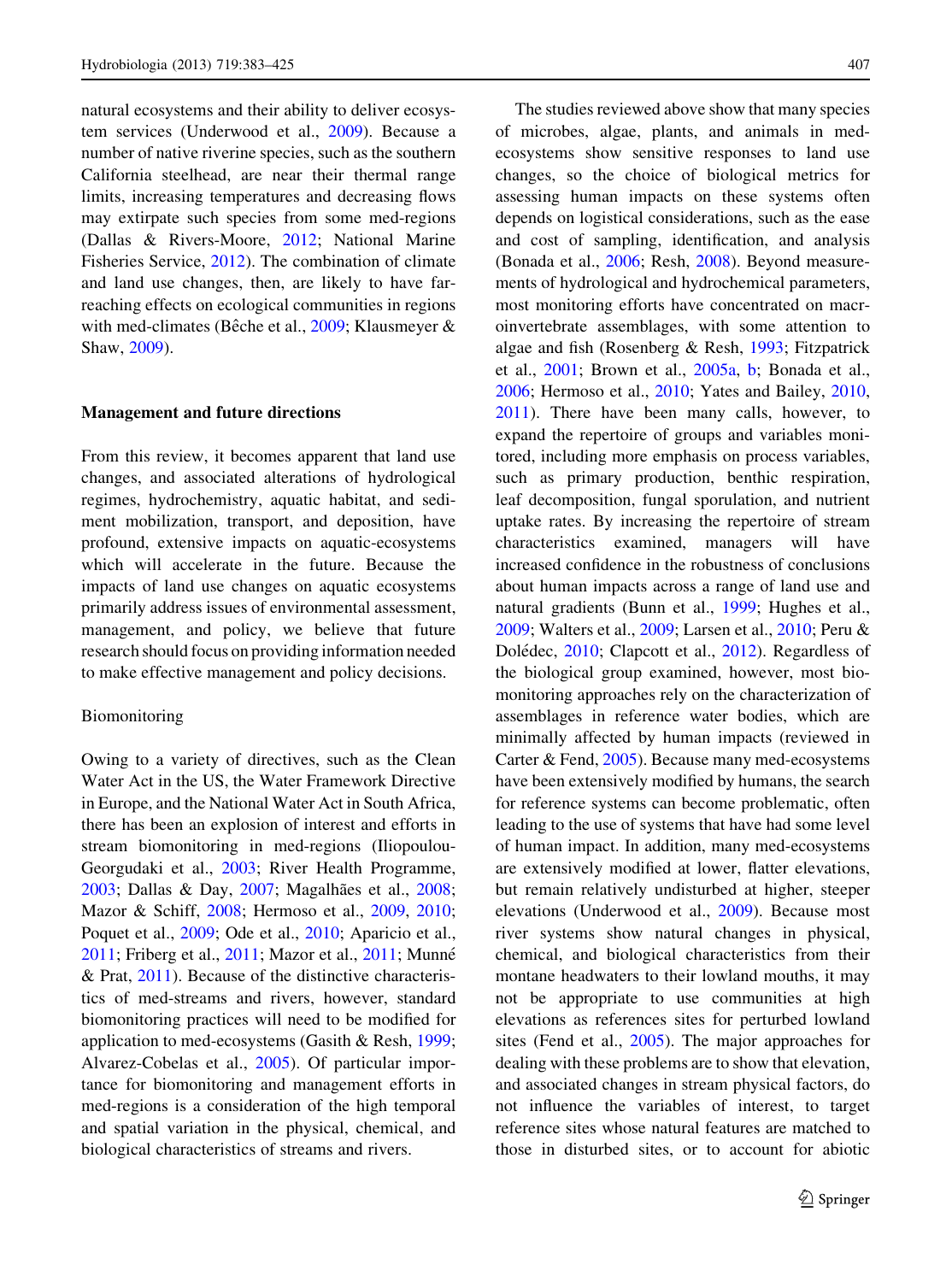effects statistically (Dallas & Day, [2007](#page-32-0); Yates & Bailey, [2010](#page-42-0); Munné & Prat, [2011\)](#page-37-0).

Similar considerations apply to the temporal dimension (Mazor et al., [2009](#page-37-0)). Because med-streams are characterized by high variation in environmental conditions related to flow, biomonitoring metrics should be tailored to particular seasons (wet vs. dry season) or consider hydrological conditions (wet vs. dry years, perennial vs. intermittent vs. ephemeral streams) (Acuña et al., [2005;](#page-28-0) Bêche et al., [2006](#page-29-0); Bonada et al., [2007a](#page-30-0), [b,](#page-30-0) [2008](#page-30-0); Sánchez-Montoya et al., [2007;](#page-40-0) Feio et al., [2010;](#page-32-0) Munné & Prat, [2011](#page-37-0)). Monitoring programs should be conducted over long time periods to establish the range of or trends in natural variability and to examine shifting differences between perturbed and matched reference systems, particularly given the complexities of shifting baselines (Bêche & Resh,  $2007$ ; Lawrence et al.,  $2010$ ). Over longer time scales, the use of reference systems can be compromised by legacy effects, given the long time periods over which med-rivers have been altered by human activity and recent switches in land use, such as the abandonment of farming, plantation, and grazing lands in southern Europe (Harding et al., [1998](#page-34-0); Sirami et al., [2010\)](#page-40-0). Insofar as land use histories can be reconstructed, they can allow an evaluation of past legacies and current effects of land use on ecological systems (Maloney & Weller, [2011](#page-36-0)).

A particular focus of many biomonitoring efforts is the development and application of one or a few indices of the status (or health or integrity) of river ecosystems. Common metrics include indices of biotic integrity (IBI) which incorporate information on multiple bioindicators and RIVPACs observed/ expected (O/E) measures, where relationships between biological and abiotic variables at reference sites are used to predict biological variables at perturbed sites, with subsequent comparisons to observed data (Wright et al., [1984](#page-42-0); Ode et al., [2005](#page-38-0); Poquet et al., [2009](#page-38-0)). Although IBI índices and O/E models are useful in presentations to governmental agencies and the public because they distill complex data into simple messages, they have been criticized because it is not clear if they add appreciably to information already contained in simple, biologically interpretable metrics (e.g., EPT richness), weighting procedures are often arbitrary, statistical properties are often obscure, and the underlying biological data are hidden (Norris & Georges, [1993;](#page-37-0) Carter & Fend, [2005](#page-31-0); Downes, [2010;](#page-32-0) Friberg et al., [2011;](#page-33-0) King et al., [2011](#page-35-0); Yates & Bailey, [2011](#page-42-0)). From a scientific viewpoint, however, it is useful to present at least some of the underlying biological data to further our knowledge of ecological systems, to refine biomonitoring metrics, and to trace the distributions and abundances of specific taxa given concerns about sensitive species and biodiversity losses. New approaches to biomonitoring make extensive use of multivariate or agglomerative statistical techniques and comprehensive analysis of the responses of individual taxa or groups to perturbations, both assessing the status of sampled sites and delineating the taxa or groups responsible for responses (King et al., [2011](#page-35-0); Clapcott et al., [2012](#page-31-0)). Rather than focus on composite indices, we encourage the inclusion of biological data in scientific papers, such as data on specific taxa or groups, as well as the further development of on-line repositories of biomonitoring data (e.g., those used in Sabo et al. [2010a,](#page-39-0) [b\)](#page-39-0). Furthermore, although it is possible to construct biotic indices which are indicative of human perturbations which are based on sampling a single habitat (e.g., riffles; Rehn et al., [2007](#page-38-0)), a comprehensive description of species composition and diversity will require the sampling of all major habitats (e.g., pools and rifles; stone vs. vegetated vs. fine sediment habitat) because of habitat-specific differences in the faunas of medstreams (Dallas, [2007;](#page-32-0) Bonada et al., [2008\)](#page-30-0).

Future directions: pinpointing the causes of land use effects on the stream biota

Although it is clear that land use changes, and associated changes in hydrological regimes and pollution, alter stream biological communities, it is not always clear why they have these effects given the complex pathways of interaction among processes and factors which affect the stream biota at different scales of space and time (Fig. [4;](#page-26-0) Burcher et al., [2007](#page-30-0)). Nevertheless, knowledge of the pathways whereby land use or climate changes affect stream communities is often necessary for designing effective mitigation or restoration measures, particularly because different taxa show different responses to different perturbations (Downes et al., [2002](#page-32-0); Downes, [2010](#page-32-0); Lawrence et al., [2010\)](#page-35-0). Although manipulative experiments often provide the clearest evidence for the effects of specific perturbations on ecological communities (Townsend et al., [2008](#page-41-0); Lange et al., [2011](#page-35-0)), they can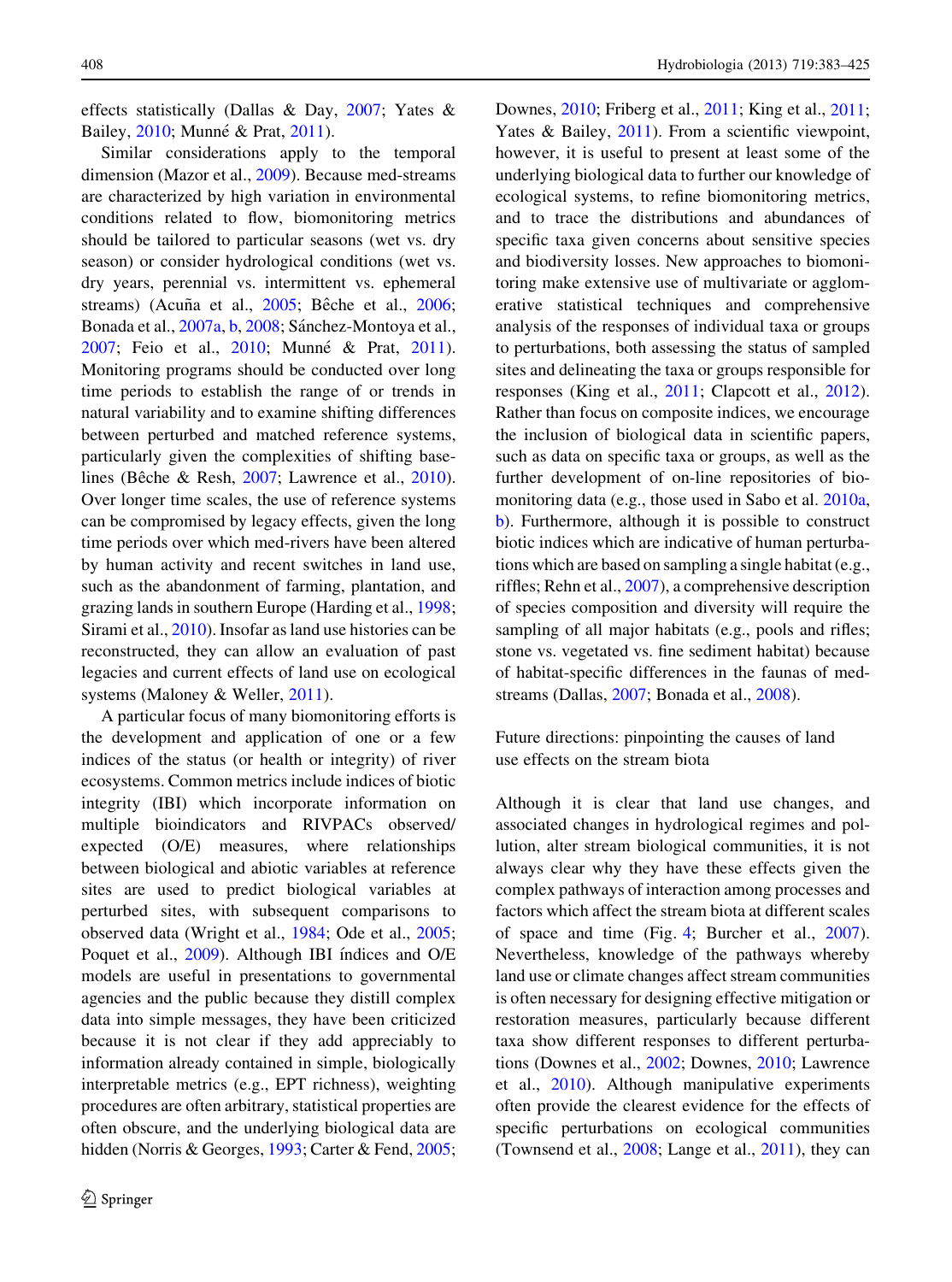showing cause–effect relationships leading from land use changes to stream communities and material outputs to the ocean. The diagram is based on this literature review and includes depictions of specific med-species. The vegetation box includes upland, riparian and aquatic vegetation and the native fish and exotic species boxes encompass the composition, richness, and abundances of these groups

<span id="page-26-0"></span>

become difficult to conduct, interpret, and replicate if more than a few factors are manipulated and extrapolations from the results of experiments in small areas to landscape scales are problematic (Cooper & Barmuta, [1993;](#page-31-0) Englund & Cooper, [2003\)](#page-32-0). In some cases, the strength of our inferences about the specific factors mediating land use effects on biological variables can be improved by monitoring and survey designs which follow the rudiments of rigorous experimental approaches, including a priori hypotheses, appropriate control sites which primarily differ from other sites in one factor (as opposed to reference sites which may differ in many ways from perturbed sites), and the random selection of sampled sites within each ''treatment'' (Downes et al., [2002](#page-32-0); Downes, [2010\)](#page-32-0). Although rarely conducted, follow-up work after development projects have been completed could test the accuracy of our models (environmental impact hypotheses or predictions), providing knowledge for determining and predicting the responses of systems to future human perturbations (Kondolf et al., [2007](#page-35-0)). Detailed experimental and descriptive information on the levels and interactions among abiotic and biotic ecosystem components can allow the construction of models,

which both represent the systems of interest and allow prediction of the effects of specific perturbations. Data on the covariance of system components can be used to delineate the strengths of pathways of interaction among those components (e.g., through path analysis, structural equation modeling) (Grace, [2006](#page-34-0); Light & Marchetti, [2007](#page-36-0); Hermoso et al., [2011,](#page-34-0) [2012\)](#page-34-0); however, these approaches are still correlational and require verification with appropriate hypothesis-driven analyses, long-term observations of drivers and responses, or manipulations. As in most branches of ecology, then, any examination of the effects of specific perturbations on ecological systems requires a combination of experimental, analytical, modeling, and observational approaches so that systems can be described, parameter estimates can be refined, and predictions can be made and tested using experiments and observations at appropriate scales.

Scale is a particularly important issue in analyses of land use impacts on ecosystems because different perturbations, processes, and responses operate at different scales (Allan and Johnson, [1997](#page-28-0); Allan et al., [1997;](#page-28-0) Cooper et al., [1998;](#page-31-0) Townsend et al., [2004](#page-41-0)). Correlational analyses, for example, indicate that the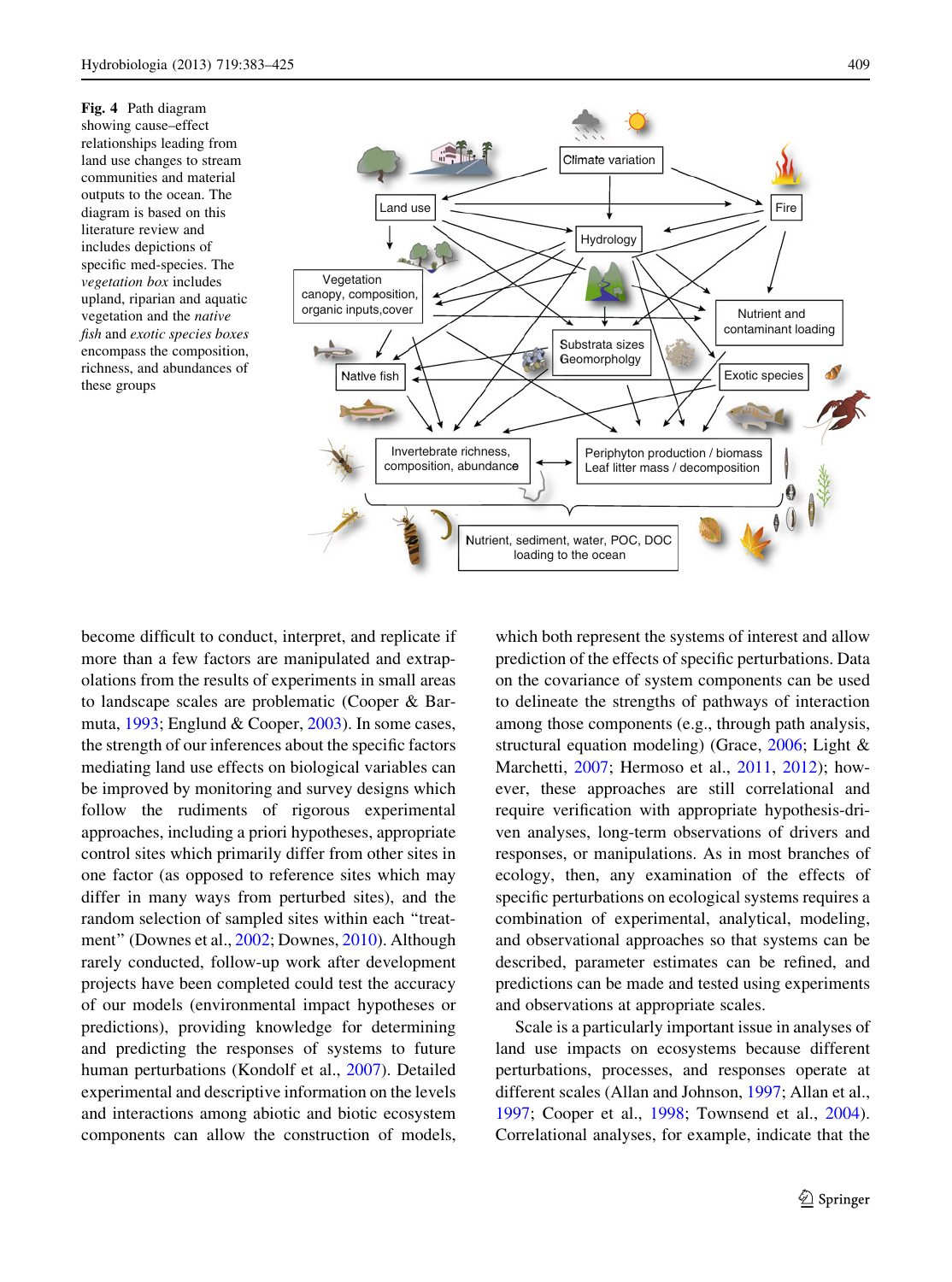effects of land use patterns on stream nutrient and sediment concentrations often operate at large drainage basin scales, particularly during the wet season, whereas riparian influences on light levels and leaf litter inputs or WWTP impacts on nutrient and algal concentrations often are apparent at much more local scales (Sponseller et al., [2001;](#page-40-0) Busse et al., [2006](#page-31-0); Klose et al., [2009,](#page-35-0) [2012\)](#page-35-0). Although studies have examined the effects of the scale of analysis on land use influences on river systems (Fitzpatrick et al., [2001;](#page-33-0) Sponseller et al., [2001](#page-40-0); Wang et al., [2001](#page-41-0); Strayer et al., [2003;](#page-40-0) Townsend et al., [2003,](#page-41-0) [2004;](#page-41-0) Pan et al., [2004](#page-38-0); McBride & Booth, [2005](#page-37-0); Urban et al., [2006\)](#page-41-0), it is apparent that many more studies need to be done in med-ecosystems to delineate the processes which drive land use impacts at different scales of space and time (e.g., Fend et al., [2005\)](#page-33-0).

Land use impacts are also spatially variable, with varying intensities and extents in different parts of drainage basins and between riparian and upland zones (King et al., [2005](#page-35-0); Urban et al., [2006\)](#page-41-0). Future research in med-ecosystems could address the effects of the spatial configuration of land use patterns on rivers (Sponseller et al., [2001](#page-40-0); Strayer et al., [2003](#page-40-0); Fend et al., [2005](#page-33-0); McBride & Booth, [2005](#page-37-0); Peterson et al., [2011](#page-38-0)). Because the inputs of sediment, nutrients, and other contaminants to streams are intimately related to the routing and magnitude of water flows through landscapes, spatially explicit eco-hydrological models have considerable potential for deciphering patchy land use effects on streams (Tague et al., [2009;](#page-40-0) Walsh & Kunapo, [2009](#page-41-0)).

Future directions: management tools and stream restoration

Managers and policy makers in med-regions have many tools or measures for preventing or mitigating the effects of land use changes on stream and river ecosystems. These measures include:

- zoning ordinances, land use restrictions, and the elimination of inappropriate subsidies to prevent development in sensitive areas,
- restrictions and treatments to reduce the use or inputs of contaminants,
- water management practices which provide appropriate river flows,
- policies and practices which protect or restore native vegetation and in-stream habitat.

Although studies in other regions have examined the effects of a variety of management practices on streams and rivers, few have examined their impacts on lotic ecosystems in med-regions. Although it is apparent that WWTP discharge affects river organisms through toxin and nutrient inputs, there have been few studies on how differences in sewage treatment levels (primary, secondary, and tertiary treatment) or storm water treatment (e.g., the use of bioswales or other managed wetlands) affect receiving water bodies in med-regions. Furthermore, determinations of maximum daily loads for contaminants require knowledge of the effects of these contaminants on biological resources and on the sources, routing, and loading of contaminants over a number of years. In general, longterm monitoring is necessary to detect trends and sources of degradation given high interannual hydrological variation. The failure of extensive management efforts to mitigate land use effects on aquatic ecosystems suggests that we are a long way from effectively modeling and controlling the impacts of human perturbations on ecosystems (Summers et al., [2001;](#page-40-0) Keipert et al., [2008](#page-35-0)).

New and sometimes large dams are still being planned and constructed, especially for hydropower generation, eliciting concerns about their social and environmental impacts. In cases where dams outlive their usefulness, owing to sediment infilling and infrastructural deterioration, there is increasing interest in removing dams to restore riverine ecosystem structure and function. Although hundreds of dams have been removed in the upper midwestern and northeastern US (Stanley & Doyle, [2003](#page-40-0)), most dam removal plans for med-regions are in their early stages. Furthermore, because of the crucial importance of water supplies in these regions, ongoing conflicts among different users, stakeholders, citizens' organizations, and governmental agencies over the construction, management, or possible removal of dams, specifically, and over the use and distribution of water resources, in general, are inevitable.

Finally, considerable funds and efforts have been directed to stream and river restoration projects, often involving the removal of exotic riparian plants, revegetation, addition of coarse elements for in-stream cover and habitat, installation of fish ladders, recontouring of banks and channels to resemble more natural configurations, and many other measures to produce more natural flow and geomorphological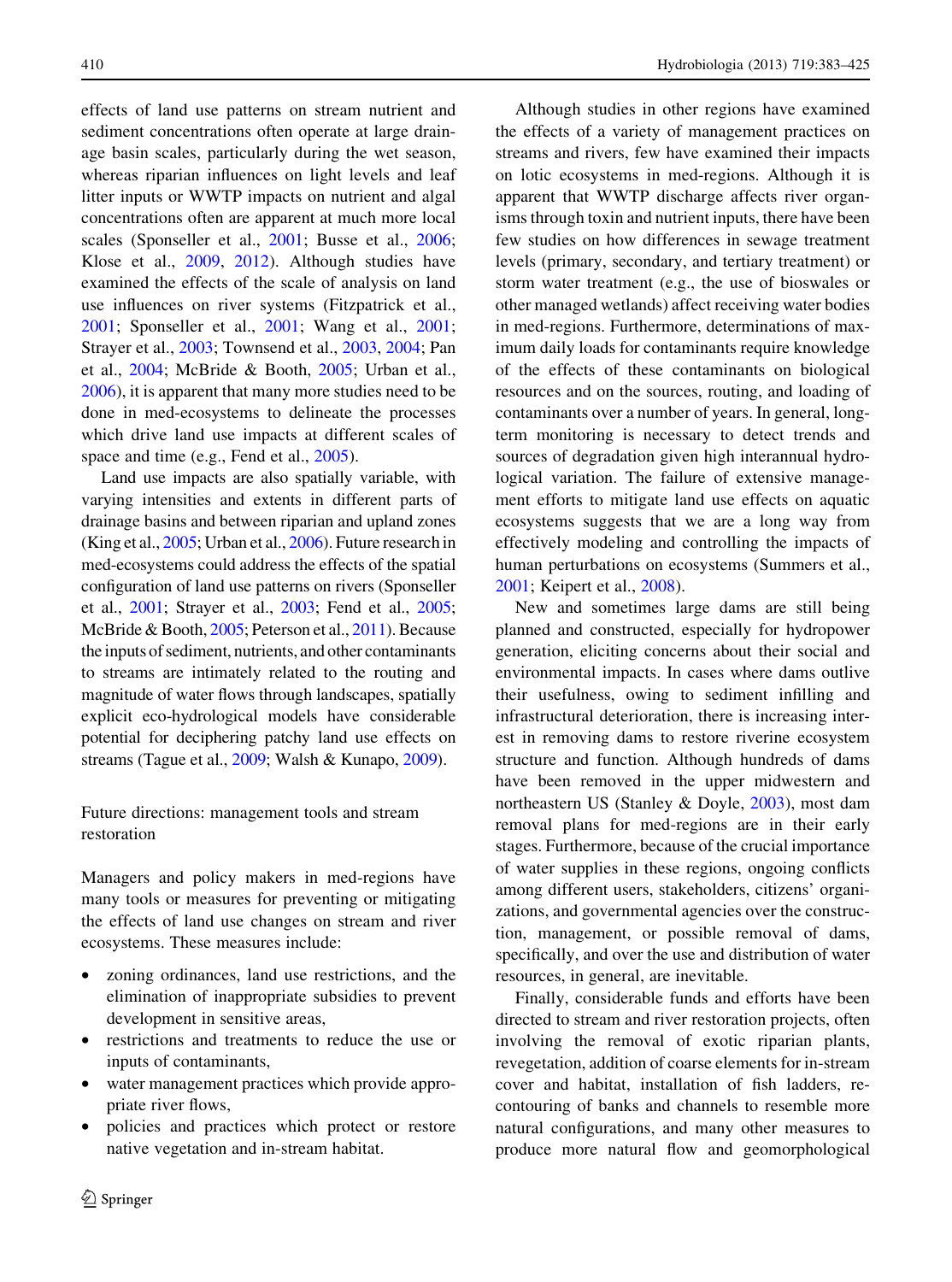<span id="page-28-0"></span>conditions and increased habitat heterogeneity (Kondolf et al., [2001](#page-35-0); Purcell et al., [2002;](#page-38-0) Bernhardt et al., [2005;](#page-29-0) Feld et al., [2011](#page-32-0)). In many cases, it appears that restoration efforts are conducted at too small a scale to be effective (Wang et al., [2003](#page-41-0); Wohl et al., [2005;](#page-42-0) Roy et al., [2006;](#page-39-0) Bernhardt & Palmer, [2011;](#page-29-0) Herbst et al., [2012\)](#page-34-0). Often restoration projects arise in response to local pressures without attention to priority planning at catchment scales. Restoration projects often do not have clear targets and do not include post-treatment monitoring programs, although such data are necessary to determine the effectiveness of restoration measures and to refine approaches for restoring river ecosystems to more natural conditions (Palmer et al., [2005;](#page-38-0) Palmer & Allan, [2006;](#page-38-0) Bernhardt & Palmer, [2007;](#page-29-0) Kondolf et al., [2007](#page-35-0)). The evaluation of the impacts of restoration projects, specifically, and of land and water management practices, in general, on river ecosystems constitutes a critical area for future research, guiding practice, policy, and adaptive management efforts (Booth et al., [2004](#page-30-0); Kondolf et al., [2007;](#page-35-0) Feld et al., [2011\)](#page-32-0).

Although it is clear that there are severe, pervasive impacts of land use changes and water development on stream and river systems in med-regions, these impacts are likely to increase given continuing population growth, urbanization, agricultural development, and the construction of tourist facilities and projected changes in climate (Underwood et al., [2009](#page-41-0)). Med-ecosystems have become a flashpoint for charting a course which balances sustainable resource use and the protection or restoration of native biodiversity.

Acknowledgments PSL thanks Paul Reich of the Victoria Department of Sustainability and Environment and Andrew Boulton of East Fremantle for supplying information and comments on parts of this article. JS expresses appreciation to Steven Gaines of the Bren School of Environmental Science and Policy and Cherie Briggs of the Department of Ecology, Evolution, and Marine Biology for hosting his sabbatical visit to UC-Santa Barbara which provided a platform for his collaboration on this project. JMM and SDC thank Kristie Klose, Jeff Brinkman, Al Leydecker, and Blair Goodrich for assistance in the field and with analysis, and Sheila Wiseman for assistance with the figures and references. SDC thanks Carola Flores for information on Chilean prehistory. SS acknowledges the funding of SCARCE (CONSOLIDER-INGENIO CSD2009- 00065) and CARBONET (CGL2011-30474-C02-01) of the Spanish Science Ministry. Funding from the US National Science Foundation (Grants OCE-9982105 and OCE-0620276) supported studies of land use effects on streams in southern California.

## References

- Abbott, I., 2003. Aboriginal fire regimes in south-west Western Australia: evidence from historical documents. In Abbott, I. & N. Burrows (eds), Fire in Ecosystems of South-west Western Australia: Impacts and Management. Backhuys Publishers, Leiden: 119–146.
- Abelho, M. & M. A. S. Graca, 1996. Effects of eucalyptus afforestation on leaf litter dynamics and macroinvertebrate community structure of streams in Central Portugal. Hydrobiologia 324: 195–204.
- Abou-Hamdan, H., J. Haury, J. P. Hebrard, S. Dandelot & A. Cazaubon, 2005. Macrophytic communities inhabiting the Huveaune (South-East France), a river subject to natural and anthropic disturbances. Hydrobiologia 551: 161–170.
- Ackerman, D. & K. Schiff, 2003. Modeling storm water mass emissions to the southern California bight. Journal of Environmental Engineering 129: 308–317.
- Acuña, V., A. Giorgi, I. Muñoz, U. Uehlinger & S. Sabater, 2004. Flow extremes and benthic organic matter shape the metabolism of a headwater Mediterranean stream. Freshwater Biology 49: 960–971.
- Acuña, V., I. Muñoz, A. Giorgi, M. Omella, F. Sabater & S. Sabater, 2005. Drought and post-drought recovery cycles in an intermittent Mediterranean stream: structural and functional aspects. Journal of the North American Benthological Society 24: 919–933.
- Aguiar, F. & M. T. Ferreira, 2005. Human-disturbed landscapes: effects on composition and integrity of riparian woody vegetation in the Tagus River basin, Portugal. Environmental Conservation 32: 1–12.
- Aguiar, F. C., M. T. Ferreira & P. Pinto, 2002. Relative influence of environmental variables on macroinvertebrate assemblages from an Iberian basin. Journal of the North American Benthological Society 21: 43–53.
- Aguiar, F. C., M. T. Ferreira, A. Albuquerque & I. Moreira, 2006. Alien and endemic flora at reference and nonreference sites in Mediterranean-type streams in Portugal. Aquatic Conservation: Marine and Freshwater Ecosystems 17: 335–347.
- Akanil, N. & B. Middleton, 1997. Leaf litter decomposition along the Porsuk River, Eskisehir, Turkey. Canadian Journal of Botany 75: 1394–1397.
- Akbulut, N., S. Bayari, A. Akbulut & Y. Sahin, 2009. Rivers of Turkey. In Tockner, K., C. U. Uhlinger & C. T. Robinson (eds), Rivers of Europe. Academic Press, Amsterdam: 467–495.
- Allan, J. D., 2004. Landscapes and riverscapes: the influence of land use on stream ecosystems. Annual Review of Ecology Evolution and Systematics 35: 257–284.
- Allan, J. D. & L. B. Johnson, 1997. Catchment-scale analysis of aquatic ecosystems. Freshwater Biology 37: 107–111.
- Allan, J. D., D. L. Erickson & J. Fay, 1997. The influence of catchment land use on stream integrity across multiple spatial scales. Freshwater Biology 37: 149–161.
- Alvarez, M. & I. Pardo, 2007a. Factors controlling epilithon biomass in a temporary, karstic stream: the interaction between substratum and grazing. Journal of the North American Benthological Society 26: 207–220.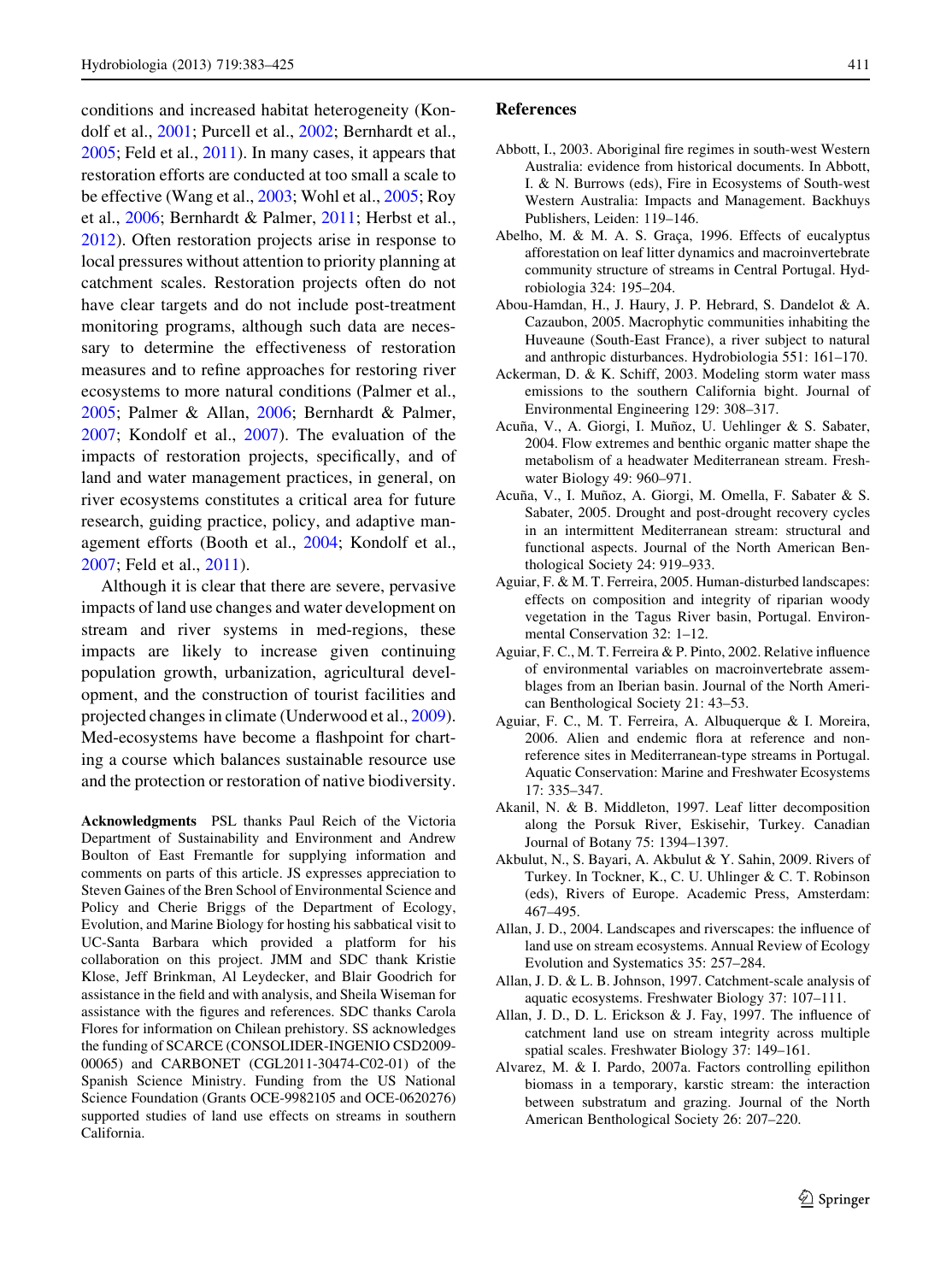- <span id="page-29-0"></span>Alvarez, M. & I. Pardo, 2007b. Do temporary streams of Mediterranean islands have a distinct macroinvertebrate community? The case of Majorca. Fundamental and Applied Limnology 168: 55–70.
- Alvarez-Cobelas, M., C. Rojo & D. G. Angeler, 2005. Mediterranean limnology: current status, gaps and the future. Journal of Limnology 64: 13–29.
- Alvarez-Cobelas, M., D. G. Angeler & S. Sánchez-Carrillo, 2008. Export of nitrogen from catchments: a worldwide analysis. Environmental Pollution 156: 261–269.
- Alvarez-Cobelas, M., S. Sánchez-Carrillo, D. G. Angeler & R. Sánchez-Andrés, 2009. Phosphorous export from catchments: a global view. Journal of the North American Benthological Society 28: 805–820.
- Aparicio, E., G. Carmona-Catot, P. B. Moyle & E. García-Berthou, 2011. Development and evaluation of a fish-based index to assess the biological integrity of Mediterranean streams. Aquatic Conservation: Marine and Freshwater Ecosystems 21: 324–337.
- Arnesto, J. J., D. Manuschevich, A. Mora, C. Smith-Ramirez, R. Rozzi, A. M. Abarzua & P. A. Marquet, 2010. From the Holocene to the Anthropocene: a historical framework for land cover change in southwestern South America in the past 15,000 years. Land Use Policy 27: 148–160.
- Aronson, J., A. Del Pozo, C. Ovalle, J. Avendaño, A. Lavin & M. Etienne, 1998. Land use changes and conflicts in Central Chile. In Rundel, P., G. Montenegro & F. M. Jaksic (eds), Landscape Degradation and Biodiversity in Mediterranean-Type Ecosystems. Ecological Studies, Vol. 136. Springer, Berlin: 155–170.
- Artigas, J., A. M. Romaní & S. Sabater, 2008. Effect of nutrients on the sporulation and diversity of aquatic hyphomycetes on submerged substrata in a Mediterranean stream. Aquatic Botany 88: 32–38.
- Artigas, J., A. M. Romaní, A. Gaudes, I. Muñoz & S. Sabater, 2009. Organic matter availability structures microbial biomass and activity in a Mediterranean stream. Freshwater Biology 54: 2025–2036.
- Artigas, J., A. Gaudes, I. Muñoz, A. M. Romaní & S. Sabater, 2011. Fungal and bacterial colonization of submerged leaf litter in a Mediterranean stream. International Review of Hydrobiology 96: 221–234.
- Avila, A., A. Rodrigo & F. Rodà, 2002. Nitrogen circulation in a Mediterranean holm oak forest, La Castanya, Montseny, northeastern Spain. Hydrology and Earth Systems Sciences 6: 551–557.
- Bacha, M. & R. Amara, 2007. Freshwater fish of Algeria. Study of the ichthyofauna of the Soummam River. Cybium 31: 351–358.
- Balik, S., 1995. Freshwater fish in Anatolia, Turkey. Biological Conservation 72: 213–223.
- Bärlocher, F. & M. A. S. Graça, 2002. Exotic riparian vegetation lowers fungal diversity but not leaf decomposition in Portuguese streams. Freshwater Biology 47: 1123–1135.
- Beatty, S. J., D. L. Morgan, F. J. McAleer, A. Koenders & P. Horwitz, 2006. Fish and crayfish communities of the Blackwood River: migrations, ecology, and influence of surface and groundwater. Report to the Southwest Catchments Council and the Western Australia Department of Water. Centre for Fish and Fisheries Research, Murdoch University, Perth, Australia.
- Beatty, S. J., D. L. Morgan, M. Klunzinger & A. J. Lymbery, 2010. Aquatic Macrofauna of Ellen Brook and the Brockman River: fresh water refuges in a salinised catchment. Report to the Ellen Brockman Integrated Catchment Group. Centre for Fish and Fisheries Research, Murdoch University, Perth, Australia.
- Beatty, S. J., D. L. Morgan, M. Rashnavadi & A. J. Lymbery, 2011. Salinity tolerances of endemic freshwater fishes of southwestern Australia: implications for conservation in a biodiversity hotspot. Marine & Freshwater Research 62: 91–100.
- Bêche, L. A. & V. H. Resh, 2007. Short-term climatic trends affect the temporal variability of macroinvertebrates in California 'Mediterranean' streams. Freshwater Biology 52: 2317–2339.
- Bêche, L. A., E. P. McElravy & V. H. Resh, 2006. Long-term seasonal variation in the biological traits of benthic-macroinvertebrates in two Mediterranean-climate streams in California, USA. Freshwater Biology 51: 56–75.
- Bêche, L. A., P. G. Connors, V. H. Resh & A. M. Merenlender, 2009. Resilience of fishes and invertebrates to prolonged drought in two California streams. Ecography 32: 778–788.
- Beighley, R. E., T. Dunne & J. M. Melack, 2008. Impacts of climate variability and land use alterations on frequency distributions of terrestrial runoff loading to coastal waters in southern California. Journal of the American Water Resources Association 44: 62–74.
- Belmar, O., J. Velasco, F. Martínez-Capel & A. A. Marín, 2010. Natural flow regime, degree of alteration and environmental flows in the Mula stream (Segura river basin, SE Spain). Limnetica 29: 353–368.
- Benejam, L., E. Aparicio, M. J. Vargas, A. Vila-Gispert & E. García-Berthou, 2008. Assessing fish metrics and biotic indices in a Mediterranean stream: effects of uncertain native status of fish. Hydrobiologia 603: 197–210.
- Benejam, L., P. L. Angermeier, A. Munné & E. García-Berthou, 2010. Assessing effects of water abstraction on fish assemblages in Mediterranean streams. Freshwater Biology 55: 628–642.
- Bernal, S., A. Butturini & F. Sabater, 2002. Variability of DOC and nitrate responses to storms in a small Mediterranean forested catchment. Hydrology and Earth Systems Sciences 6: 1031–1041.
- Bernez, I. & T. Ferreira, 2007. River macrophytes in regulated Mediterranean-type rivers of southern Portugal. Belgian Journal of Botany 140: 136–139.
- Bernhardt, E. S. & M. A. Palmer, 2007. Restoring streams in an urbanizing world. Freshwater Biology 52: 738–751.
- Bernhardt, E. S. & M. A. Palmer, 2011. River restoration: the fuzzy logic of repairing reaches to reverse catchment scale degradation. Ecological Applications 21: 1926–1931.
- Bernhardt, E. S., M. A. Palmer, J. D. Allan, G. Alexander, K. Barnas, S. Brooks, J. Carr, S. Clayton, C. Dahm, J. Follstad-Shah, D. Galat, S. Gloss, P. Goodwin, D. Hart, B. Hassett, R. Jenkinson, S. Katz, G. M. Kondolf, P. S. Lake, R. Lave, J. L. Meyer, T. K. O'Donnell, L. Pagano, B. Powell & E. Sudduth, 2005. Synthesizing US river restoration efforts. Science 308: 636–637.
- Bianco, P. G., 1995. Mediterranean endemic freshwater fishes of Italy. Biological Conservation 72: 159–170.
- Bianco, P. G., 1998. Freshwater fish transfers in Italy: history, local changes in fish fauna and a prediction on the future of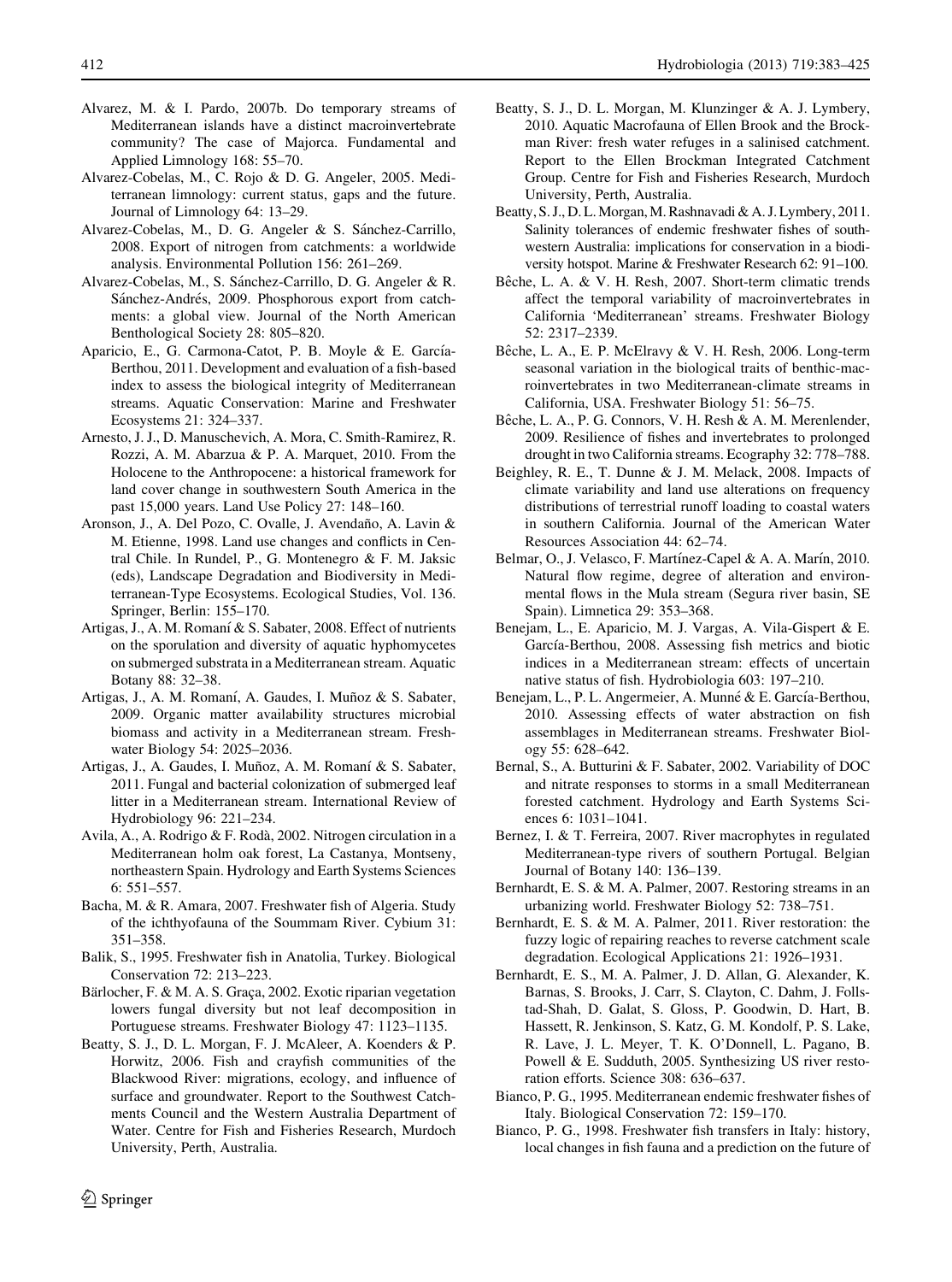<span id="page-30-0"></span>native populations. In Cowx, I. G. (ed.), Stocking and Introduction of Fish. Fishing News Books, Blackwell Science, Oxford: 167–185.

- Blanco, S. & E. Becarés, 2010. Are biotic indices sensitive to river toxicants? A comparison of metrics based on diatoms and macro-invertebrates. Chemosphere 79: 18–25.
- Blanco, S., L. Ector, V. Huck, O. Monnier, H. M. Cauchie, L. Hoffman & E. Becarés, 2008. Diatom assemblages and water quality assessment in the Duero Basin (NW Spain). Belgian Journal of Botany 141: 39–50.
- Boix, D., E. García-Berthou, S. Gascón, L. Benejam, E. Tornés, J. Sala, J. Benito, A. Munné, C. Solà & S. Sabater, 2010. Response to community structure of sustained drought in Mediterranean rivers. Journal of Hydrology 383: 135–146.
- Bollmohr, S. & R. Schulz, 2009. Seasonal changes of macroinvertebrate communities in a Western Cape river, South Africa, receiving nonpoint-source insecticide pollution. Environmental Toxicology and Chemistry 28: 809–817.
- Bonada, N., C. Zamora-Muñoz, M. Rieradevall & N. Prat, 2004. Trichoptera (Insecta) collected in Mediterranean river basins of the Iberian Peninsula: taxonomic remarks and notes on ecology. Graellsia 60: 41–69.
- Bonada, N., N. Prat, V. H. Resh & B. Statzner, 2006. Developments in aquatic insect biomonitoring: a comparative analysis of recent approaches. Annual Review of Entomology 51: 495–523.
- Bonada, N., S. Dolédec & B. Statzner, 2007a. Taxonomic and biological trait differences of stream macroinvertebrate communities between Mediterranean and temperate regions: implications for future climatic scenarios. Global Change Biology 13: 1658–1671.
- Bonada, N., M. Rieradevall & N. Prat, 2007b. Macroinvertebrate community structure and biological traits related to flow permanence in a Mediterranean river network. Hydrobiologia 589: 91–106.
- Bonada, N., M. Rieradevall, H. Dallas, J. Davis, J. Day, R. Figueroa, V. H. Resh & N. Prat, 2008. Multi-scale assessment of macroinvertebrate richness and composition in Mediterranean-climate rivers. Freshwater Biology 53: 772–788.
- Booth, D. B., 1990. Stream-channel incision following drainage-basin urbanization. Water Resources Bulletin 26: 407–417.
- Booth, D. B., J. R. Karr, S. Schauman, C. P. Konrad, S. A. Morley, M. G. Larson & S. J. Burges, 2004. Reviving urban streams: land use, hydrology, biology, and human behavior. Journal of the American Water Resources Association 40: 1351–1364.
- Boulton, A. & P. J. Suter, 1986. Ecology of temporary streams: an Australian perspective. In De Deckker, P. & W. D. Williams (eds), Limnology in Australia. CSIRO, Melbourne: 313–327.
- Boulton, A. J., P. Marmonier & P. Sarriquet, 2007. Hyporheic invertebrate community composition in streams of varying salinity in southwestern Australia: diversity peaks at intermediate thresholds. River Research and Applications 23: 579–594.
- Bowman, G. M. J. S., J. Balch, P. Artaxo, W. J. Bond, M. A. Cochrane, C. M. D'Antonio, R. De Fries, F. H. Johnston, J. E. Keeley, M. A. Krawchuk, C. A. Kull, M. Mack, M. A. Moritz, S. Pyne, C. I. Roos, A. C. Scott, N. S. Sodhi

& T. W. Swetnam, 2011. The human dimension of fire regimes on earth. Journal of Biogeography 38: 2223–2236.

- Boyacioglu, H., 2006. Surface water quality assessment using factor analysis. Water SA 32: 389–393.
- Bredenhand, E. & M. J. Samways, 2009. Impact of a dam on benthic macroinvertebrates in a small river in a biodiversity hotspot: Cape Floristic Region, South Africa. Journal of Insect Conservation 13: 297–307.
- Brinkman, J., 2007. Influences of human disturbance and natural physical and chemical variables on biological community structure in streams of southern coastal Santa Barbara County, California, and an index of biological integrity. M.A. Thesis, University of California, Santa Barbara, California, USA.
- Brown, C., 2004. Effects of alien invasives on the Breede River. Report prepared by Southern Waters ER&C cc with the University of Stellenbosch for the Department of Water Affairs and Forestry, Working for Water Directorate, Pretoria, South Africa.
- Brown, L. R., R. H. Gray, R. M. Hughes & M. R. Meador (eds), 2005a. Effects of Urbanization on Stream Ecosystems. Symposium 47, American Fisheries Society, Bethesda, USA.
- Brown, L. R., C. A. Burton & K. Belitz, 2005b. Aquatic assemblages of the highly urbanized Santa Ana River basin, California. In Brown, L. R., R. H. Gray, R. M. Hughes & M. R. Meador (eds), Effects of Urbanization on Stream Ecosystems. Symposium 47. American Fisheries Society, Bethesda: 263–287.
- Bruder, A., E. Chauvet & M. O. Gessner, 2011. Litter diversity, fungal decomposers and litter decomposition under simulated stream intermittency. Functional Ecology 25: 1269–1277.
- Bunn, S. E. & P. M. Davies, 1990. Why is the stream fauna of south-western Australia so impoverished? Hydrobiologia 194: 169–176.
- Bunn, S. E. & P. M. Davies, 1992. Community structure of the macroinvertebrate fauna and water quality of a saline river system in south-western Australia. Hydrobiologia 248: 143–160.
- Bunn, S. E., D. H. Edward & N. R. Loneragan, 1986. Spatial and temporal variation in the macroinvertebrate fauna of streams in the northern jarrah forest, Western Australia: community structure. Freshwater Biology 16: 67–91.
- Bunn, S. E., P. M. Davies & T. D. Mosisch, 1999. Ecosystem measures of river health and their responses to riparian and catchment degradation. Freshwater Biology 41: 333–345.
- Burcher, C. L., H. M. Valett & E. F. Benfield, 2007. The landcover cascade: relationships coupling land and water. Ecology 88: 228–242.
- Burke, E. J., S. J. Brown & N. Christidis, 2006. Modeling the recent evolution of global drought and projections for the twenty-first century with the Hadley Centre climate model. Journal of Hydrometeorology 7: 1113–1125.
- Burton, C. A., L. R. Brown & K. Belitz, 2005. Assessing water source and channel type as factors affecting benthic macroinvertebrate and periphyton assemblages in the highly urbanized Santa Ana River basin, California. In Brown, L. R., R. H. Gray, R. H. Hughes & M. R. Meador (eds), Effects of Urbanization on Stream Ecosystems. American Fisheries Society Symposium 47, Bethesda: 239–262.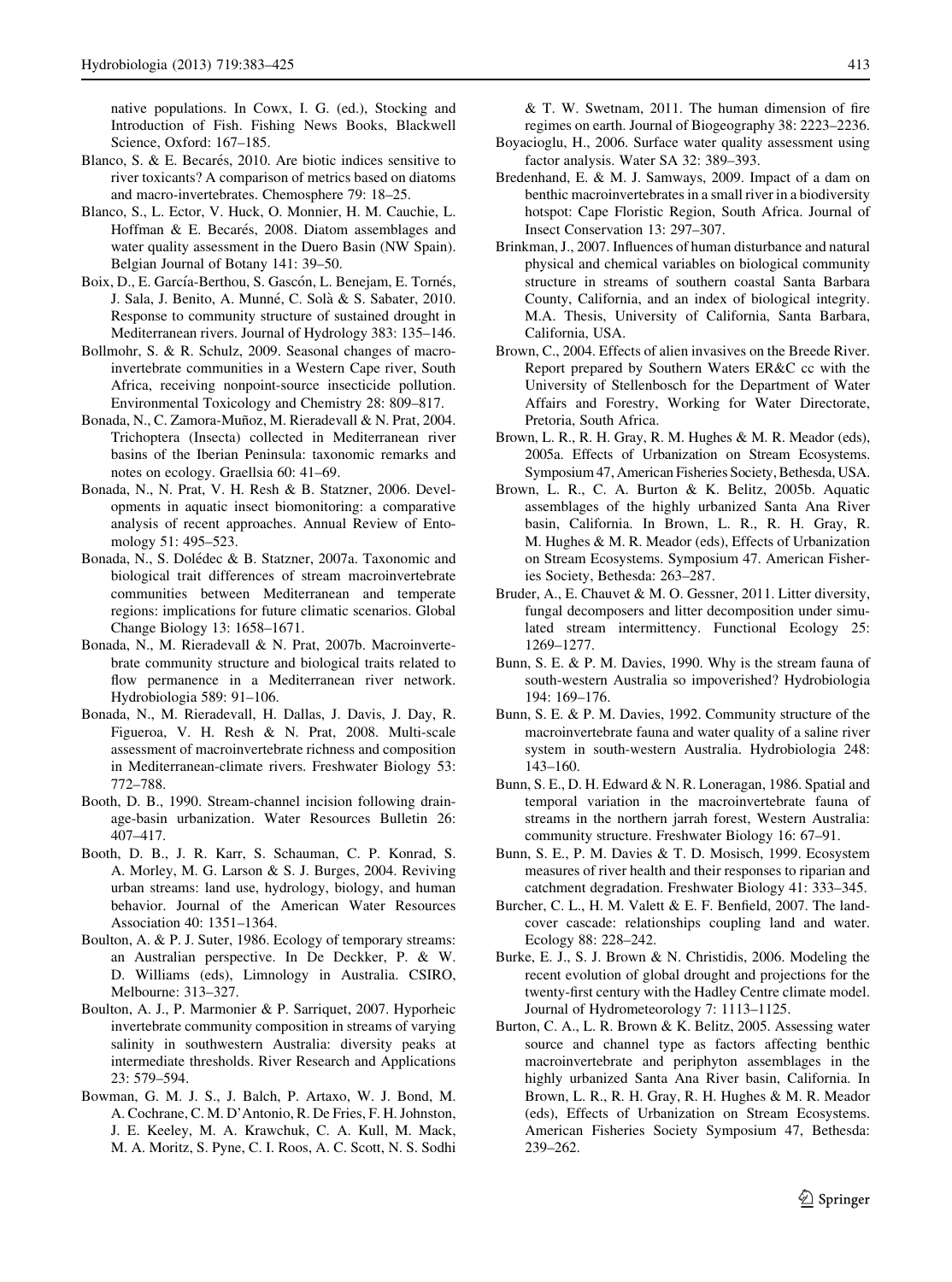- <span id="page-31-0"></span>Busse, L. B., J. C. Simpson & S. D. Cooper, 2006. Relationships among nutrients, algae, and land use in urbanized southern California streams. Canadian Journal of Fisheries and Aquatic Science 63: 2621–2638.
- Butturini, A. & F. Sabater, 2002. Nitrogen concentrations in a small Mediterranean stream: 1. nitrate 2. ammonium. Hydrology and Earth Systems Sciences 6: 539–550.
- C. A. P. E. Estuaries Management Program, 2008. Berg Estuary situation assessment. Report prepared by Anchor Environmental for Cape Action for People and the Environment, Cape Town, South Africa.
- Caccetta, P., R. Dunne, R. George & D. McFarlane, 2010. A methodology to estimate the future extent of dryland salinity in the southwest of Western Australia. Journal of Environmental Quality 39: 26–34.
- Cairns, J. Jr. & J. R. Pratt, 1993. A history of biological monitoring using benthic macroinvertebrates. In Rosenberg, D. M. & V. H. Resh (eds), Freshwater Biomonitoring and Benthic Macroinvertebrates. Routledge, Chapman & Hall, Inc, New York: 10–27.
- Campbell, J. L., J. W. Hornbeck, W. H. McDowell, D. C. Buso, J. B. Shanley & G. E. Likens, 2000. Dissolved organic nitrogen budgets for upland, forested ecosystems in New England. Biogeochemistry 49: 123–142.
- Candela, A., G. Aronica & M. Santoro, 2005. Effects of forest fires on flood frequency curves in a Mediterranean catchment. Hydrological Sciences Journal 50: 193–206.
- Canhoto, C. & M. A. S. Graça, 1996. Decomposition of Eucalyptus globulus leaves and three native leaf species (Alnus glutinosa, Castanea sativa and Quercus faginea) in a Portuguese low order stream. Hydrobiologia 333: 79–85.
- Cao, Y., C. H. Wu, G. L. Andersen & P. A. Holden, 2011a. Community analysis-based methods. In Hagedorn, C., A. R. Blanch & F. J. Harwood (eds), Microbial Source Tracking: Methods, Applications, and Case Studies. Springer, New York: 251–282.
- Cao, Y. P., L. C. Van de Werfhorst, B. Sercu, J. L. S. Murray & P. A. Holden, 2011b. Application of an integrated community analysis approach for microbial source tracking in a coastal creek. Environmental Science & Technology 45: 7195–7201. doi:[10.1021/es201118r](http://dx.doi.org/10.1021/es201118r)
- Carey, R. O. & K. W. Migliaccio, 2009. Contribution of wastewater treatment plant effluents to nutrient dynamics in aquatic systems: a review. Environmental Management 44: 205–217.
- Carter, J. L. & S. V. Fend, 2005. Setting limits: the development and use of factor-ceiling distributions for an urban assessment using macroinvertebrates. In Brown, L. R., R. H. Gray, R. H. Hughes & M. R. Meador (eds), Effects of Urbanization on Stream Ecosystems. American Fisheries Society Symposium 47, Bethesda: 179–191.
- Casas, J. J., C. Zamora-Muñoz, F. Archila & J. Alba-Tercedor, 2000. The effects of a headwater dam on the use of leaf bags by invertebrate communities. Regulated Rivers: Research & Management 16: 577–591.
- Ceschin, S., V. Zuccarello & G. Caneva, 2010. Role of macrophyte communities as bioindicators of water quality: application on the Tiber River basin (Italy). Plant Biosystems 144: 528–536.
- Chapin, F. S. III., O. E. Sala & E. Huber-Sannwald, 2001. Global Biodiversity in a Changing Environment: Scenarios

for the 21st Century. Ecological Studies, Vol. 152. Springer, New York.

- Cheimonopoulou, M. T., D. C. Bobori, I. Theocharopoulos & M. Lazaridou, 2011. Assessing ecological water quality with macroinvertebrates and fish: a case study from a small Mediterranean river. Environmental Management 47: 279–290.
- Chenoweth, J., P. Hadjinicolaou, A. Bruggeman, J. Lelieveld, Z. Levin, M. A. Lange, E. Xoplaki & M. Hadjikakou, 2011. Impact of climate change on the water resources of the eastern Mediterranean and Middle East region: modeled 21st century changes and implications. Water Resources Research 47: W06506.
- Cherifi, O. & M. Loudiki, 1999. Flood transport of dissolved and suspended matter in the El Abud river basin (Morocco). Hydrobiologia 410: 287–294.
- Chu, Y., C. Salles, M.-G. Tournoud, P. Got, M. Troussellier, C. Rodier & A. Caro, 2011. Faecal bacteria loads during flood events in northwestern Mediterranean coastal rivers. Journal of Hydrology 405: 501–511.
- Clapcott, J. E., K. J. Collier, R. G. Death, E. O. Goodwin, J. S. Harding, D. Kelly, J. R. Leathwick & R. G. Young, 2012. Quantifying relationships between land-use gradients and structural and functional indicators of stream ecological integrity. Freshwater Biology 57: 74–90.
- Clark, B. M., D. Impson & J. Rall, 2009. Present status and historical changes in the fish fauna of the Berg River, South Africa. Transactions of the Royal Society of South Africa 64: 142–163.
- Clavero, M. & E. García-Berthou, 2006. Homogenization dynamics and introduction routes of invasive freshwater fish in the Iberian Peninsula. Ecological Applications 16: 2313–2324.
- Clavero, M. & V. Hermoso, 2011. Reservoirs promote the taxonomic homogenization of fish communities within river basins. Biodiversity and Conservation 20: 41–57.
- Clavero, M., V. Hermoso, N. Levin & S. Kark, 2010. Geographical linkages between threats and imperilment in freshwater fish in the Mediterranean Basin. Diversity and Distributions 16: 744–754.
- Cooper, S. D. & L. A. Barmuta, 1993. Field experiments in biomonitoring. In Rosenberg, D. M. & V. H. Resh (eds), Freshwater Biomonitoring and Benthic Invertebrates. Chapman and Hall, New York: 399–441.
- Cooper, S. D., T. L. Dudley & N. Hemphill, 1986. The biology of chaparral streams in southern California. In De Vries, J. (ed.), Proceedings of the Chaparral Ecosystems Research Conference, May 16–17, 1985, Santa Barbara, CA. California Water Resources Center, University of California, Davis, USA, Report No. 62: 139–151.
- Cooper, S. D., S. Diehl, K. Kratz & O. Sarnelle, 1998. Implications of scale for patterns and processes in stream ecology. Australian Journal of Ecology 23: 27–40.
- Corbacho, C. & J. M. Sánchez, 2001. Patterns of species richness and introduced species in native freshwater fish faunas of a Mediterranean-type basin: the Guadiana River (southwest Iberian Peninsula). Regulated Rivers: Research and Management 17: 699–707.
- Corbacho, C., J. M. Sánchez & E. Costillo, 2003. Patterns of structural complexity and human disturbance of riparian vegetation in agricultural landscapes of Mediterranean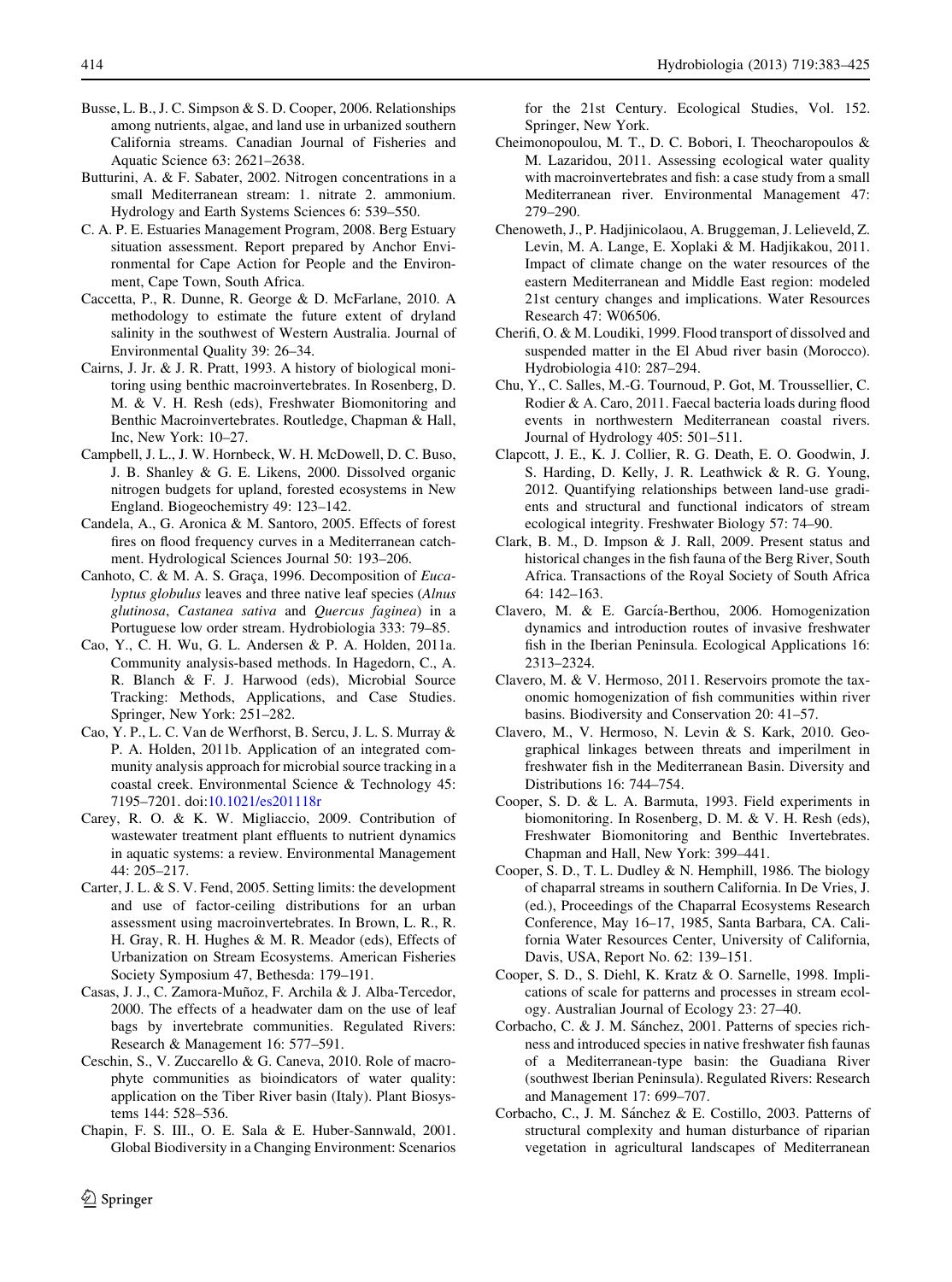<span id="page-32-0"></span>area. Agriculture, Ecosystems & Environment 95: 495–507.

- Correa-Araneda, F., R. Rivera, J. Urrutia, P. de los Rios, A. Contreras & F. Encina-Montoya, 2010. Effects of an urban zone on the benthonic macroinvertebrate community of a fluvial ecosystem in southern Chile. Limnetica 29: 183–194.
- D. W. A. F. (Department of Water Affairs and Forestry, South Africa), 2004. Effects of Alien Invasives on the Breede River. Report prepared by Southern Water ER&C cc for the Department of Water Affairs and Forestry, Pretoria, South Africa.
- Dallas, H. F., 2007. The influence of biotope availability on macroinvertebrate assemblages in South African rivers: implications for aquatic bioassessment. Freshwater Biology 52: 370–380.
- Dallas, H. F. & J. A. Day, 2007. Natural variation in macroinvertebrate assemblages and the development of a biological banding system for interpreting bioassessment data—a preliminary evaluation using data from upland sites in the south-western Cape, South Africa. Hydrobiologia 575: 231–244.
- Dallas, H. F. & Z. A. Ketley, 2011. Upper thermal limits of aquatic macroinvertebrates: comparing critical thermal maxima with 96-LT(50) values. Journal of Thermal Biology 36: 322–327.
- Dallas, H. F. & N. A. Rivers-Moore, 2011. Micro-scale heterogeneity in water temperature. Water SA 37: 505–512.
- Dallas, H. F. & N. A. Rivers-Moore, 2012. Critical thermal maxima of aquatic macroinvertebrates: towards identifying bioindicators of thermal alteration. Hydrobiologia 679: 61–76.
- David, A., J.-L. Perrin, D. Rosian, C. Rodier, B. Picot & M.-G. Tournoud, 2011. Implication of two in-stream processes in the fate of nutrients discharged into a temporary river. Environmental Monitoring and Assessment 18: 491–507.
- Davies, P. M., 2010. Climate change implications for river restoration in global biodiversity hotspots. Restoration Ecology 18: 261–268.
- Davis, J. A., L. Sim & J. Chambers, 2010. Multiple stressors and regime shifts in shallow aquatic ecosystems in antipodean landscapes. Freshwater Biology 55: 5–18.
- Décamps, H., J. Joachim & J. Lauga, 1987. The importance for birds of the riparian woodlands within the alluvial corridor of the river Garonne, S.W. France. Regulated Rivers 1: 301–316.
- Décamps, H., M. Fortune, F. Gazelle & G. Pautou, 1988. Historical influence of man on the riparian dynamics of a fluvial landscape. Landscape Ecology 1: 163–173.
- Delgado, C., I. Pardo & L. Garcia, 2012. Diatom communities as indicators of ecological status in Mediterranean temporary streams (Balearic Islands, Spain). Ecological Indicators 15: 131–139.
- Department of Environmental Affairs and Tourism, South Africa, 2001. South Africa Estuarine Land-cover [available on internet at [http://www.environment.gov.za/soer/](http://www.environment.gov.za/soer/estuary/wc.html) [estuary/wc.html](http://www.environment.gov.za/soer/estuary/wc.html)].
- Department of Water Affairs and Forestry, South Africa, 2004. Breede Water Management Area (WMA No. 18), Internal Strategic Perspective. Prepared by N. Shand (Pty) Ltd in association with Jakoet & Associates, Umvoto Africa and

Tlou and Matji, on behalf of the Directorate: National Water Resource Planning. Pretoria, South Africa. DWAF Report No. PWMA 18/000/00/0304 [available on internet at <http://www.dwaf.gov.za/documents/>].

- Djellouli-Tabet, Y., 2010. Common scarcity, diverse responses in the Maghreb Region. In Schneier-Madanes, G. & M.-F. Courel (eds), Water and Sustainability in Arid Regions: An Interdisciplinary Exploration of Human and Environmental Interactions. Springer Science  $+$  Business Media, Dordrecht: 87–102.
- Doupé, R. G., A. J. Lymbery & N. E. Pettit, 2006. Stream salinization is associated with reduced taxonomic but not functional diversity in a riparian plant community. Austral Ecology 32: 388–393.
- Downes, B. J., 2010. Back to the future: little-used tools and principles of scientific inference can help disentangle effects of multiple stressors on freshwater ecosystems. Freshwater Biology 55: 60–79.
- Downes, B. J., L. A. Barmuta, P. G. Fairweather, D. P. Faith, M. J. Keough, P. S. Lake, B. D. Mapstone & G. P. Quinn, 2002. Monitoring Ecological Impacts: Concepts and Practice in Flowing Waters. Cambridge University Press, Cambridge.
- Dudley, T. L., 1992. Beneficial-effects of herbivores on stream macroalgae via epiphyte removal. Oikos 65: 121–127.
- Dudley, T. L., S. D. Cooper & N. Hemphill, 1986. Effects of macroalgae on a stream invertebrate community. Journal of the North American Benthological Society 5: 93–106.
- Economidis, P. S., 1995. Endangered freshwater fishes of Greece. Biological Conservation 72: 201–211.
- Economidis, P. S., E. Dimitriou, R. Pagoni, E. Michaloudi & L. Natsis, 2000. Introduced and translocated fish species in the inland waters of Greece. Fisheries Management and Ecology 7: 239–250.
- Elvira, B. & A. Almodóvar, 2001. Freshwater fish introductions in Spain: facts and figures at the beginning of the 21st century. Journal of Fish Biology 59: 323–331.
- Englund, G. & S. D. Cooper, 2003. Scale effects and extrapolation in ecological experiments. Advances in Ecological Research 33: 161–213.
- Fagan, B. M., 2003. Before California: An Archaeologist Looks at our Earliest Inhabitants. Rowman and Littlefield Publishers/AltaMira Press, Lanham.
- Fagan, B. M., 2011. Elixir: A History of Water and Humankind. Bloomsbury Press, New York.
- Faivre, N., P. Roche, M. M. Boer, L. McCaw & P. F. Grierson, 2011. Characterization of landscape pyrodiversity in Mediterranean environments: contrasts and similarities between south-western Australia and south-eastern France. Landscape Ecology 26: 557–571.
- Farmaki, E. G. & N. S. Thomaidis, 2008. Current status of the metal pollution of the environment of Greece—a review. Gobal Nest Journal 10: 366–375.
- Feio, M. J., T. Alves, M. Boavida, A. Medeiros & M. A. S. Graça, 2010. Functional indicators of stream health: a river-basin approach. Freshwater Biology 55: 1050–1065.
- Feld, C. K., S. Birk, D. C. Bradley, D. Hering, J. Kail, A. Marzin, A. Melcher, D. Nemitz, M. L. Pedersen, F. Pletterbauer, D. Pont, P. F. M. Verdonschot & N. Friberg, 2011. From natural to degraded rivers and back again: a test of restoration ecology theory and practice. Advances in Ecological Research 44: 119–209.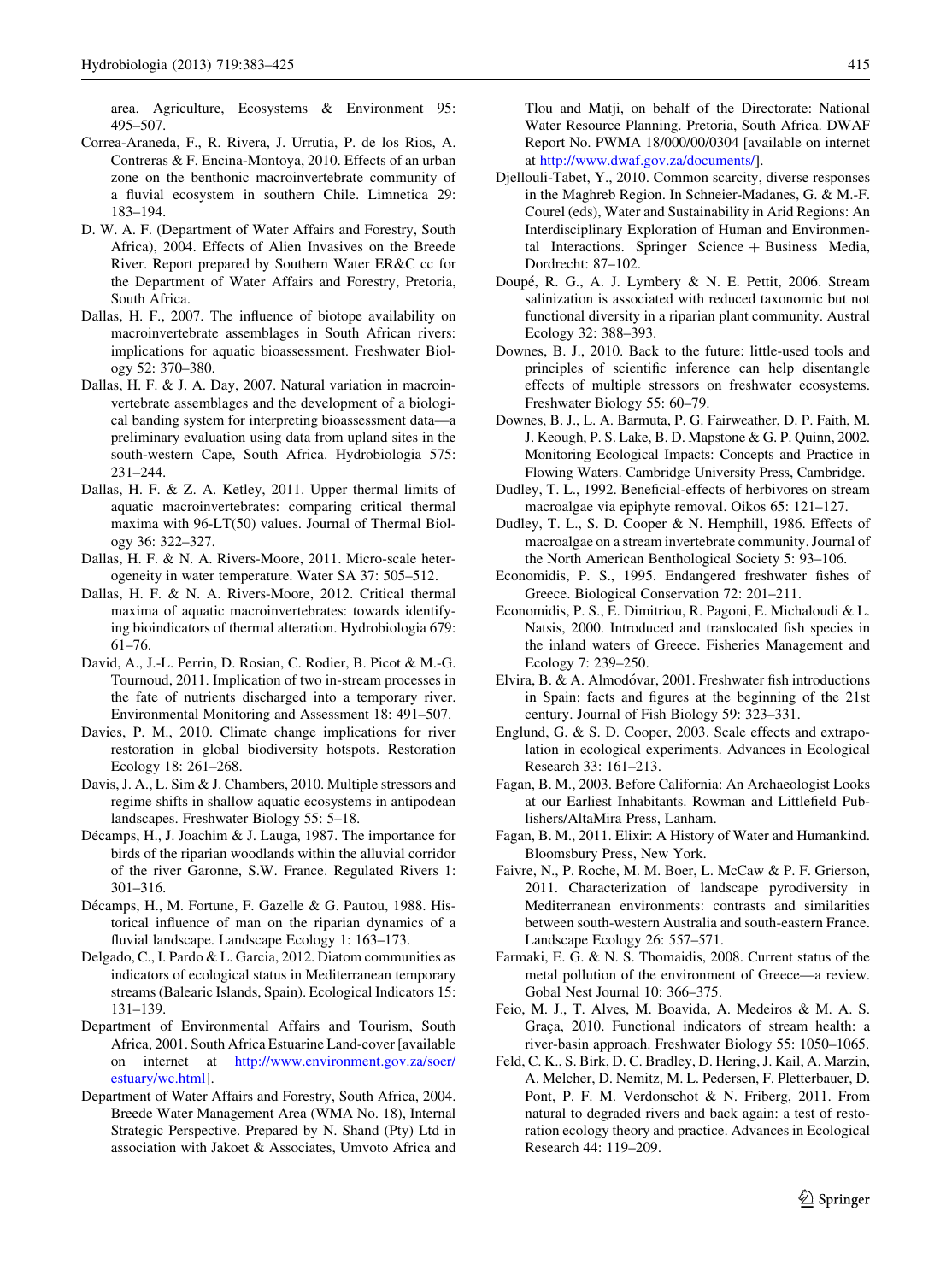- <span id="page-33-0"></span>Feminella, J. W. & V. H. Resh, 1991. Herbivorous caddisflies, macroalgae, and epilithic microalgae—dynamic interactions in a stream grazing system. Oecologia 87: 247–256.
- Fend, S. V., J. L. Carter & F. R. Kearns, 2005. Relationships of field habitat measurements, visual habitat indices, and land cover to benthic macroinvertebrates in urbanized streams of the Santa Clara Valley, California. In Brown, L. R., R. H. Gray, R. H. Hughes & M. R. Meador (eds), Effects of Urbanization on Stream Ecosystems. American Fisheries Society Symposium 47, Bethesda: 193–212.
- Fenn, M. E. & M. A. Poth, 1999. Temporal and spatial trends in streamwater nitrate concentrations in the San Bernardino Mountains, southern California. Journal of Environmental Quality 28: 822–836.
- Fernandes, M. R., F. C. Aguiar & M. T. Ferreira, 2011. Assessing riparian vegetation structure and the influence of land use using landscape metrics and geostatistical tools. Landscape and Urban Planning 99: 166–177.
- Fernández, C., M. Gonzalez-Doncel, J. Pro, G. Carbonell & J. V. Tarzona, 2010. Occurrence of pharmaceutically active compounds in surface waters of the Henares-Jarama-Tajo river system (Madrid, Spain) and a potential risk characterization. Science of the Total Environment 408: 543–551.
- Ferreira, V. & E. Chauvet, 2011a. Future increase in temperature more than decrease in litter quality can affect microbial litter decomposition in streams. Oecologia 167: 279–291.
- Ferreira, V. & E. Chauvet, 2011b. Synergistic effects of water temperature and dissolved nutrients on litter decomposition and associated fungi. Global Change Biology 17: 551–564.
- Ferreira, M. T., F. C. Aguiar & C. Nogueira, 2005. Changes in riparian woods over space and time: influence of environment and land use. Forest Ecology and Management 212: 145–159.
- Ferreira, T., J. Olivera, N. Caiola, A. De Sostoa, F. Casals, R. Cortes, A. Economou, X. Zogaris, D. Garcia-Jalon, M. Ilhéu, F. Marinez-Capel, D. Pont, C. Rogers & J. Prenda, 2007. Ecological traits of fish assemblages from Mediterranean Europe and their responses to human disturbance. Fisheries Management and Ecology 14: 473–481.
- Ficetola, G. F., L. Marziali, B. Rossaro, F. de Bernardi & E. Padoa-Schioppa, 2011. Landscape–stream interactions and habitat conservation for amphibians. Ecological Applications 21: 1272–1282.
- Fitzpatrick, F. A., B. C. Scudder, B. N. Lenz & D. J. Sullivan, 2001. Effects of multi-scale environmental characteristics on agricultural stream biota in eastern Wisconsin. Journal of the American Water Resources Association 37: 1489–1507.
- Foley, J. A., R. De Fries, G. P. Asner, C. Barford, G. Bonan, S. R. Carpenter, F. S. Chapin, M. T. Coe, G. C. Daily, H. K. Gibbs, J. H. Helkowski, T. Holloway, E. A. Howard, C. J. Kucharik, C. Monfreda, J. A. Patz, I. C. Prentice, N. Ramankutty & P. K. Snyder, 2005. Global consequences of land use. Science 309: 570–574.
- Friberg, N., N. Bonada, D. C. Bradley, M. J. Dunbar, F. K. Edwards, J. Grey, R. B. Hayes, A. G. Hildrew, N. Lamouroux, M. Trimmer & G. Woodward, 2011. Biomonitoring of human impacts in freshwater ecosystems: the

good, the bad, and the ugly. Advances in Ecological Research 44: 1–68.

- Furby, S., P. Caccetta & J. Wallace, 2010. Salinity monitoring in Western Australia using remotely sensed and other spatial data. Journal of Environmental Quality 39: 16–25.
- Gafny, S., M. Goren & A. Gasith, 2000. Habitat condition and fish assemblage structure in a coastal mediterranean stream (Yarqon, Israel) receiving domestic effluent. Hydrobiologia 422: 319–330.
- Gammage, B., 2011. The Biggest Greatest Estate on Earth. How Aborigines Made Australia. Allen & Unwin, Sydney.
- Garcia-Ruíz, J. M., D. Regüés, B. Alvera, N. Lana-Renault, P. Serrano-Muela, E. Nadal-Romero, A. Navas, J. Latron, C. Martí-Bono & J. Arnáez, 2008. Flood generation and sediment transport in experimental catchments affected by land use changes in the central Pyrenees. Journal of Hydrology 356: 245–260.
- García-Ruiz, J. M., J. I. López-Moreno, S. M. Vicente-Serrano, T. Lasanta-Martínez & S. Beguería, 2011. Mediterranean water resources in a global change scenario. Earth-Science Reviews 105: 121–139.
- Gasith, A. & V. H. Resh, 1999. Streams in Mediterranean climate regions: abiotic influences and biotic responses to predictable seasonal events. Annual Review of Ecology Evolution and Systematics 30: 51–81.
- Gaudes, A., J. Artigas & I. Muñoz, 2010. Species traits and resilience of meiofauna to floods and droughts in a Mediterranean stream. Marine & Freshwater Research 61: 1336–1347.
- Ghassemi, F., A. J. Jakeman & H. A. Nix, 1995. Salinisation of Land and Water Resources. University of New South Wales Press, Sydney.
- Gil-Sánchez, J. M. & J. Alba-Tercedor, 2002. Ecology of the native and introduced crayfishes Austropotamobius pallipes and Procamburus clarkii in southern Spain and implications for conservation of the native species. Biological Conservation 105: 75–80.
- Ginebreda, A., I. Muñoz, M. L. de Alda, R. Brix, J. Lopez-Doval & D. Barceló, 2010. Environmental risk assessment of pharmaceuticals in rivers: Relationships between hazard indexes and aquatic macroinvertebrate diversity indexes in the Llobregat River (NE Spain). Environment International 36: 153–162.
- Glennon, R., 2002. Water Follies. Groundwater Pumping and the Fate of America's Fresh Waters. Island Press, Washington DC.
- Going, B. M. & T. L. Dudley, 2008. Invasive riparian plant litter alters aquatic insect growth. Biological Invasions 10: 1041–1051.
- Going, B., J. Simpson & T. Even, 2008. The influence of light on the growth of watercress (Nasturtium officinale R. Br.). Hydrobiologia 607: 75–85.
- González, E., E. Muller, B. Gallardo, F. A. Comín & M. González-Sanchís, 2010. Factors controlling litter production in a large Mediterranean river floodplain forest. Canadian Journal of Forest Research 40: 1698–1709.
- Goodridge, B. M. & J. M. Melack, 2012. Land use control of stream nitrate concentrations in mountainous coastal California watersheds. Journal of Geophysical Research 117: G02005. doi:[10.1029/2011JG001833](http://dx.doi.org/10.1029/2011JG001833).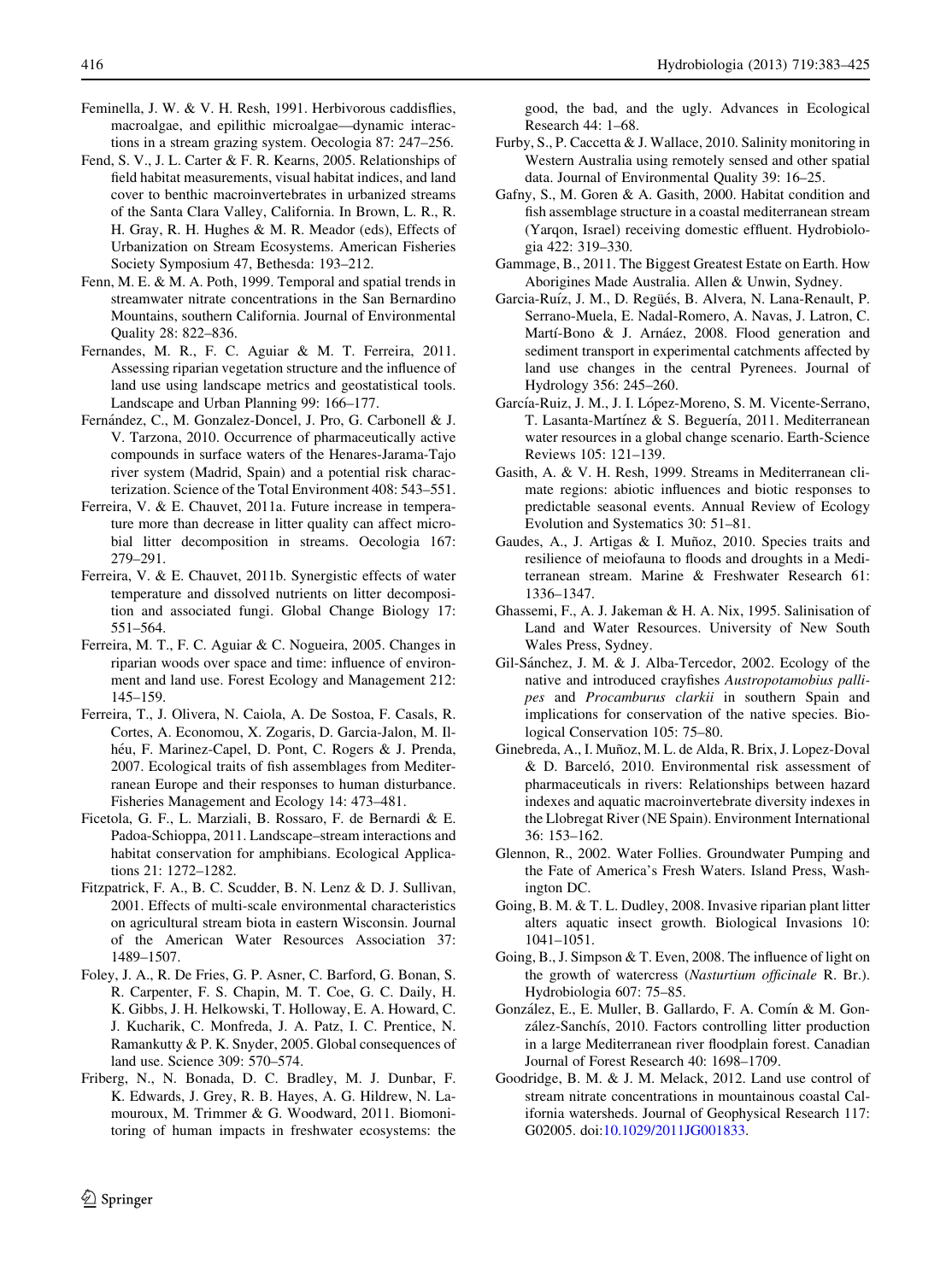- <span id="page-34-0"></span>Goslin, M., 2005. Creating a comprehensive dam dataset for assessing anadromous fish passage in California. National Oceanic and Atmospheric Administration, National Marine Fisheries Service, Southwest Fisheries Science Center, Santa Cruz, California, USA. Technical Memorandum NOAA-TM-NMFS-SWFSC-376.
- Graça, M. A. S., C. Cressa, T. M. O. Gessner, M. J. Feio, K. A. Callies & C. Barrios, 2001. Food quality, feeding preferences, survival and growth of shredders from temperate and tropical streams. Freshwater Biology 46: 947–957.
- Grace, J. B., 2006. Structural Equation Modeling and Natural Systems. Cambridge University Press, Cambridge.
- Grantham, T. E., M. Cañedo-Arguelles, I. Perree, M. Rieradevall & N. Prat, 2012. A mesocosm approach for detecting stream invertebrate community responses to treated wastewater effluent. Environmental Pollution 160: 95–102.
- Grossman, G. & J. Sabo, 2010. Incorporating environmental variation into models of community stability: examples from stream fish. American Fisheries Society Symposium 73: 407–426.
- Guasch, H., A. Serra, N. Corcoll, B. Bonet & M. Leira, 2010. Metal ecotoxicology in fluvial biofilms: potential influence of water scarcity. In Sabater, S. & D. Barceló (eds), Water Scarcity in Mediterranean Areas. Springer, New York: 41–53.
- Gulis, V., V. Ferreira & M. A. S. Graça, 2006. Stimulation of leaf litter decomposition and associated fungi and invertebrates by moderate eutrophication: implications for stream assessment. Freshwater Biology 51: 1655–1669.
- Gumiero, B., B. Maiolini, M. Rinaldi, N. Surian, B. Boz & F. Moroni, 2009. The Italian Rivers. In Tockner, K., U. Uhlinger & C. T. Robinson (eds), Rivers of Europe. Academic Press, Amsterdam: 467–495.
- Hagedorn, C., A. R. Blanch & F. J. Harwood, 2011. Microbial Source Tracking: Methods, Applications, and Case Studies. Springer, New York.
- Hallam, S. J., 1975. Fire and Hearth. A Study of Aboriginal Usage and European Usurpation in South-western Australia. Australian Institute of Aboriginal Studies, Canberra, Australia.
- Halse, S. A., J. K. Ruprecht & A. M. Pinder, 2003. Salinisation and prospects for biodiversity in rivers and wetlands of south-west Western Australia. Australian Journal of Botany 51: 673–688.
- Hamon, S. M., 2011. Effects of pollution on freshwater organisms. Water Environment Research 83: 1733–1788.
- Harding, J. S., E. F. Benfield, P. V. Tolstad, G. S. Helfman & E. B. D. Jones, 1998. Stream biodiversity: the ghost of land use past. Proceedings of the National Academy of Sciences of the United States of America 95: 14843–14847.
- Hart, S. D., 1975. The decomposition of leaves in two southern California streams. M.A. Thesis, University of California, Santa Barbara, USA.
- Hassell, C. W. & J. R. Dodson, 2003. The fire history of southwest Western Australia prior to European settlement in 1826–1829. In Abbott, I. & N. Burrows (eds), Fire in Ecosystems of South-West Western Australia: Impacts and Management. Backhuys Publishers, Leiden: 71–86.
- Herbst, D. B., M. T. Bogan, S. K. Roll & H. D. Safford, 2012. Effects of livestock exclusion on in-stream habitat and

benthic invertebrate assemblages in montane streams. Freshwater Biology 57: 204–217.

- Hermoso, V. & M. Clavero, 2011. Threatening processes and conservation management of endemic freshwater fish in the Mediterranean basin: a review. Marine & Freshwater Research 62: 244–254.
- Hermoso, V., M. Clavero, F. Blanco-Garrido & J. Prenda, 2009. Assessing freshwater fish sensitivity to different sources of perturbation in a Mediterranean basin. Ecology of Freshwater Fish 18: 269–281.
- Hermoso, V., M. Clavero, F. Blanco-Garrido & J. Prenda, 2010. Assessing the ecological status in species-poor systems: a fish-based index for Mediterranean Rivers (Guadiana River, SW Spain). Ecological Indicators 10: 1152–1161.
- Hermoso, V., M. Clavero, F. Blanco-Garrido & J. Prenda, 2011. Invasive species and habitat degradation in Iberian streams: an analysis of their role in freshwater fish diversity loss. Ecological Applications 21: 175–188.
- Hermoso, V., M. Clavero & M. J. Kennard, 2012. Determinants of fine-scale homogenization and differentiation of native freshwater fish faunas in a Mediterranean Basin: implications for conservation. Diversity and Distributions 18: 236–247.
- Hodgkin, E. P. & B. H. Hamilton, 1993. Fertilizers and eutrophication in southwestern Australia: setting the scene. Fertilizer Research 36: 95–103.
- Hooke, J. M., 2006. Human impacts on fluvial systems in the Mediterranean region. Geomorphology 79: 311–335.
- Hornberger, G. M., M. G. Kelly & B. J. Cosby, 1977. Evaluating eutrophication potential from river community productivity. Water Research 11: 65–69.
- Horwitz, P., 1997. Comparative endemism and richness of the aquatic invertebrate fauna in peatlands and shrublands of far south-western Australia. Memoirs of the Museum of Victoria 56: 313–321.
- Horwitz, P., D. Bradshaw, S. Hopper, P. Davies, R. Froend & F. Bradshaw, 2008. Hydrological change escalates risk of ecosystem stress in Australia's threatened biodiversity hotspot. Journal of the Royal Society of Western Australia 91: 1–11.
- Hughes, S. J., J. M. Santos, M. T. Ferreira, R. Caraça & A. M. Mendes, 2009. Ecological assessment of an intermittent Mediterranean river using community structure and function: evaluating the role of different organism groups. Freshwater Biology 54: 2383–2400.
- Hughes, S. J., J. Santos, T. Ferreira & A. Mendes, 2010. Evaluating the response of biological assemblages as potential indicators for restoration measures in an intermittent Mediterranean river. Environmental Management 46: 285–301.
- Hunt, L. E., 2008. Southern California coast steelhead recovery planning area: conservation action planning (CAP) workbooks threats assessment. Report prepared by Hunt & Associates, Biological Consulting Services, Santa Barbara, CA for NOAA-NMFS Southwest Region, Santa Barbara, USA.
- Iliopoulou-Georgudaki, J., V. Kantzaris, P. Katharios, P. Kaspiris, T. Georgiadis & B. Montesantou, 2003. An application of different bioindicators for assessing water quality: a case study in the rivers Alfeios and Pineios (Peloponnisos, Greece). Ecological Indicators 2: 345–360.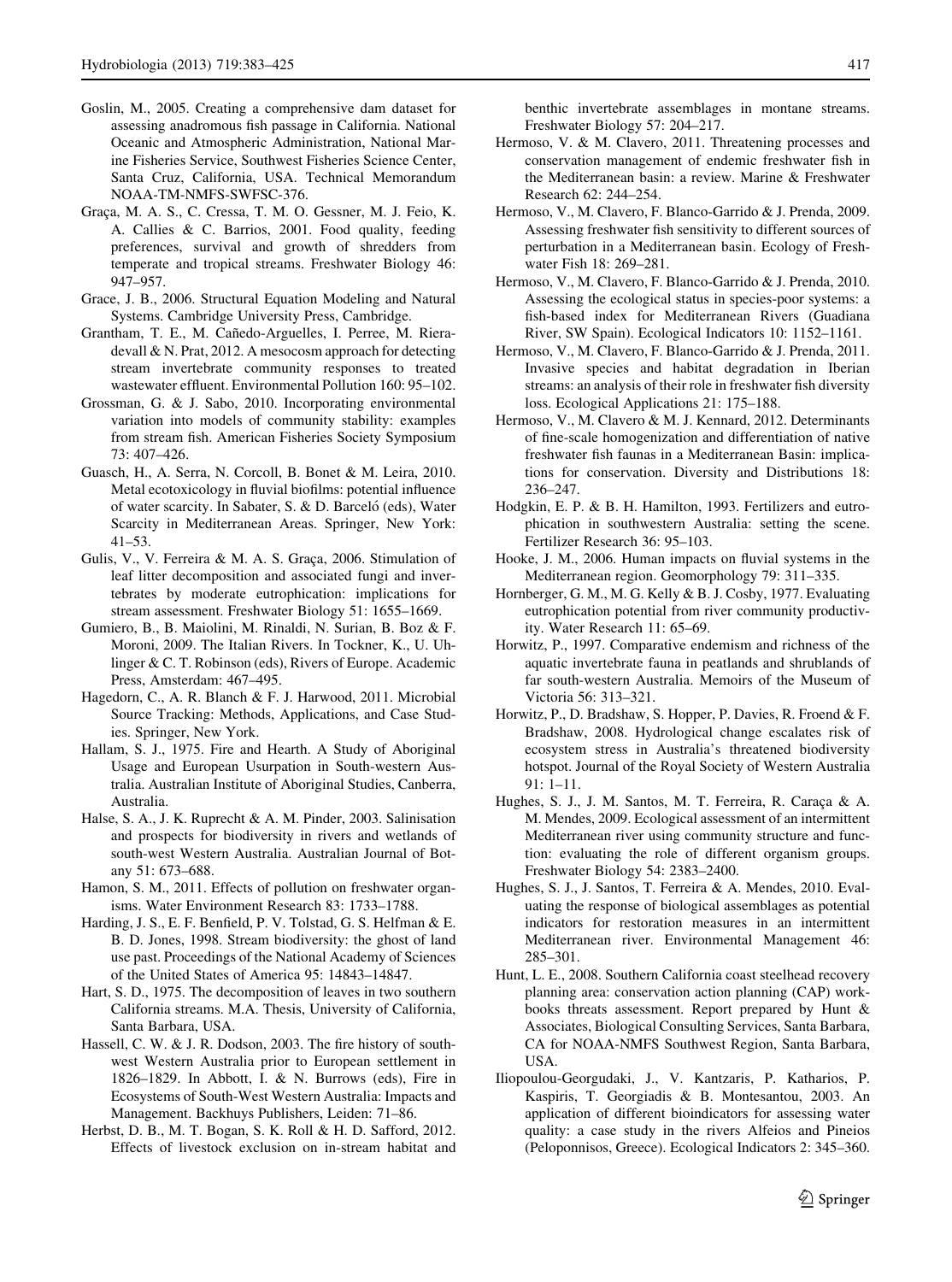- <span id="page-35-0"></span>Impson, N. D., 2007. Freshwater fishes. In Western Cape Province State of Biodiversity 2007. Scientific Services, CapeNature, Cape Town: 18–33. [http://www.capenature.](http://www.capenature.co.za/docs/1016/Biodiversity%20Review.pdf) [co.za/docs/1016/Biodiversity%20Review.pdf.](http://www.capenature.co.za/docs/1016/Biodiversity%20Review.pdf)
- Innal, D. & F. Erk'akan, 2006. Effects of exotic and translocated fish species in the inland waters of Turkey. Reviews in Fish Biology and Fisheries 16: 39–50.
- Johnson, L. B. & G. E. Horst, 2010. Recent developments in landscape approaches for the study of aquatic ecosystems. Journal of the North American Benthological Society 29: 41–66.
- Johnson, R. K., T. Wierderholm & D. M. Rosenberg, 1993. Freshwater biomonitoring using individual organisms, populations, and species assemblages of benthic macroinvertebrates. In Rosenberg, D. M. & V. H. Resh (eds), Freshwater Biomonitoring and Benthic Macroinvertebrates. Chapman and Hall, London: 40–158.
- Kala, J., T. J. Lyons & U. S. Nair, 2011. Numerical simulations of the impacts of land-cover change on cold fronts in southwest Western Australia. Boundary-Layer Meteorology 138: 121–138.
- Kara, H. M., 2011. Freshwater fish diversity in Algeria with emphasis on alien species. European Journal of Wildlife Research 58: 243–253.
- Karaer, F. & A. Kucukballi, 2006. Monitoring of water quality and assessment of organic pollution load in the Nilufer Stream, Turkey. Environmental Monitoring and Assessment 114: 391–417.
- Kargioglu, M., A. Serteser, E. Kivrak, Y. Icaga & M. Konuk, 2012. Relationships between epipelic diatoms, aquatic macrophytes, and water quality in Akar double dagger ay Stream, Afyonkarahisar, Turkey. Oceanological and Hydrobiological Studies 41: 74–84.
- Karrasch, B., O. Parma, H. Cid, M. Mehrens, P. Pacheco, R. Urrulia, C. Valdovinos & C. Zaror, 2006. Effects of pulp and paper mill effluents on the microplankton and microbial self-purification capabilities of the Biobio River, Chile. Science of the Total Environment 359: 194–208.
- Kay, W. R., S. A. Halse, M. D. Scanlon & M. J. Smith, 2001. Distribution and environmental tolerances of aquatic macroinvertebrate families in the agricultural zone of southwestern Australia. Journal of the North American Benthological Society 20: 182–199.
- Keeley, J. E., 2002. Native American impacts on fire regimes of the California coastal ranges. Journal of Biogeography 29: 303–320.
- Keipert, N., D. Weaver, R. Summers, M. Clarke & S. Neville, 2008. Guiding BMP adoption to improve water quality in various estuarine ecosystems in Western Australia. Water Science and Technology 57: 1749–1756.
- Kennard, M. J., B. J. Pusey, J. D. Olden, S. J. Mackay, J. L. Stein & N. Marsh, 2010. Classification of natural flow regimes in Australia to support environmental flow management. Freshwater Biology 55: 171–193.
- Kettle, A. J., L. A. Vollestad & J. Wibig, 2011. Where once the eel and the elephant were together: decline of the European eel because of changing hydrology in southwest Europe and northwest Africa? Fish and Fisheries 12: 380–411.
- King, R. S., M. E. Baker, D. F. Whigham, D. E. Weller, T. E. Jordan, P. F. Kazyak & M. K. Hurd, 2005. Spatial considerations for linking watershed land cover to

 $\circledcirc$  Springer

ecological indicators in streams. Ecological Applications 15: 137–153.

- King, R. S., M. E. Baker, P. F. Kazyak & D. E. Weller, 2011. How novel is too novel? Stream community thresholds at exceptionally low levels of catchment urbanization. Ecological Applications 21: 1659–1678.
- Klausmeyer, K. R. & M. R. Shaw, 2009. Climate change, habitat loss, protected areas and the climate adaptation potential of species in Mediterranean ecosystems worldwide. PLoS ONE 4(7): e6392.
- Klose, K. & S. D. Cooper, 2012a. Contrasting effects of an invasive crayfish (Procamburus clarkii) on two temperate stream communities. Freshwater Biology 57: 526–540.
- Klose, K. & S. D. Cooper, 2012b. Complex impacts of an invasive omnivore and native consumers on stream communities in California and Hawaii. Oecologia. doi: [10.1007/s004422-012-2449-y.](http://dx.doi.org/10.1007/s004422-012-2449-y)
- Klose, K., S. D. Cooper & A. Leydecker, 2009. An assessment of numeric algal and nutrient targets for Ventura River watershed total maximum daily loads (TMDLs). Report to the Los Angeles Regional Water Quality Control Board, Los Angeles, USA.
- Klose, K., S. D. Cooper, A. D. Leydecker & J. Kreitler, 2012. Relationships among catchment land use and concentrations of nutrients, algae, and dissolved oxygen in a southern California river. Freshwater Science 31: 908–927.
- Kondolf, G. M., 1997. Hungry water: effects of dams and gravel mining on river channels. Environmental Management 21: 533–551.
- Kondolf, G. M., 1998. Lessons learned from river restoration projects in California. Aquatic Conservation: Marine and Freshwater Ecosystems 8: 39–52.
- Kondolf, G. M., M. W. Smeltzer & S. F. Railsback, 2001. Design and performance of a channel reconstruction project in a coastal California gravel-bed stream. Environmental Management 28: 761–776.
- Kondolf, G. M., S. Anderson, R. Lave, L. Pagano, A. Merenlander & E. S. Bernhardt, 2007. Two decades of river restoration in California: what can we learn? Restoration Ecology 15: 516–523.
- Konrad, C. P. & D. B. Booth, 2005. Hydrologic changes in urban streams and their ecological significance. In Brown, L. R., R. H. Gray, R. H. Hughes & M. R. Meador (eds), Effects of Urbanization on Stream Ecosystems. American Fisheries Society Symposium 47, Bethesda: 157–177.
- Lake, P. S., 2003. Ecological effects of perturbation by drought in flowing waters. Freshwater Biology 48: 1161–1172.
- Lake, P. S., 2011. Drought and Aquatic Ecosystems. Effects and Responses. Wiley-Blackwell, Chichester.
- Lange, K., A. Liess, J. J. Pigott, C. R. Townsend & C. D. Matthaei, 2011. Light, nutrients and grazing interact to determine stream diatom community composition and functional group structure. Freshwater Biology 56: 264–278.
- Larsen, S., A. Sorace & L. Mancini, 2010. Riparian bird communities as indicators of human impacts along Mediterranean streams. Environmental Management 45: 261–273.
- Lawrence, J. E., K. B. Lunde, R. D. Mazor, L. A. Bêche, E. P. McElravy & V. H. Resh, 2010. Long-term macroinvertebrate responses to climate change: implications for biological assessments in Mediterranean-climate streams.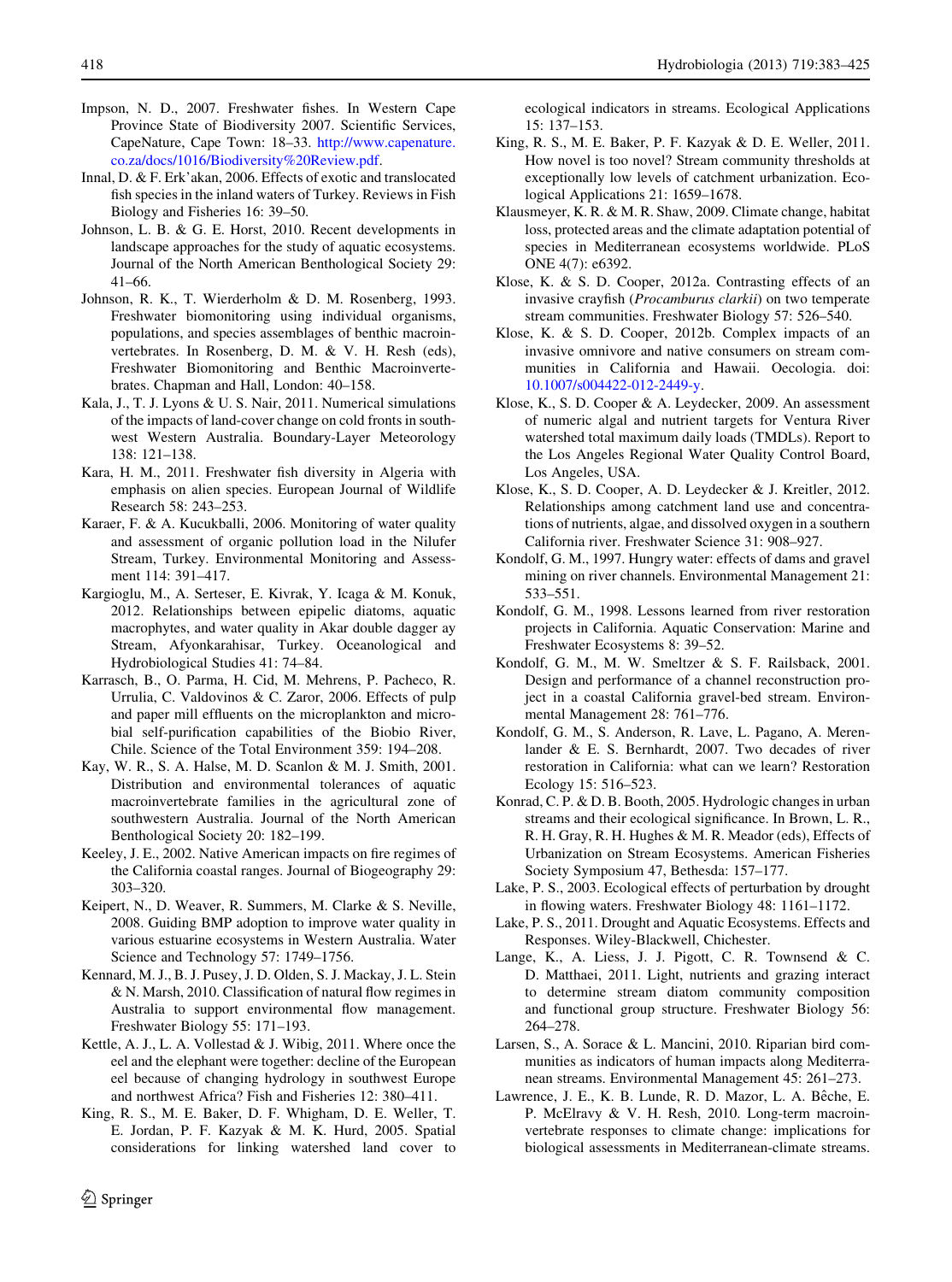<span id="page-36-0"></span>Journal of the North American Benthological Society 29: 1424–1440.

- Le Maitre, D. C., B. W. van Wilgen, R. A. Chapman & D. H. McKelly, 1996. Invasive plants and water resources in the Western Cape Province, South Africa: modeling the consequences of a lack of management. Journal of Applied Ecology 33: 161–172.
- Le Maitre, D. C., M. Gaertner, E. Marchante, E.-J. Ens, P. M. Holmes, A. Pauchard, P. J. O'Farrell, A. M. Rogers, R. Blanchard, J. Blignaut & D. M. Richardson, 2011. Impacts of invasive Australian acacias: implications for management and restoration. Diversity and Distributions 17: 1015–1029.
- Lehner, B., P. Döll, J. Alcamo, Y. Henrichs & F. Kaspar, 2006. Estimating the impact of global change on flood and drought risks in Europe: a continental, integrated analysis. Climatic Change 75: 273–299.
- Lewis, W. M. Jr., 2002. Yield of nitrogen from minimally disturbed watersheds of the United States. Biogeochemistry 57(58): 375–385.
- Light, T. & M. P. Marchetti, 2007. Distinguishing between invasions and habitat changes as drivers of biodiversity loss among California's freshwater fishes. Conservation Biology 21: 434–446.
- Lillo, F., F. P. Faraone & M. L. Valvo, 2011. Can the introduction of Xenopus laevis affect native amphibian populations? Reduction of reproductive occurrence in presence of the invasive species. Biological Invasions 13: 1533–1541.
- Lin, C. J. & R. F. Ambrose, 2005. Relations between fish assemblages and urbanization in southern California coastal streams. In Brown, L. R., R. H. Gray, R. H. Hughes & M. R. Meador (eds), Effects of Urbanization on Stream Ecosystems. American Fisheries Society Symposium 47, Bethesda: 229–238.
- Little, C., A. Lara, J. McPhee & R. Urrutia, 2009. Revealing the impact of forest exotic plantations on water yield in large scale watersheds in South-Central Chile. Journal of Hydrology 374: 162–170.
- Lobos, G. & G. J. Measey, 2002. Invasive populations of Xenopus laevis (Daudin) in Chile. Herpetological Journal 12: 163–168.
- López-Moreno, J. I., S. M. Vicente-Serrano, E. Moran-Tejeda, J. Zabalza, J. Lorenzo-Lacruz & J. M. García-Ruiz, 2011. Impact of climate evolution and land use changes on water yield in the Ebro Basin. Hydrology and Earth System Sciences 15: 311–322.
- Lorenzo-Lacruz, J., S. M. Vicente-Serrano, J. I. López-Moreno, S. Beguería, J. M. García-Ruiz & J. M. Cuadrat, 2010. The impact of droughts and water management on various hydrological systems in the headwaters of the Tagus River (central Spain). Journal of Hydrology 386: 13–26.
- Lowe, S. R., D. J. Woodford, D. N. Impson & J. A. Day, 2010. The impact of invasive fish and invasive riparian plants on the invertebrate fauna of the Rondegat River, Cape Floristic Region, South Africa. African Journal of Aquatic Science 33: 51–62.
- Lymbery, A. J., R. G. Doupé & N. E. Pettit, 2003. Effects of salinisation on riparian plant communities in experimental catchments on the Collie River, Western Australia. Australian Journal of Botany 51: 667–672.
- Magalhães, M. F., P. Beja, I. F. Schlosser & M. J. Collares-Pereira, 2007. Effects of multi-year droughts on fish assemblages of seasonally drying Mediterranean streams. Freshwater Biology 52: 1494–1510.
- Magalhães, M. F., C. E. Ramalho & M. J. Collares-Pereira, 2008. Assessing biotic integrity in a Mediterranean watershed: development and evaluation of a fish-based index. Fisheries Management and Ecology 15: 273–289.
- Magoba, R. N. & M. J. Samways, 2010. Recovery of benthic macroinvertebrate and adult dragonfly assemblages in response to large scale removal of riparian invasive alien trees. Journal of Insect Conservation 14: 627–636.
- Maloney, K. O. & D. E. Weller, 2011. Anthropogenic disturbance and streams: land use and land-use change affect stream ecosystems via multiple pathways. Freshwater Biology 56: 611–626.
- Mancilla, G., C. Valdovinos, M. Azocar, P. Jorquera & R. Figueroa, 2009a. Replacement effect of riparian native vegetation on benthic macroinvertebrates community in temperate climate streams, Central Chile. Hydrobiologia 19: 193–203.
- Mancilla, G., C. Valdovinos, M. Azocar, M. Henriquez & R. Figueroa, 2009b. Multimetric approach to water quality evaluation of basins with different levels of anthropic perturbation. Interciencia 34: 857–864.
- Marchetti, M. P., T. Light, P. B. Moyle & J. H. Viers, 2004. Fish invasions in California watersheds: testing hypotheses using landscape patterns. Ecological Applications 14: 1507–1525.
- Marchetti, M. P., J. L. Lockwood & T. Light, 2006. Effects of urbanization on California's fish diversity: differentiation, homogenization and the influence of spatial scale. Biological Conservation 127: 310–318.
- Marchi, L., M. Borga, E. Preciso & E. Gaume, 2010. Characterisation of selected extreme flash floods in Europe and implications for flood risk management. Journal of Hydrology 394: 118–133.
- Marr, S. M., M. P. Marchetti, J. D. Olden, E. García-Berthou, D. L. Morgan, I. Arismendi, J. A. Day, C. L. Griffiths & P. H. Skelton, 2010. Freshwater fish introductions in Mediterranean-climate regions: are there commonalities in the conservation problem? Diversity and Distributions 16: 606–619.
- Martí, E., J. L. Riera & F. Sabater, 2010. Effects of wastewater treatment plants on stream nutrient dynamics under water scarcity conditions. In Sabater, S. & D. Barceló (eds), Water Scarcity in the Mediterranean. Springer, New York: 173–195.
- Martín, G., J. Toja, S. E. Sala, M. D. R. Fernández, I. Reyes & M. A. Casco, 2010. Application of diatom biotic indices in the Guadalquivir River Basin, a Mediterranean basin. Which one is the most appropriated? Environmental Monitoring and Assessment 170: 519–534.
- Mayor, A. G., S. Bautista, J. Llovet & J. Bellot, 2007. Post-fire hydrological and erosional responses of a Mediterranean landscape: seven years of catchment-scale dynamics. Catena 71: 68–75.
- Mazor, R. D. & K. Schiff, 2008. Surface Water Ambient Monitoring Program (SWAMP) Synthesis Report on Stream Assessments in the San Diego Region. Southern California Coastal Water Research Project, Costa Mesa, California, USA. Technical Report 527.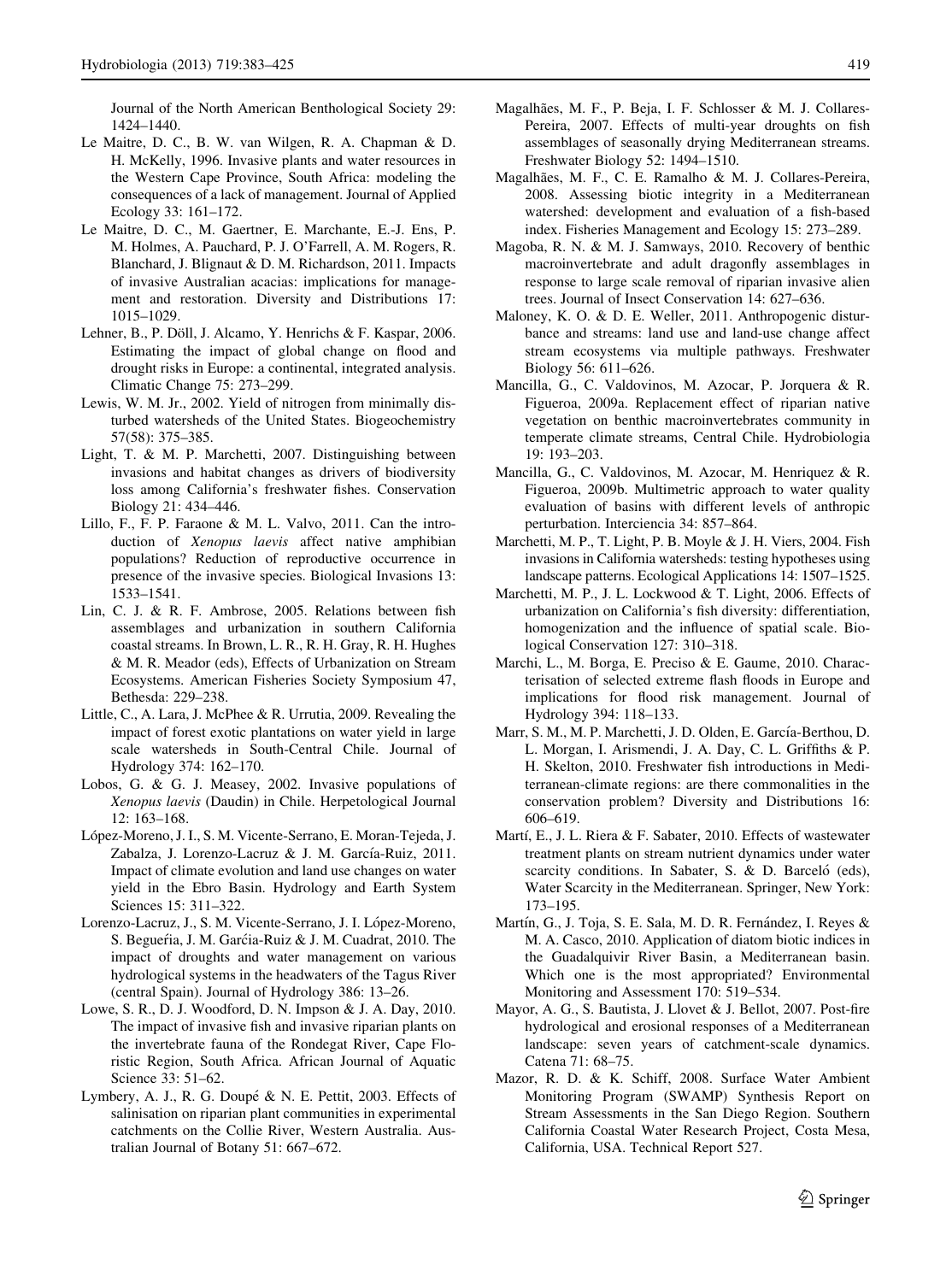- <span id="page-37-0"></span>Mazor, R. D., A. H. Purcell & V. H. Resh, 2009. Long-term variability in bioassessments: a twenty-year study from two northern California streams. Environmental Management 43: 1269–1286.
- Mazor, R. D., D. J. Gillett, K. Schiff, K. Ritter & E. D. Stein, 2011. Ecological Condition of Watersheds in Coastal Southern California: Summary of the Storm water Monitoring Coalition's Stream Monitoring Program First Year (2009). Southern California Coastal Water Research Project, Costa Mesa, California, USA. Technical Report 639.
- McBride, M. & D. B. Booth, 2005. Urban impacts on physical stream condition: effects of spatial scale, connectivity, and longitudinal trends. Journal of the American Water Resources Association 41: 565–580.
- McComb, A. J. & J. A. Davis, 1993. Eutrophic waters of southwestern Australia. Fertilizer Research 36: 105–114.
- McFarlane, D. J. & R. J. George, 1992. Factors affecting dryland salinity in two wheatbelt catchments in Western Australia. Australian Journal of Soil Research 30: 85–100.
- Meffe, G. K., 1984. Effects of abiotic disturbance on coexistence of predator-prey fish species. Ecology 65: 1525–1534.
- Melack, J. M. & A. Leydecker, 2005. Episodic variations in nutrient concentrations in coastal California streams. Verhandlungen der Internationalen Vereinigung für Theoretische und Angewandte Limnologie 29: 1049–1053.
- Menció, A. & J. Mas-Pla, 2008. Assessment by multivariate analysis of groundwater–surface interactions in urbanized Mediterranean streams. Journal of Hydrology 352: 355–366.
- Menció, A. & J. Mas-Pla, 2010. Influence of groundwater exploitation on the ecological status of streams in a Mediterranean system (Selva Basin, NE Spain). Ecological Indicators 10: 915–926.
- Menéndez, M., E. Descals, T. Riera & O. Moya, 2011. Leaf litter breakdown in Mediterranean streams: effect of dissolved inorganic nutrients. Hydrobiologia 669: 143–155.
- Merseburger, G., E. Martí, F. Sabater & J. D. Ortiz, 2011. Point source effects on N and P uptake in a forested and an agricultural Mediterranean streams. Science of the Total Environment 409: 957–967.
- Millán, A., J. Velasco, C. Gutiérrez-Cánovas, P. Arribas, F. Picazo, D. Sánchez-Fernández & P. Abellán, 2011. Mediterranean saline streams in southeast Spain: what do we know? Journal of Arid Environments 75(SI): 1352–1359.
- Milliman, J. D. & K. L. Farnsworth, 2011. River Discharge to the Coastal Ocean: A Global Synthesis. Cambridge University Press, Cambridge.
- Minear, J. T. & G. M. Kondolf, 2009. Estimating reservoir sedimentation rates at large spatial and temporal scales: a case study of California. Water Resources Research 45: Article W12502, 8 pp.
- Mokhatla, M. M., G. J. Measey, C. T. Chimimba & B. J. van Rensburg, 2012. A biogeographical assessment of anthropogenic threats to areas where different frog breeding groups occur in South Africa: implications for anuran conservation. Diversity and Distributions 18: 470–480.
- Moline, A. B. & N. L. Poff, 2008. Growth of an invertebrate shredder on native (Populus) and non-native (Tamarix, Elaeagnus) leaf litter. Freshwater Biology 53: 1012– 1020.
- Morgan, D. L., D. D. Thorburn & H. Gill, 2003. Salinization of southwestern Western Australian rivers and the implications for the inland fish fauna—the Blackwood River, a case study. Pacific Conservation Biology 9: 161–171.
- Moyle, P. B., J. A. Israel & S. E. Purdy, 2008. Salmon, Steelhead, and Trout in California: Status of an Emblematic Fauna. Center for Watershed Sciences, University of California, Davis, California, USA. Report Commissioned by California Trout, San Francisco, California, USA.
- Moyle, P. B., J. V. E. Katz & R. M. Quinones, 2011. Rapid decline of California's native inland fishes: a status assessment. Biological Conservation 144: 2414–2423.
- Mpelasoka, F., K. Hennessy, R. Jones & B. Bates, 2008. Comparison of suitable drought indices for climate change impacts assessment over Australia towards resource management. International Journal of Climatology 28: 1283–1292.
- Munné, A. & N. Prat, 2011. Effects of Mediterranean climate annual variability on stream biological quality assessment using macroinvertebrate communities. Ecological Indicators 11: 651–662.
- Muñoz, I., J. C. López-Doval, M. Ricart, M. Villagrasa, R. Brix, A. Geiszinger, A. Ginebreda, H. Guasch, M. J. L. de Alda, A. M. Romaní, S. Sabater & D. Barceló, 2009. Bridging levels of pharmaceuticals in river water with biological community structure in the Llobregat River basin (Northeast Spain). Environmental Toxicology and Chemistry 28: 2706–2714.
- Múrria, C., N. Bonada & N. Prat, 2008. Effects of the invasive species Potamopyrgus antipodarum (Hydrobiidae, Mollusca) on community structure in a small Mediterranean stream. Fundamental and Applied Limnology 171: 131–143.
- Myers, N., C. G. Mittermeier, G. A. B. de Fonseca & J. Kent, 2000. Biodiversity hotspots for conservation priorities. Nature 403: 853–858.
- Naiman, R. J. & H. Décamps, 1997. The ecology of interfaces: riparian zones. Annual Review of Ecology and Systematics 28: 621–658.
- National Marine Fisheries Service, 2012. Southern California Steelhead Recovery Plan. Southwest Regional Office, National Marine Fisheries Service, Long Beach, CA, USA [available on internet at [http://swr.nmfs.noaa.gov/pr/](http://swr.nmfs.noaa.gov/pr/recovery/plans.htm) [recovery/plans.htm](http://swr.nmfs.noaa.gov/pr/recovery/plans.htm)].
- Navel, S., F. Mermillod-Blondin, B. Montuelle, E. Chauvet, L. Simon, C. Piscart & P. Marmonier, 2010. Interactions between fauna and sediment control the breakdown of plant matter in river sediments. Freshwater Biology 55: 753–766.
- Neumann, F. H., L. Scott & M. K. Bamford, 2011. Climate change and human disturbance of fynbos vegetation during the late Holocene at Princess Vlei, Western Cape, South Africa. Holocene 21: 1137–1149.
- Norris, R. H. & A. Georges, 1993. Analysis and interpretation of benthic macroinvertebrate surveys. In Rosenberg, D. M. & V. H. Resh (eds), Freshwater Biomonitoring and Benthic Macroinvertebrates. Chapman and Hall, New York: 234–286.
- Obermann, M., K. H. Rosenwinkel & M. G. Tournoud, 2009. Investigation of first-flushes in a medium-sized Mediterranean catchment. Journal of Hydrology 373: 405–415.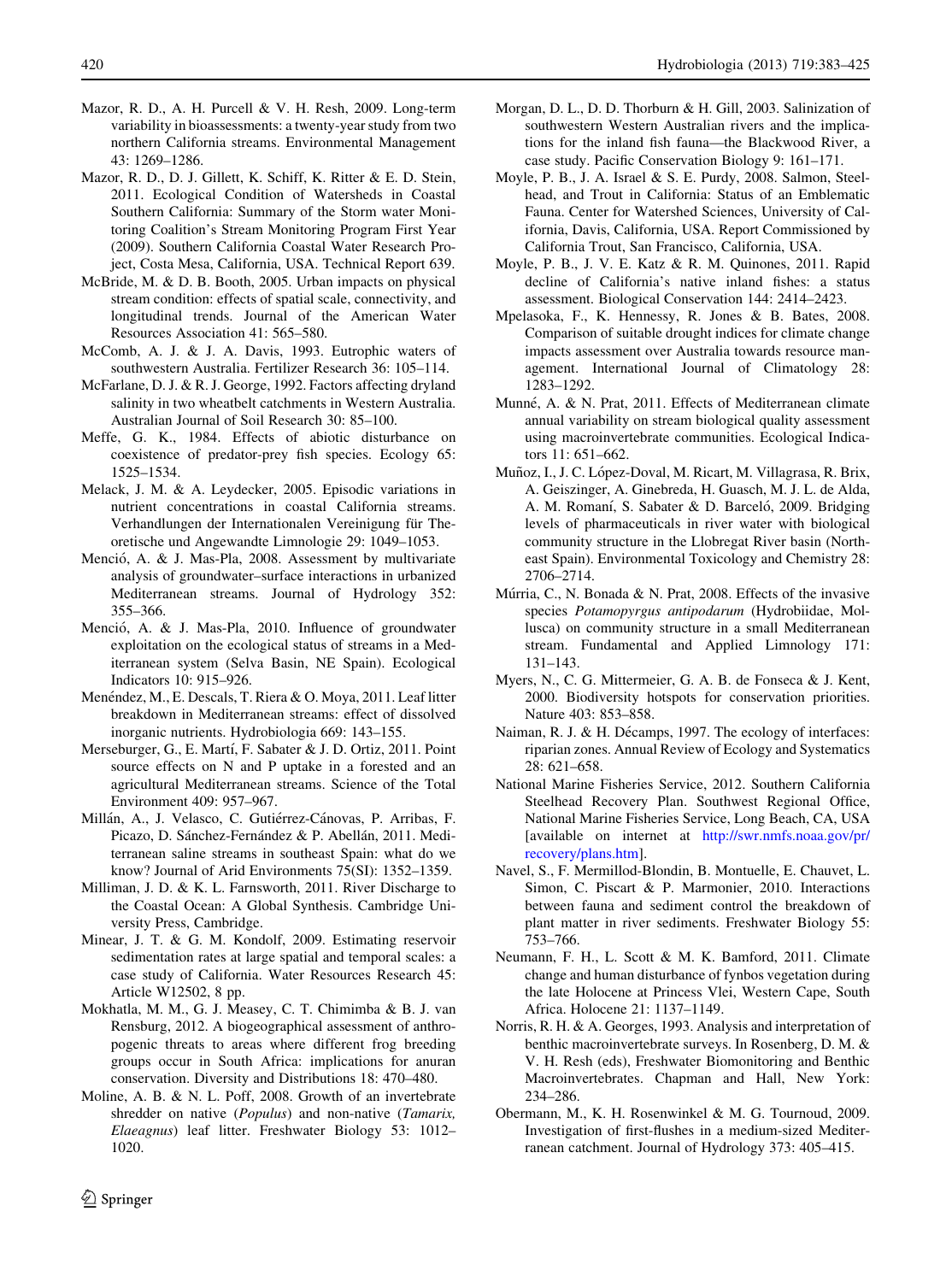- <span id="page-38-0"></span>Ode, P. R., A. C. Rehn & J. T. May, 2005. A quantitative tool for assessing the integrity of southern coastal California streams. Environmental Management 35: 493–504.
- Ode, P. R., T. M. Kincaid, T. Fleming & A. C. Rehn, 2010. Ecological conditional assessments of California's perennial wadeable streams (2000 through 2007): novel use of a probability survey to assess the condition of streams draining agricultural, urban and forested landscapes. Report Prepared by California Department of Fish and Game Aquatic Bioassessment Laboratory, Rancho Cordova, CA, USA for the State Water Resources Control Board's Non-Point Source Program, Sacramento, USA.
- Olivier, J.-M., G. Carrel, N. Lamouroux, M.-J. Dole-Olivier, F. Malard, J.-P. Bravard & C. Amoros, 2009. The Rhône River Basin. In Tockner, K., U. Uhlinger & C. T. Robinson (eds), Rivers of Europe. Academic Press, Amsterdam: 247–295.
- Ollero, A., 2007. Channel adjustments, floodplain changes and riparian ecosystems of the middle Ebro River: assessment and management. International Journal on Water Resources Development 23: 73–90.
- Ortiz, J. D. & M. A. Puig, 2007. Point source effects on density, biomass and diversity of benthic invertebrates in a Mediterranean stream. River Research and Applications 23: 155–170.
- Ortiz, J. D., E. Martí & M. A. Puig, 2005. Recovery of the macroinvertebrate community below a wastewater treatment plant input in a Mediterranean stream. Hydrobiologia 545: 289–302.
- Ortiz, J. D., G. Merseburger, E. Martí, M. Ordeix & F. Sabater, 2008. Effects of urbanization on aquatic macroinvertebrates in Mediterranean streams. In Wagner, L. N. (ed.), Urbanization: 21st Century Issues and Challenges. Nova Science Publishers Inc., Hauppauge, NY: 91–132.
- Palmer, M. A. & J. D. Allan, 2006. Restoring rivers. Issues in Science and Technology 22: 40–48.
- Palmer, M. A., E. S. Bernhardt, J. D. Allan, P. S. Lake, G. Alexander, S. Brooks, J. Carr, S. Clayton, C. N. Dahm, J. F. Shah, D. L. Galat, S. G. Loss, P. Goodwin, D. D. Hart, B. Hassett, R. Jenkinson, G. M. Kondolf, R. Lave, J. L. Meyer, T. K. O'Donnell, L. Pagano & E. Sudduth, 2005. Standards for ecologically successful river restoration. Journal of Applied Ecology 42: 208–217.
- Pan, Y. D., A. Herlihy, P. Kaufmann, J. Wigington, J. van Sickle & T. Moser, 2004. Linkages among land-use, water quality, physical habitat conditions and lotic diatom assemblages: a multi-spatial scale assessment. Hydrobiologia 515: 59–73.
- Pascual, L.-L., M. Luigi, F. Alessandra, B. Emilio & B. Luigi, 2011. Hotspots of species richness, threat and endemism for terrestrial vertebrates in SW Europe. Acta Oecologia 37: 399–412.
- Paul, M. J. & J. L. Meyer, 2001. Streams in the urban landscape. Annual Review of Ecology and Systematics 32: 333–365.
- Perlin, J., 1989. A Forest Journey: The Role of Wood in the Development of Civilization. Harvard University Press, Cambridge.
- Peru, N. & S. Dolédec, 2010. From compositional to functional biodiversity metrics in bioassessment: a case study using stream macroinvertebrate communities. Ecological Indicators 10: 1025–1086.
- Peterson, E. E., F. Sheldon, R. Darnell, S. E. Bunn & B. D. Harch, 2011. A comparison of spatially explicit landscape representation methods and their relationship to stream condition. Freshwater Biology 56: 590–610.
- Petrovic, M., A. Ginebreda, V. Acuña, R. J. Batalla, A. Elosegi, H. Guasch, M. L. de Alda, R. Marce, I. Muñoz, A. Navarro-Ortega, E. Navarro, D. Vericat, S. Sabater & D. Barceló, 2011. Combined scenarios of chemical and ecological quality under water scarcity in Mediterranean rivers. Trends in Analytical Chemistry 30: 1269–1278.
- Pitman, A. J., G. T. Narisma, R. A. Pielke & N. J. Holbrook, 2004. Impact of land cover change on the climate of southwest Western Australia. Journal of Geophysical Research-Atmospheres 109: D18109.
- Poesen, J. W. A. & J. M. Hooke, 1997. Erosion, flooding and channel management in Mediterranean environments of southern Europe. Progress in Physical Geography 21: 157–199.
- Poquet, J. M., J. Alba-Tercedor, T. Punti, M. D. Sánchez-Montoya, S. Robles, M. Alvarez, C. Zamora-Muñoz, C. E. Sainz-Cantero, M. R. Vidal-Abarca, M. L. Suarez, M. Toro, A. M. Pujante, M. Rieradevall & N. Prat, 2009. The MEDiterranean Predication and Classification System (MEDPACS): and implementation of the RIVPACS/ AUSRIVAS predictive approach for assessing Mediterranean aquatic macroinvertebrate communities. Hydrobiologia 623: 153–171.
- Porter, S. D., D. K. Mueller, N. E. Spahr, M. D. Munn & N. M. Dubrovsky, 2008. Efficacy of algal metrics for assessing nutrient and organic enrichment in flowing waters. Freshwater Biology 53: 1036–1054.
- Prat, N. & A. Munné, 2000. Water use and quality and stream flow in a Mediterranean stream. Water Research 34: 3876–3881.
- Prenda, J. & A. Gallardo-Mayenco, 1996. Self-purification, temporal variability and the macroinvertebrate community in small lowland Mediterranean streams receiving crude domestic sewage effluents. Archive fur Hydrobiologie 136: 159–170.
- Purcell, A. H., C. Friedrich & V. H. Resh, 2002. An assessment of a small urban stream restoration project in northern California. Restoration Ecology 10: 685–694.
- Rehn, A. C., 2010. The effects of wildfire on benthic macroinvertebrates in southern California. Memo to the San Diego Regional Water Quality Board, San Diego, USA.
- Rehn, A. C., P. R. Ode & C. P. Hawkins, 2007. Comparisons of targeted-riffle and reach-wide benthic macroinvertebrate samples: implications for data sharing in stream-condition assessments. Journal of the North American Benthological Society 26: 332–348.
- Resh, V. H., 2008. Which group is best? Attributes of different biological assemblages used in freshwater biomonitoring programs. Environmental Monitoring and Assessment 138: 131–138.
- Resh, V. H. & G. Grodhaus, 1983. Aquatic insects in urban environments. In Frankie, G. W. & C. S. Koehler (eds), Urban Entomology, Chap. 11: Interdisciplinary Perspectives. Praeger Publishers, New York: 247–276.
- Ribeiro, F. & P. M. Leunda, 2012. Non-native fish impacts on Mediterranean freshwater ecosystems: current knowledge and research needs. Fisheries Management and Ecology 19: 142–156.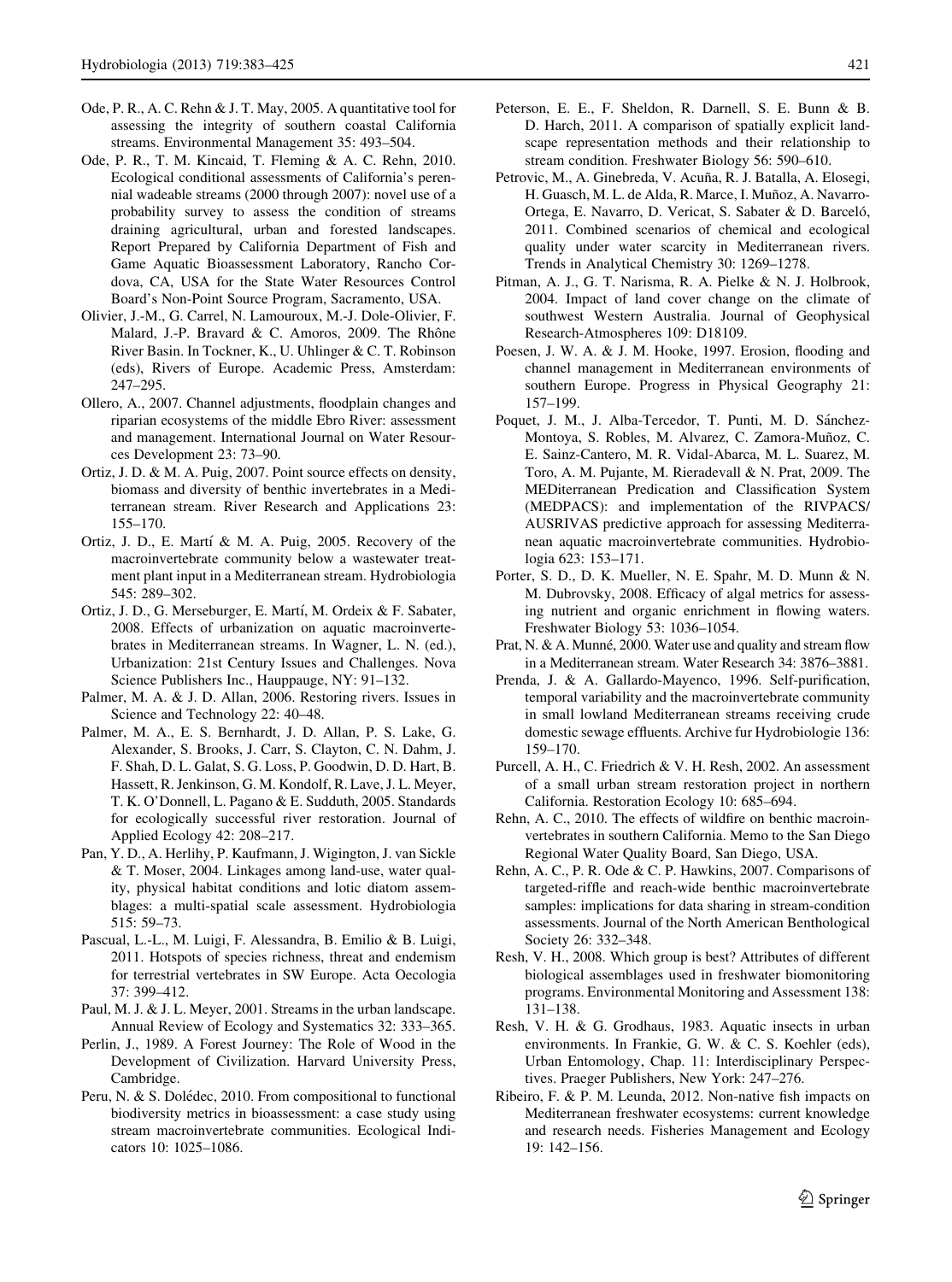- <span id="page-39-0"></span>Ricart, M., H. Guasch, D. Barceló, R. Brix, M. H. Conceição, A. Geiszinger, M. J. L. de Alda, J. C. López-Doval, I. Muñoz, C. Postigo, A. M. Romaní, M. Villagrasa & S. Sabater, 2010. Primary and complex stressors in polluted Mediterranean rivers: pesticide effects on biological communities. Journal of Hydrology 383: 52–61.
- Riggan, P. J., R. N. Lockwood & E. N. López, 1985. Deposition and processing of airborne nitrogen pollutants in Mediterranean-type ecosystems of southern California. Environmental Science and Technology 19: 781–789.
- Riley, S. P. D., G. T. Busteed, L. B. Kats, T. L. Vandergon, L. F. S. Lee, R. G. Dagit, J. L. Kerby, R. N. Fisher & R. M. Sauvajot, 2005. Effects of urbanization on the distribution and abundance of amphibians and invasive species in southern California streams. Conservation Biology 2005: 1894–1907.
- Ritchie, G. S. P. & D. M. Weaver, 1993. Phosphorus retention and release from sandy soils of the Peel-Harvey catchment. Fertilizer Research 36: 115–122.
- River Health Programme, 2003. State-of-Rivers Report: Diep, Hout Bay, Laurens and Palmiet River Systems. Department of Water Affairs and Forestry. Pretoria, South Africa.
- River Health Programme, 2007. State-of-Rivers Report: Rivers of the Gouritz Water Management Area. Department of Water Affairs and Forestry. Pretoria, South Africa.
- Robinson, T. H., 2006. Catchment and subcatchment scale linkages between land use and nutrient concentrations and fluxes in coastal California streams. Ph.D. Thesis. University of California, Santa Barbara, USA.
- Robinson, T. H., A. Leydecker, A. A. Keller & J. M. Melack, 2005. Steps towards modeling nutrient export in coastal California streams with a Mediterranean climate. Agricultural Water Management 77: 144–158.
- Rolland, T., S. Fayolle, A. Cazaubon & S. Pagnetti, 1997. Methodical approach to distribution of epilithic and drifting algae communities in a French subalpine river: inferences on water quality assessment. Aquatic Sciences 59: 57–73.
- Rosenberg, D. M. & V. H. Resh, 1993. Freshwater Biomonitoring and Benthic Macroinvertebrates. Chapman and Hall, London.
- Roy, A. H., M. C. Freeman, B. J. Freeman, S. J. Wenger, J. L. Meyer & W. E. Ensign, 2006. Importance of riparian forests in urban catchments contingent on sediment and hydrologic regimes. Environmental Management 37: 523–539.
- Roy, A. H., B. J. Freeman & M. C. Freeman, 2007. Riparian influence on stream fish assemblage structure in urbanizing streams. Landscape Ecology 22: 385–402.
- Rundio, D. E., 2009. Community–habitat relationships in coastal streams in Big Sur, California, USA: travertine influences macroinvertebrate abundance and community structure. Hydrobiologia 620: 91–108.
- Rutherford, J. C., N. A. Marsh, P. M. Davies & S. E. Bunn, 2004. Effects of patchy shade on stream water temperature: how quickly do small streams heat and cool? Marine & Freshwater Research 55: 737–748.
- Sabater, S., 2008. Alterations of the global water cycle and their effects on river structure, function and services. Freshwater Reviews 1: 75–88.
- Sabater, S. & K. Tockner, 2010. Effects of hydrologic alterations in the ecological quality of river ecosystems. In Sabater, S. & D. Barceló (eds), Water Scarcity in Mediterranean Areas. Springer, New York: 15–39.
- Sabater, F., A. Butturini, E. Martí, I. Muñoz, A. Romaní, J. Wray & S. Sabater, 2000. Effects of riparian vegetation removal on nutrient retention in a Mediterranean stream. Journal of the North American Benthological Society 19: 609–620.
- Sabater, S., T. Buchaca, J. Cambra, J. Catalan, H. Guasch, N. Ivorra, I. Muñoz, E. Navarro, M. Real & A. Romaní, 2003. Structure and function of benthic algal communities in an extremely acid river. Journal of Phycology 39: 481–489.
- Sabater, S., H. Guasch, I. Muñoz & A. Romaní, 2006. Hydrology, light and the use of organic and inorganic materials as structuring factors of biological communities in Mediterranean streams. Limnetica 25: 335–348.
- Sabater, S., M. J. Feio, M. A. S. Graça, I. Muñoz & A. Romaní, 2009. The Iberian Rivers. In Tockner, K., U. Uhlinger & C. T. Robinson (eds), Rivers of Europe. Academic Press, Amsterdam: 113–149.
- Sabater, S., J. Artigas, A. Gaudes, I. Muñoz, G. Urrea & A. M. Romaní, 2011. Long-term moderate nutrient inputs enhance autotrophy in a forested Mediterranean stream. Freshwater Biology 56: 1266–1280.
- Sabo, J. L. & D. M. Post, 2008. Quantifying periodic, stochastic, and catastrophic environmental variation. Ecological Monographs 78: 19–40.
- Sabo, J. L., J. C. Finlay & D. M. Post, 2009. Food chains in freshwaters. Annals of the New York Academy of Sciences 1162: 187–220.
- Sabo, J. L., J. C. Finlay, T. Kennedy & D. M. Post, 2010a. The role of discharge variation in scaling of drainage area and food chain length in rivers. Science 330: 965–967.
- Sabo, J. S., T. Sinha, L. C. Bowling, G. H. W. Schoups, W. W. Wallender, M. E. Campana, K. A. Cherkauer, P. Fuller, W. L. Graf, J. W. Hopmans, J. S. Kominoski, C. Taylor, S. W. Trimble, R. H. Webb & E. E. Wohl, 2010b. Reclaiming freshwater sustainability in the Cadillac Desert. Proceedings of the National Academy of Sciences of the United States of America 107: 21256–21262.
- Sabo, J., K. Bestgen, T. Sinha, W. L. Graf & E. E. Wohl, 2012. Dams in the Cadillac Desert: downstream effects in a geomorphic context. Annals of the New York Academy of Sciences 1249: 227–246.
- Sala, O. E., F. S. Chapin, J. J. Arnesto, E. Berlow, J. Bloomfield, R. Dirzo, E. Huber-Sannwald, L. F. Huenneke, R. B. Jackson, A. Kinzig, R. Leemans, D. M. Lodge, H. A. Mooney, M. Oesterheld, N. L. Poff, M. T. Sykes, B. H. Walker, M. Walker & D. H. Wall, 2000. Global biodiversity scenarios for the year 2100. Science 287: 1770–1774.
- Salinas, M. J. & J. J. Casas, 2007. Riparian vegetation of two semi-arid Mediterranean rivers: basin-scale responses of woody and herbaceous plants to environmental gradients. Wetlands 27: 831–845.
- Sampaio, A., R. Cortes & C. Leao, 2001. Invertebrate and microbial colonization in native and exotic leaf litter species in a mountain stream. VI. Decomposition of different leaf species. International Review of Hydrobiology 86: 527–540.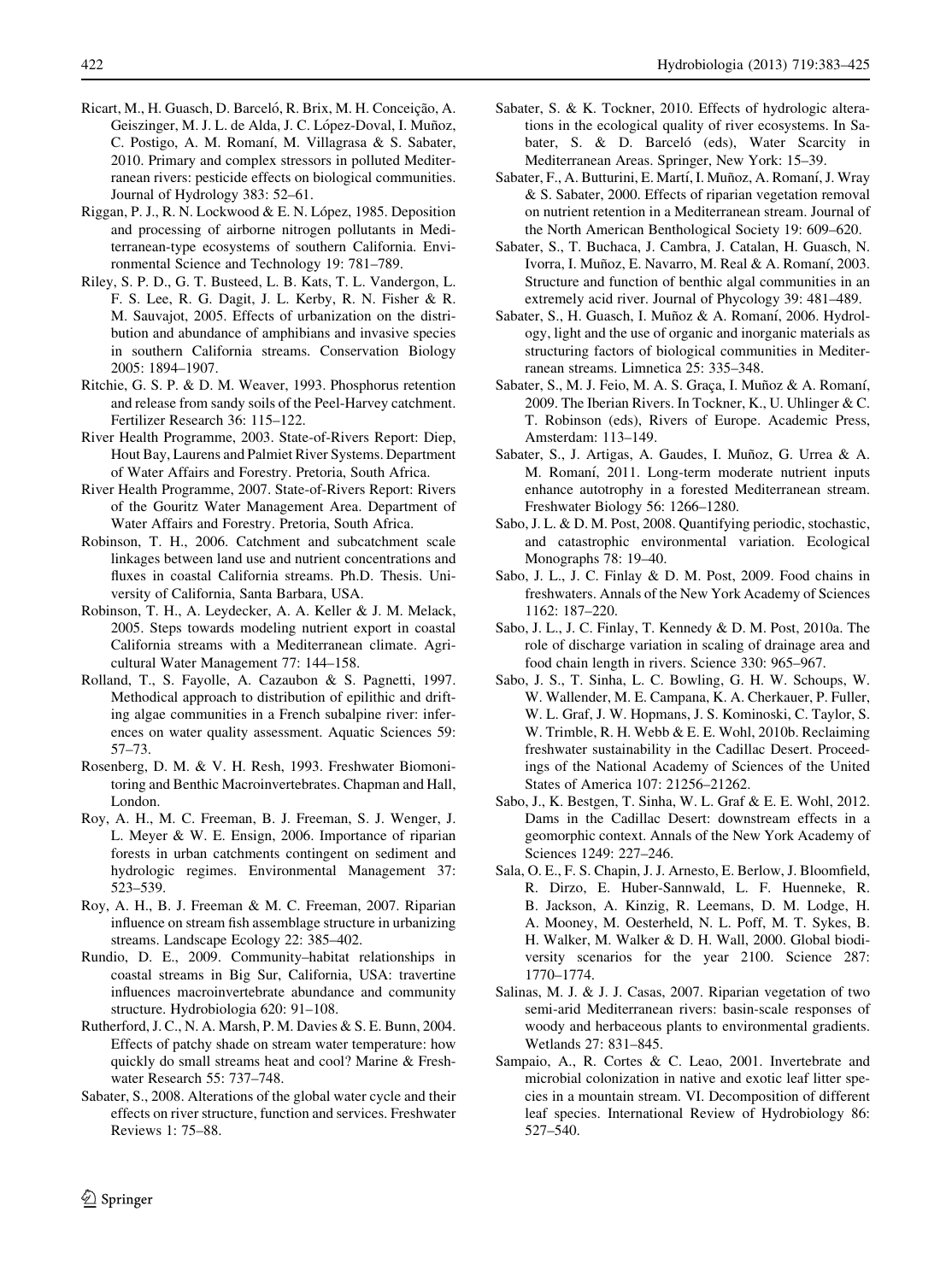- <span id="page-40-0"></span>Samways, M. J. & N. J. Sharratt, 2009. Recovery of endemic dragonflies after removal of invasive alien trees. Conservation Biology 24: 267–277.
- Samways, M. J., N. J. Sharratt & J. P. Simaika, 2011. Effect of alien riparian vegetation and its removal on a highly endemic river macroinvertebrate community. Biological Invasions 13: 1305–1324.
- Sánchez-Montoya, M. M., T. Puntí, M. L. Suárez, M. D. Vidal-Abarca, M. Rieradevall, J. J. Poquet, C. Zamora-Muñoz, S. Robles, M. Álvarez, J. Alba-Tercedor, M. Toro, A. M. Pujante, A. Munné & N. Prat, 2007. Concordance between ecotypes and macroinvertebrate assemblages in Mediterranean streams. Freshwater Biology 52: 2240– 2255.
- Sánchez-Montoya, M. M., M. R. Vidal-Abarca & M. L. Suárez, 2010. Comparing the sensitivity of diverse macroinvertebrate metrics to a multiple stressor gradient in Mediterranean streams and its influence on the assessment of ecological status. Ecological Indicators 10: 896–904.
- Sánchez-Pérez, J. M., M. Gerino, S. Sauvage, P. Dumas, E. Maneux, F. Julien, P. Winterton & P. Vervier, 2009. Effects of wastewater treatment plant pollution on instream ecosystems functions in an agricultural watershed. International Journal of Limnology 45: 79–92.
- Schofield, N. J. & J. K. Ruprecht, 1989. Regional analysis of stream salinisation in southwest Western Australia. Journal of Hydrology 112: 19–39.
- Seager, R., M. Ting, I. Held, Y. Kushnir, G. Vecchi, H.-P. Huang, N. Harnik, A. Leetmaa, N.-C. Lau, J. Velez & N. Naik, 2007. Model projections of an imminent transition to a more arid climate in southwestern North America. Science 316: 1181–1184.
- Sercu, B., L. C. Van de Werfhorst, J. L. S. Murray & P. A. Holden, 2011. Terrestrial sources homogenize bacterial water quality during rainfall in two urbanized watersheds in Santa Barbara, CA. Microbial Ecology 62: 574–583.
- Shakesby, R. A., 2011. Post-wildfire soil erosion in the Mediterranean: review and future research directions. Earth-Science Reviews 105: 71–100.
- Sickman, J. O., A. Leydecker, C. Y. Chang, C. Kendall, J. M. Melack, D. M. Lucero & J. Schimel, 2003. Mechanisms underlying export of N from high-elevation catchments during seasonal transitions. Biogeochemistry 64: 1–24.
- Simonetti, J. A. & L. E. Cornejo. 1990. Economic and ecological changes: the prehistory of the Andean mountains of central Chile. Economic Catalysts to Ecological Changes. Working Papers, Center for Latin American Studies, University of Florida, Gainesville, USA: 65–77.
- Simpson, J. C., 2006. The effects of natural and anthropogenic perturbations on stream primary producer communities in southern California. Ph.D. Thesis, University of California, Santa Barbara, USA.
- Singer, G. A. & T. J. Battin, 2007. Anthropogenic subsidies alter stream consumer-resource stoichiometry, biodiversity, and food chains. Ecological Applications 17: 376–389.
- Sirami, C., A. Nespoulous, J. P. Cheylan, P. Marty, G. T. Hvenegaard, P. Geniez, B. Schatz & J. L. Martin, 2010. Longterm anthropogenic and ecological dynamics of a Mediterranean landscape: impacts on multiple taxa. Landscape and Urban Planning 96: 214–223.
- Skoulikidis, N., A. Economou, K. Gritzalis & S. Zogaris, 2009. Rivers of the Balkans. In Tockner, K., U. Uhlinger & C. T. Robinson (eds), Rivers of Europe. Academic Press, Amsterdam: 421–466.
- Solak, C. N. & E. Acs, 2011. Water quality monitoring in European and Turkish rivers using diatoms. Turkish Journal of Fisheries and Aquatic Sciences 11: 329–337.
- Solimini, A. G., P. Gulia, M. Monfrinotti & G. Carchini, 2000. Performance of different biotic indices and sampling methods in assessing water quality in the lowland stretch of the Tiber River. Hydrobiologia 422(423): 197–208.
- Song, M. Y., F. Leprieur, A. Thomas, S. Lek-Ang, T. S. Chon & S. Lek, 2009. Impact of agricultural land use on aquatic insect assemblages in the Garonne river catchment (SW France). Aquatic Ecology 43: 999–1009.
- Sophocleous, M., 2002. Interactions between groundwater and surface water: the state of the science. Hydrogeology Journal 10: 52–67.
- Sponseller, R. A., E. F. Benfield & H. M. Valett, 2001. Relationships between land use, spatial scale and stream macroinvertebrate communities. Freshwater Biology 46: 1409–1424.
- Stancheva, R., A. E. Fetscher & R. G. Sheath, 2012. A novel quantification method for stream-inhabiting, non-diatom benthic algae, and its application in bioassessment. Hydrobiologia 684: 225–239.
- Stanley, E. H. & M. W. Doyle, 2003. Trading off: the ecological effects of dam removal. Frontiers in Ecology and Environment 1: 15–22.
- Stein, J. L., 2006. A continental landscape framework for systematic conservation planning for Australian rivers and streams. Ph.D. Thesis, Centre for Resource and Environmental Studies, Australian National University, Canberra, Australia [available on internet at [http://hdl.handle.net/](http://hdl.handle.net/1885/49406) [1885/49406](http://hdl.handle.net/1885/49406)].
- Stevenson, R. J. & S. Sabater, 2010. Understanding global change in river ecosystems: science to support policy in a changing world. Hydrobiologia 657: 3–18.
- Stehr, A., M. Aguayo, O. Link, O. Parra, E. Romero & H. Alcayaga, 2010. Modelling the hydrologic response of a mesoscale Andean watershed to changes in land use patterns for environmental planning. Hydrology and Earth System Sciences 14: 1963–1977.
- Stipinovich, A., 2005. Change in land cover and water abstraction: Modelling runoff effects in the Bot River catchment. M.A. Thesis, University of Stellenbosch. Stellenbosch, South Africa.
- Strayer, D. L., R. E. Beighley, L. C. Thompson, S. Brooks, C. Nilsson, G. Pinay & R. J. Naiman, 2003. Effects of land cover on stream ecosystems: roles of empirical models and scaling issues. Ecosystems 6: 407–423.
- Summers, R. N., M. D. A. Bolland & M. P. Clarke, 2001. Effect of application of bauxite residue (red mud) to very sandy soils on subterranean clover and P response. Australian Journal of Soil Research 39: 979–990.
- Swift, C. C., T. R. Haglund, M. Ruiz & R. N. Fisher, 1993. The status and distribution of freshwater fishes of southern California. Bulletin of the Southern California Academy of Sciences 92: 101–167.
- Tague, C., L. Seaby & A. Hope, 2009. Modeling the ecohydrologic response of a Mediterranean type ecosystem to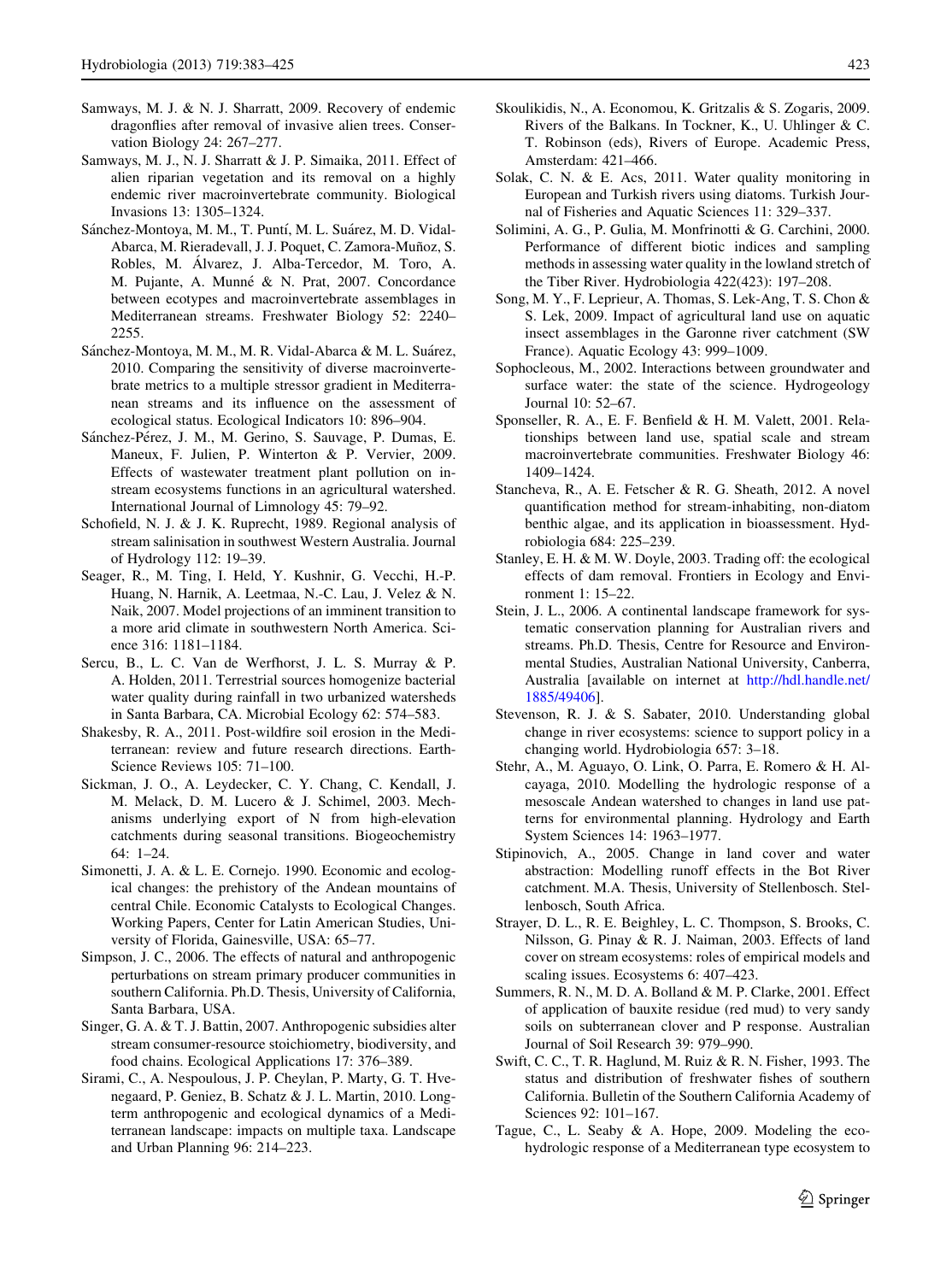<span id="page-41-0"></span>the combined impacts of projected climate change and altered fire frequencies. Climatic Change 93: 137–155.

- Theodoropoulos, C. & J. Iliopoulou-Georgudaki, 2010. Response of biota to land use changes and water quality degradation in two medium-sized river basins in southwestern Greece. Ecological Indicators 10: 1231–1238.
- Timbrook, J., J. R. Johnson & D. D. Earle, 1982. Vegetation burning by the Chumash. Journal of California and Great Basin Anthropology 4: 163–186.
- Tornés, E. & S. Sabater, 2010. Variable discharge alters habitat suitability for benthic algae and cyanobacteria in a forested Mediterranean stream. Marine & Freshwater Research 61: 441–450.
- Tornés, E., J. Cambra, J. Goma, M. Leira, R. Ortiz & S. Sabater, 2007. Indicator taxa of benthic diatom communities: a case study in Mediterranean streams. International Journal of Limnology 43: 1–11.
- Towns, D. R., 1985. Limnological characteristics of a South Australian intermittent stream, Brown Hill Creek. Australian Journal of Marine and Freshwater Research 36: 821–837.
- Towns, D. R., 1991. Ecology of leptocerid caddisfly larvae in an intermittent South Australian stream receiving eucalyptus litter. Freshwater Biology 25: 117–129.
- Townsend, C. R., S. Dolédec, R. Norris, K. Peacock & C. Arbuckle, 2003. The influence of scale and geography on relationships between stream community composition and landscape variables: description and prediction. Freshwater Biology 48: 768–785.
- Townsend, C. R., B. J. Downes, K. Peacock & C. J. Arbuckle, 2004. Scale and the detection of land-use effects on morphology, vegetation and macroinvertebrate communities of grassland streams. Freshwater Biology 49: 448–462.
- Townsend, C. R., S. S. Uhlmann & C. D. Matthaei, 2008. Individual and combined responses of stream ecosystems to multiple stressors. Journal of Applied Ecology 45: 1810–1819.
- Turgut, C., 2003. The contamination with organochlorine pesticides and heavy metals in surface water in Kucuk Menderes River in Turkey, 2000–2001. Environment International 29: 29–32.
- Turner, A. A. & A. L. de Villiers, 2007. Amphibians. In Western Cape Province State of Biodiversity. CapeNature Scientific Services, Cape Town: 36–54.
- Underwood, E. C., J. H. Viers, K. R. Klausmeyer, R. L. Cox & M. R. Shaw, 2009. Threats and biodiversity in the mediterranean biome. Diversity and Distributions 15: 188–197.
- Urban, M. C., D. K. Skelly, D. Burchsted, W. Price & S. Lowry, 2006. Stream communities across a rural–urban landscape gradient. Diversity and Distributions 12: 337–350.
- Urrea-Clos, G. 2010. Distribution of diatom communities in agricultural and mining watersheds of Southwest Spain. Ph.D. Thesis, University of Girona, Girona, Spain.
- Urrutia, R. B., A. Lara, R. Villalba, D. A. Christie, C. Le Quesne & A. Cuq, 2011. Multicentury tree ring reconstruction of annual streamflow for the Maule River watershed in south central Chile. Water Resources Research 47: W06527.
- Valdovinos, C., 2001. Riparian leaf litter processing by benthic macroinvertebrates in a woodland stream of central Chile. Revista Chilena de Historia Natural 74: 445–453.
- Van de Wouw, P., C. Echeverria, J. M. Rey-Benayas & M. Holmgren, 2011. Persistent Acacia savannas replace Mediterranean sclerophyllous forests in South America. Forest Ecology and Management 262: 1100–1108.
- van Ommen, T. D. & V. Morgan, 2010. Snowfall increase in coastal East Antarctica linked with southwest Western Australia drought. Nature Geoscience 3: 267–272.
- Verkaik, I., M. Rieradevall, S. D. Cooper, J. M. Melack, T. L. Dudley & N. Prat, 2012. Fire as a disturbance in mediterranean climate streams. Hydrobiologia, this issue.
- Vidal, M. A., E. R. Soto & A. Veloso, 2009. Biogeography of Chilean herpetofauna: distributional patterns of species richness and endemism. Amphibia-Reptilia 30: 151–171.
- Vila-Gispert, A., E. García-Berthou & R. Moreno-Amich, 2002. Fish zonation in a Mediterranean stream: effects of human disturbances. Aquatic Science 64: 163–170.
- Von Schiller, D., E. Martí, J. L. Riera & F. Sabater, 2007. Effects of nutrients and light on periphyton biomass and nitrogen uptake in Mediterranean streams with contrasting land uses. Freshwater Biology 52: 891–906.
- Von Schiller, D., E. Martí, J. L. Riera, M. Ribot, J. C. Marks & F. Sabater, 2008. Influence of land use on stream ecosystem function in a Mediterranean catchment. Freshwater Biology 53: 2600–2621.
- Waite, I. R., L. R. Brown, J. G. Kennen, J. T. May, T. F. Cuffney, J. L. Orlando & K. A. Jones, 2010. Comparison of watershed disturbance predictive models for stream benthic macroinvertebrates for three distinct ecoregions in western US. Ecological Indicators 10: 1125–1136.
- Walker, J. S., N. B. Grimm, J. M. Briggs, C. Gries & L. Dugan, 2009. Effects of urbanization on plant species diversity in central Arizona. Frontiers in Ecology and the Environment 7: 465–470.
- Walsh, C. J. & J. Kunapo, 2009. The importance of upland flow paths in determining urban impacts on stream ecosystems. Journal of the North American Benthological Society 28: 977–990.
- Walsh, C. J., A. H. Roy, J. W. Feminella, P. D. Cottingham & P. M. Groffman, 2005. The urban stream syndrome: current knowledge and the search for a cure. Journal of the North American Benthological Society 24: 706–723.
- Walsh, C., M. Stewardson, J. Stein & S. Wealands, 2007. Sustainable rivers audit filters project stage 2. Report Prepared by the University of Melbourne, Melbourne, Australia for the Murray Darling Basin Commission, Canberra City, Australia.
- Walters, D. M., A. H. Roy & D. S. Leigh, 2009. Environmental indicators of macroinvertebrate and fish assemblage integrity in urbanizing watersheds. Ecological Indicators 9: 122–133.
- Wang, L., J. Lyons, P. Kanehl & R. Bannerman, 2001. Impacts of urbanization on stream habitat and fish across multiple scales. Environmental Management 28: 255–266.
- Wang, L., J. Lyons, P. Rasmussen, P. Seelbach, T. Simon, M. Wiley, P. Kanehl, E. Baker, S. Niemela & P. M. Stewart, 2003. Watershed, reach, and riparian influences on stream fish assemblages in the Northern Lakes and Forest Ecoregion, USA. Canadian Journal of Fisheries and Aquatic Sciences 60: 491–505.
- Warner, R. E. & K. M. Hendrix, 1984. California Riparian Systems: Ecology, Conservation, and Productive Management. UC Press, Berkeley.
- Williams, W. D., R. G. Taaffe & A. J. Boulton, 1991. Longitudinal distribution of macroinvertebrates in two rivers subject to salinization. Hydrobiologia 210: 151–160.